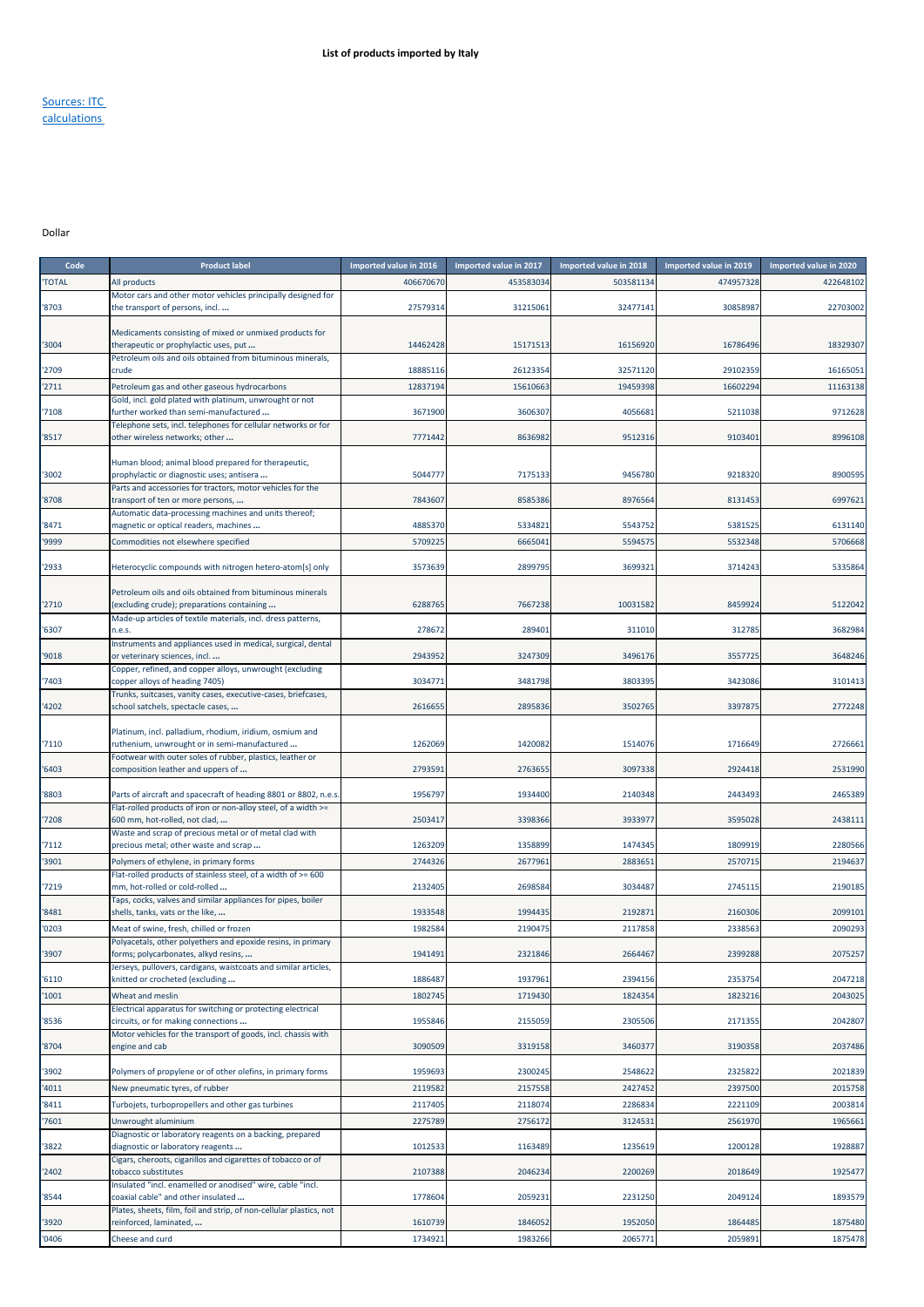| '8504          | Electrical transformers, static converters, e.g. rectifiers, and<br>inductors; parts thereof                         | 1495794           | 1688075            | 1872826            | 1846464            | 1822587            |
|----------------|----------------------------------------------------------------------------------------------------------------------|-------------------|--------------------|--------------------|--------------------|--------------------|
| '8701          | Tractors (other than tractors of heading 8709)                                                                       | 1571450           | 1611311            | 1693267            | 1823888            | 1821026            |
| '8516          | Electric instantaneous or storage water heaters and<br>immersion heaters; electric space-heating                     | 1499866           | 1621794            | 1781311            | 1719648            | 1799441            |
| '2716          | <b>Electrical energy</b>                                                                                             | 1859750           | 2334736            | 3094352            | 2335474            | 1795828            |
|                | Monitors and projectors, not incorporating television                                                                |                   |                    |                    |                    |                    |
| '8528          | reception apparatus; reception apparatus                                                                             | 1800659           | 1912522            | 1995648            | 1872897            | 1783706            |
| '2937          | Hormones, prostaglandins, thromboxanes and leukotrienes,<br>natural or reproduced by synthesis;                      | 1297458           | 1453419            | 1602800            | 2151536            | 1777979            |
|                | Parts suitable for use solely or principally with internal                                                           |                   |                    |                    |                    |                    |
| '8409          | combustion piston engine of heading                                                                                  | 1981717           | 2224708            | 2232036            | 2002637            | 1772134            |
|                | Air or vacuum pumps (excluding gas compound elevators and                                                            |                   |                    |                    |                    | 1743758            |
| '8414          | pneumatic elevators and conveyors);<br>Articles of plastics and articles of other materials of heading               | 1817134           | 1987991            | 2109194            | 1873700            |                    |
| '3926          | 3901 to 3914, n.e.s.<br>Printing machinery used for printing by means of plates,                                     | 1529526           | 1685927            | 1788120            | 1947742            | 1743755            |
| '8443          | cylinders and other printing components                                                                              | 215663:           | 2199699            | 2336611            | 2064300            | 1711885            |
| '0201          | Meat of bovine animals, fresh or chilled                                                                             | 1840910           | 1887238            | 1960750            | 1910749            | 1706570            |
| '8501          | Electric motors and generators (excluding generating sets)                                                           | 1454611           | 1597876            | 1863945            | 1766650            | 1694691            |
| '8413          | Pumps for liquids, whether or not fitted with a measuring<br>device (excluding ceramic pumps and                     | 1498319           | 1677874            | 1832939            | 1770879            | 1647455            |
|                | Women's or girls' suits, ensembles, jackets, blazers, dresses,                                                       |                   |                    |                    |                    |                    |
| '6204          | skirts, divided skirts, trousers,<br>Centrifuges, incl. centrifugal dryers (excluding those for                      | 1497259           | 1551430            | 1822253            | 1951774            | 1646925            |
| '8421          | isotope separation); filtering or                                                                                    | 1384261           | 1511969            | 1635923            | 1531636            | 1571718            |
| '4703          | Chemical wood pulp, soda or sulphate (excluding dissolving<br>grades)                                                | 1810056           | 1971201            | 2514133            | 2124493            | 1563847            |
|                | Machines and mechanical appliances having individual                                                                 |                   |                    |                    |                    |                    |
| '8479          | functions, not specified or included elsewhere                                                                       | 1413372           | 1430623            | 1550997            | 1688830            | 1563292            |
| '9021          | Orthopaedic appliances, incl. crutches, surgical belts and<br>trusses; splints and other fracture                    | 1703123           | 1709622            | 1846872            | 1965443            | 1557128            |
|                | Ferrous waste and scrap; remelting scrap ingots of iron or                                                           |                   |                    |                    |                    |                    |
| '7204<br>'8542 | steel (excluding slag, scale and<br>Electronic integrated circuits; parts thereof                                    | 103618<br>1262367 | 1616312<br>1479278 | 2100007<br>1683280 | 1785564<br>1483319 | 1541074<br>1532265 |
|                | Olive oil and its fractions obtained from the fruit of the olive                                                     |                   |                    |                    |                    |                    |
| '1509          | tree solely by mechanical<br>Coffee, whether or not roasted or decaffeinated; coffee husks                           | 1927233           | 2144359            | 1861365            | 1579055            | 1519925            |
| '0901          | and skins; coffee substitutes                                                                                        | 1673439           | 1795292            | 1750711            | 1622808            | 1500827            |
|                | Transmission shafts, incl. camshafts and crankshafts, and                                                            |                   |                    |                    |                    |                    |
| '8483          | cranks; bearing housings and plain                                                                                   | 1446517           | 1647973            | 1885554            | 1723505            | 1495030            |
|                | Air conditioning machines comprising a motor-driven fan and                                                          |                   |                    |                    |                    |                    |
| '8415          | elements for changing the temperature<br>Flat-rolled products of iron or non-alloy steel, of a width >=              | 1362927           | 1310938            | 1561812            | 1620923            | 1476425            |
| '7210          | 600 mm, hot-rolled or cold-rolled                                                                                    | 1354670           | 1659239            | 1946036            | 1717031            | 1451738            |
| '6109          | T-shirts, singlets and other vests, knitted or crocheted                                                             | 1432439           | 1508161            | 1755316            | 1789606            | 1450817            |
| '0102          | Live bovine animals                                                                                                  | 1186798           | 1290654            | 1524818            | 1057803            | 1421585            |
| '6404          | Footwear with outer soles of rubber, plastics, leather or<br>composition leather and uppers of                       | 1212858           | 1368369            | 1705550            | 1544489            | 1419029            |
|                | Men's or boys' suits, ensembles, jackets, blazers, trousers, bib                                                     |                   |                    |                    |                    |                    |
| '6203          | and brace overalls, breeches<br>Other nuts, fresh or dried, whether or not shelled or peeled                         | 1634549           | 1597417            | 1738496            | 1759499            | 1411306            |
| '0802          | (excluding coconuts, Brazil nuts<br>Parts suitable for use solely or principally with the machinery                  | 1252314           | 1144037            | 1214342            | 1408073            | 1398519            |
| '8431          | of heading 8425 to 8430, n.e.s.                                                                                      | 1290395           | 1440084            | 1688663            | 1554224            | 1380944            |
| '2941          | <b>Antibiotics</b>                                                                                                   | 1502415           | 1237973            | 1433273            | 1528206            | 1378097            |
| '7207          | Semi-finished products of iron or non-alloy steel<br>Parts suitable for use solely or principally with the apparatus | 1202482           | 1693035            | 2063887            | 2183659            | 1371343            |
| '8538          | of heading 8535, 8536 or 8537,                                                                                       | 1124984           | 1250390            | 1359266            | 1296010            | 1326269            |
| '1604          | Prepared or preserved fish; caviar and caviar substitutes<br>prepared from fish eggs                                 | 1099868           | 1211361            | 1346745            | 1220710            | 1319990            |
| '8507          | Electric accumulators, incl. separators therefor, whether or<br>not square or rectangular; parts                     | 792039            | 894032             | 989504             | 1009734            | 1304702            |
|                | Articles for the conveyance or packaging of goods, of plastics;                                                      |                   |                    |                    |                    |                    |
| '3923          | stoppers, lids, caps and other<br>Palm oil and its fractions, whether or not refined (excluding                      | 1243159           | 1343836            | 1467364            | 1416587            | 1287572            |
| '1511          | chemically modified)                                                                                                 | 1042906           | 1103281            | 997301             | 1037222            | 1246687            |
| '1005          | Maize or corn                                                                                                        | 923265            | 1101832            | 1204957            | 1261232            | 1197357            |
| '8537          | Boards, panels, consoles, desks, cabinets and other bases,<br>equipped with two or more apparatus                    | 945599            | 1003887            | 1198428            | 1202040            | 1196375            |
| '7113          | Articles of jewellery and parts thereof, of precious metal or of<br>metal clad with precious metal                   | 1575790           | 1989717            | 2044841            | 1902573            | 1173289            |
|                |                                                                                                                      |                   |                    |                    |                    |                    |
| '4407          | Wood sawn or chipped lengthwise, sliced or peeled, whether<br>or not planed, sanded or end-jointed,                  | 1187948           | 1256896            | 1482844            | 1251750            | 1160317            |
| '3826          | Biodiesel and mixtures thereof, not containing or containing <<br>70 % by weight of petroleum                        | 691858            | 957309             | 801948             | 719356             | 1148768            |
|                | Furniture and parts thereof, n.e.s. (excluding seats and                                                             |                   |                    |                    |                    |                    |
| '9403          | medical, surgical, dental or veterinary                                                                              | 1149128           | 1195484            | 1375785            | 1275240            | 1131361            |
|                | Prepared binders for foundry moulds or cores; chemical                                                               |                   |                    |                    |                    |                    |
| '3824          | products and preparations for the chemical<br>Refrigerators, freezers and other refrigerating or freezing            | 962468            | 1098884            | 1312342            | 1171151            | 1119962            |
| '8418          | equipment, electric or other; heat<br>Instruments and apparatus for physical or chemical analysis,                   | 1083532           | 1202430            | 1225864            | 1216681            | 1111406            |
|                |                                                                                                                      |                   |                    |                    |                    |                    |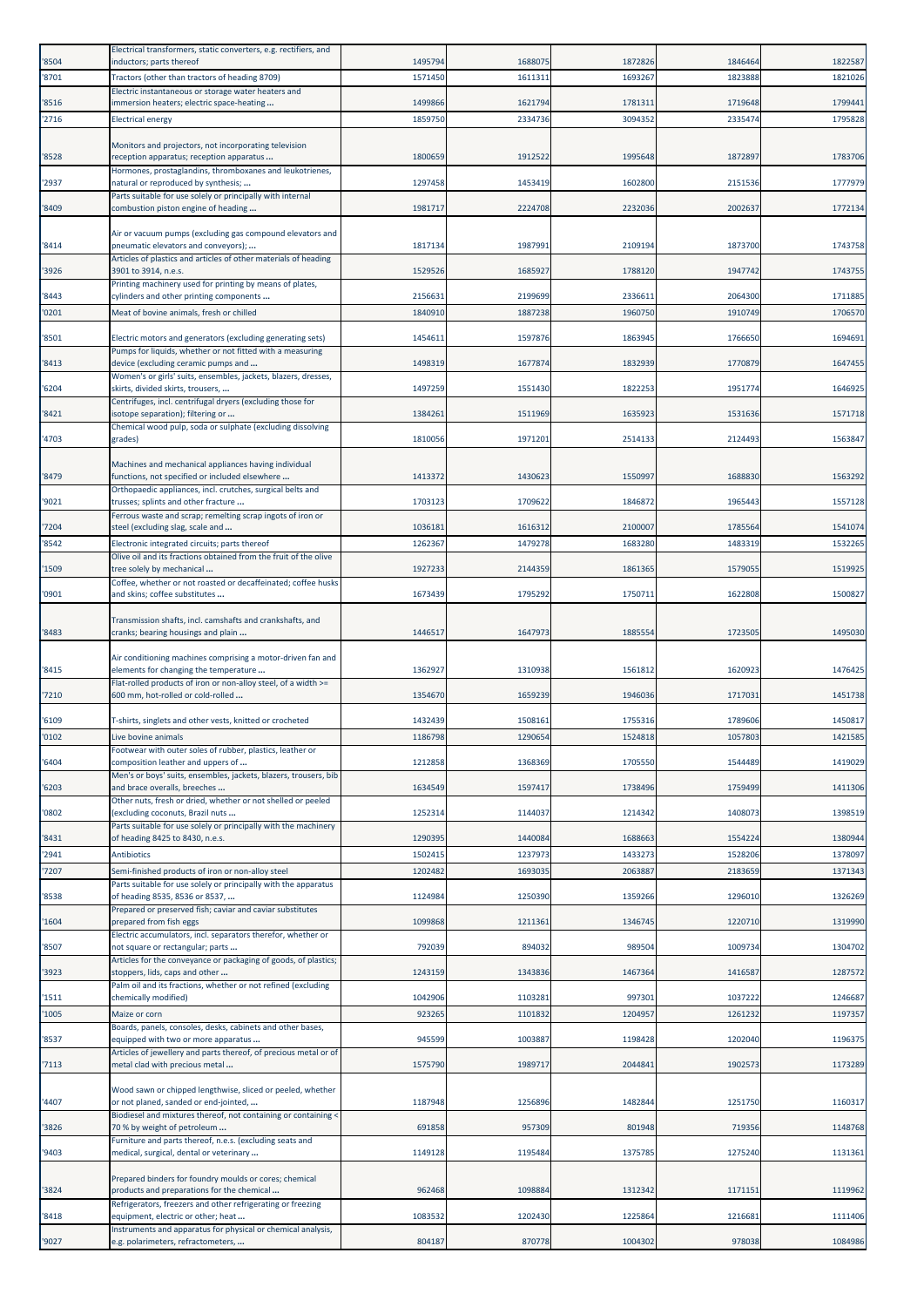| 2309          | Preparations of a kind used in animal feeding                                                                                   | 861135            | 926212            | 99668            | 982325            | 1082631          |
|---------------|---------------------------------------------------------------------------------------------------------------------------------|-------------------|-------------------|------------------|-------------------|------------------|
| '8407         | Spark-ignition reciprocating or rotary internal combustion<br>piston engine                                                     | 580358            | 574385            | 830931           | 1104404           | 1078785          |
| 8711          | Motorcycles, incl. mopeds, and cycles fitted with an auxiliary<br>motor, with or without side-cars;                             | 855927            | 1102393           | 1096085          | 1134799           | 1074471          |
|               | Molluscs, fit for human consumption, even smoked, whether                                                                       |                   |                   |                  |                   |                  |
| '0307         | in shell or not, live, fresh, chilled,<br>Ball or roller bearings (excluding steel balls of heading 7326);                      | 1269533           | 1407473           | 1465863          | 1328652           | 1059282          |
| '8482         | parts thereof                                                                                                                   | 1148747           | 1266116           | 1449315          | 1321729           | 1057564          |
| '0302         | Fish, fresh or chilled (excluding fish fillets and other fish meat<br>of heading 0304)                                          | 110355            | 1140575           | 1221462          | 1240684           | 1048736          |
| '6402         | Footwear with outer soles and uppers of rubber or plastics<br>(excluding waterproof footwear of                                 | 1031509           | 1053524           | 1118685          | 1202088           | 1043708          |
|               | Insecticides, rodenticides, fungicides, herbicides, anti-                                                                       |                   |                   |                  |                   |                  |
| '3808         | sprouting products and plant-growth<br>Beauty or make-up preparations and preparations for the                                  | 855140            | 894609            | 941229           | 874691            | 1016447          |
| '3304         | care of the skin, incl. sunscreen or<br>Tricycles, scooters, pedal cars and similar wheeled toys; dolls                         | 1053053           | 1143444           | 1204865          | 1170486           | 1004423          |
| '9503         | carriages; dolls; other toys;                                                                                                   | 1113538           | 1092499           | 1245219          | 1183013           | 999576           |
| '9401         | Seats, whether or not convertible into beds, and parts<br>thereof, n.e.s. (excluding medical,                                   | 1081913           | 1170349           | 1157776          | 1092741           | 999078           |
|               | Self-propelled bulldozers, angledozers, graders, levellers,                                                                     |                   |                   |                  |                   |                  |
| '8429         | scrapers, mechanical shovels, excavators,                                                                                       | 57959             | 693499            | 761886           | 895310            | 973264           |
|               | Garments made up of felt or nonwovens, whether or not                                                                           |                   |                   |                  |                   |                  |
| '6210         | impregnated, coated, covered or laminated;                                                                                      | 276858            | 280641            | 300684           | 330844            | 946532           |
| 7326          | Articles of iron or steel, n.e.s. (excluding cast articles)                                                                     | 950086            | 1029551           | 111643           | 1039951           | 939202           |
| 7408          | Copper wire (excluding surgical sutures, stranded wire, cables,<br>plaited bands and the like                                   | 763461            | 803559            | 938701           | 802573            | 925256           |
|               |                                                                                                                                 |                   |                   |                  |                   |                  |
| '1905         | Bread, pastry, cakes, biscuits and other bakers' wares,<br>whether or not containing cocoa; communion                           | 865313            | 947216            | 993855           | 961399            | 906291           |
| 1201          | Soya beans, whether or not broken                                                                                               | 59469             | 610292            | 690724           | 778878            | 889337           |
| '8714         | Parts and accessories for motorcycles and bicycles and for<br>carriages for disabled persons,                                   | 778205            | 865189            | 873684           | 912149            | 885361           |
| 7318          | Screws, bolts, nuts, coach screws, screw hooks, rivets, cotters,<br>cotter pins, washers, incl                                  | 760065            | 874376            | 1038033          | 949652            | 876497           |
|               | Paper and paperboard, coated on one or both sides with                                                                          |                   |                   |                  |                   |                  |
| 4810          | kaolin "China clay" or other inorganic<br>Women's or girls' overcoats, car coats, capes, cloaks, anoraks,                       | 916317            | 950496            | 1040839          | 942349            | 876349           |
| '6202         | incl. ski jackets, windcheaters,                                                                                                | 884760            | 883234            | 1083623          | 1047830           | 875709           |
| 7606          | Plates, sheets and strip, of aluminium, of a thickness of > 0,2<br>mm (excluding expanded plates,                               | 80005             | 902706            | 1024816          | 1005498           | 866823           |
|               | Organic surface-active agents (excluding soap); surface-active                                                                  |                   |                   |                  |                   |                  |
| 3402          | preparations, washing preparations,<br>Lamps and lighting fittings, incl. searchlights and spotlights,                          | 755718            | 852249            | 922142           | 881137            | 866631           |
| '9405         | and parts thereof, n.e.s; illuminated                                                                                           | 1008617           | 1052615           | 1130200          | 1046048           | 862901           |
|               | Nucleic acids and their salts, whether or not chemically                                                                        |                   |                   |                  |                   |                  |
| '2934         | defined; heterocyclic compounds (excluding<br>Men's or boys' overcoats, car coats, capes, cloaks, anoraks,                      | 481910            | 666332            | 706120           | 664275            | 862896           |
| '6201         | incl. ski jackets, windcheaters,<br>Measuring or checking instruments, appliances and machines                                  | 814528            | 820919            | 1001584          | 1026799           | 859545           |
| '9031         | not elsewhere specified in chapter                                                                                              | 725712            | 803423            | 933495           | 920953            | 855170           |
| '8408         | Compression-ignition internal combustion piston engine<br>'diesel or semi-diesel engine"                                        | 1340240           | 1679366           | 1618375          | 1349557           | 847880           |
| '0304         | Fish fillets and other fish meat, whether or not minced, fresh,<br>chilled or frozen                                            | 757166            | 852098            | 924321           | 905087            | 841029           |
|               | Uncoated kraft paper and paperboard, in rolls of a width > 36                                                                   |                   |                   |                  |                   |                  |
| 4804          | cm or in square or rectangular<br>Polymers of vinyl chloride or of other halogenated olefins, in                                | 820753            | 927839            | 1083199          | 963636            | 836863           |
| '3904         | primary forms<br>Flat-rolled products of alloy steel other than stainless, of a                                                 | 886966            | 1027992           | 1091878          | 926401            | 832903           |
| 7225          | width of >= 600 mm, hot-rolled                                                                                                  | 1018196           | 1156567           | 1207097          | 988046            | 832282           |
| '8541         | Diodes, transistors and similar semiconductor devices;<br>photosensitive semiconductor devices,                                 | 819952            | 869950            | 99600            | 1005529           | 831912           |
| '8419         | Machinery, plant or laboratory equipment whether or not<br>electrically heated (excluding furnaces,                             | 694361            | 734238            | 840109           | 830179            | 827621           |
|               |                                                                                                                                 |                   |                   |                  |                   |                  |
| '6406         | Parts of footwear, incl. uppers whether or not attached to<br>soles other than outer soles; removable                           | 869396            | 927969            | 1025665          | 994967            | 825821           |
|               | Base metal mountings, fittings and similar articles suitable for                                                                |                   | 952966            | 1020282          | 871844            |                  |
| '8302         | furniture, doors, staircases,<br>Dishwashing machines; machinery for cleaning or drying                                         | 869626            |                   |                  |                   | 815280           |
| '8422<br>7202 | bottles or other containers; machinery                                                                                          | 664928<br>1109130 | 759437<br>1114636 | 860113<br>126135 | 824879<br>1025919 | 804196<br>803259 |
|               | Ferro-alloys<br>Women's or girls' suits, ensembles, jackets, blazers, dresses,                                                  |                   |                   |                  |                   |                  |
| 6104          | skirts, divided skirts, trousers,                                                                                               | 787169            | 867995            | 969348           | 864690            | 778080           |
| 2106          | Food preparations, n.e.s.                                                                                                       | 700246            | 734507            | 757785           | 741351            | 775228           |
| '1701         | Cane or beet sugar and chemically pure sucrose, in solid form<br>Discs, tapes, solid-state non-volatile storage devices, "smart | 847856            | 904086            | 722510           | 697345            | 764660           |
| '8523         | cards" and other media for the                                                                                                  | 81503             | 847709            | 873155           | 807144            | 748299           |
| '7404         | Waste and scrap, of copper (excluding ingots or other similar<br>unwrought shapes, of remelted                                  | 553698            | 749258            | 979541           | 820313            | 725339           |
| 4811          | Paper, paperboard, cellulose wadding and webs of cellulose<br>fibres, coated, impregnated, covered,                             | 676837            | 660255            | 734913           | 704842            | 697107           |
|               | Milk and cream, not concentrated nor containing added sugar                                                                     |                   |                   |                  |                   |                  |
| '0401         | or other sweetening matter<br>Acyclic alcohols and their halogenated, sulphonated, nitrated                                     | 762967            | 814499            | 803443           | 826808            | 678510           |
| '2905         | or nitrosated derivatives                                                                                                       | 673023            | 885731            | 1077538          | 816855            | 672971           |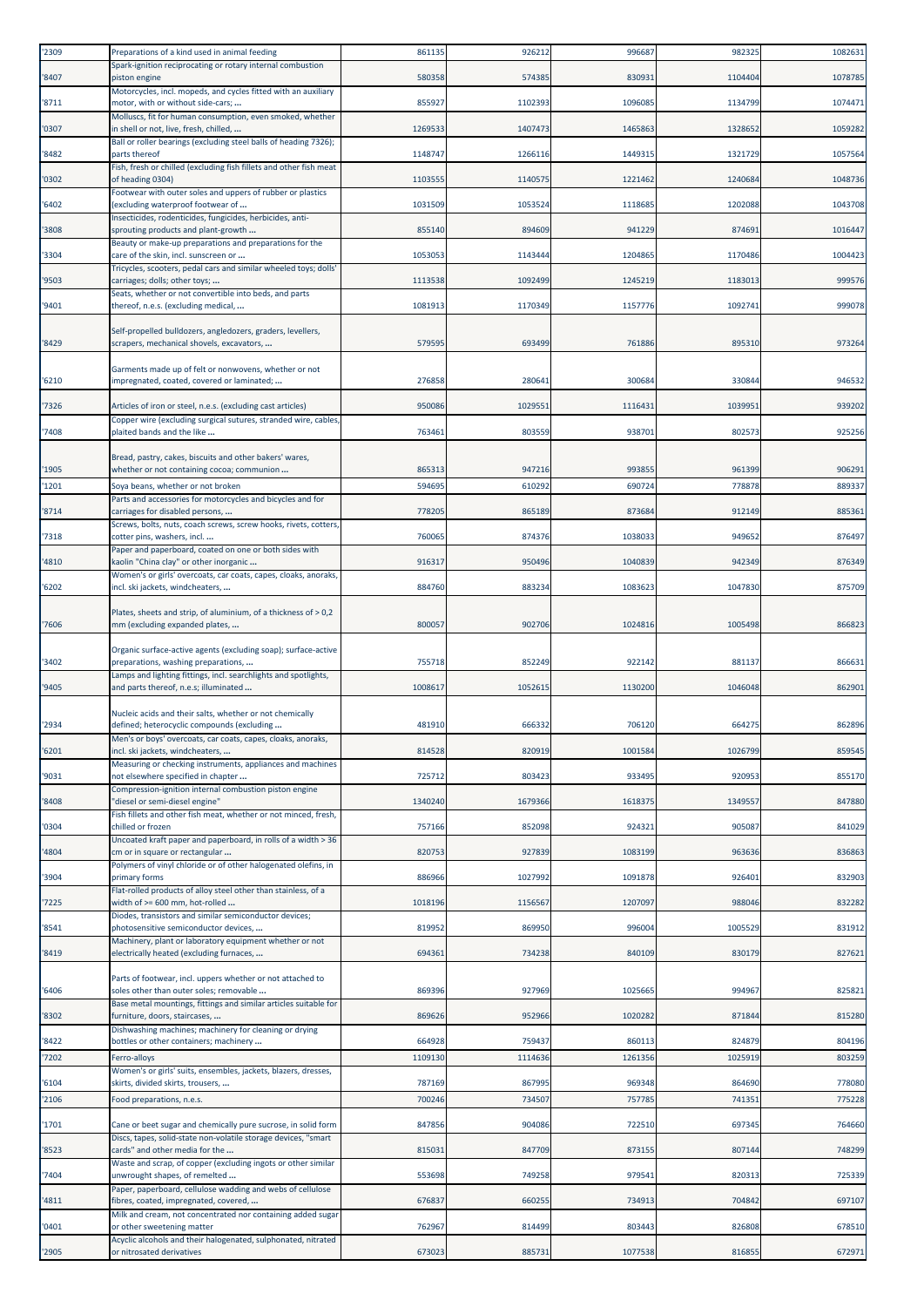| '3302 | Mixtures of odoriferous substances and mixtures, incl.<br>alcoholic solutions, based on one or                | 704960  | 691599  | 717948  | 678137  | 665658 |
|-------|---------------------------------------------------------------------------------------------------------------|---------|---------|---------|---------|--------|
| '2701 | Coal; briquettes, ovoids and similar solid fuels manufactured<br>from coal                                    | 1342039 | 1853480 | 1823666 | 1197832 | 662318 |
| '7602 | Waste and scrap, of aluminium (excluding slags, scale and the<br>like from iron and steel production,         | 644234  | 758276  | 874520  | 754574  | 661708 |
| '0306 | Crustaceans, whether in shell or not, live, fresh, chilled,<br>frozen, dried, salted or in brine,             | 812770  | 797007  | 859219  | 771412  | 652172 |
| '3908 | Polyamides, in primary forms                                                                                  | 618253  | 742206  | 874238  | 752874  | 643980 |
| '8543 | Electrical machines and apparatus, having individual<br>functions, n.e.s. in chapter 85 and parts             | 623959  | 618004  | 596646  | 692611  | 634912 |
| '8427 | Fork-lift trucks; other works trucks fitted with lifting or<br>handling equipment (excluding straddle         | 598529  | 690433  | 774572  | 767976  | 623670 |
| '8503 | Parts suitable for use solely or principally with electric motors<br>and generators, electric                 | 497151  | 554563  | 784119  | 671460  | 621380 |
| '3921 | Plates, sheets, film, foil and strip, of plastics, reinforced,<br>aminated, supported or similarly            | 601666  | 665219  | 692603  | 672476  | 618521 |
| '1806 | Chocolate and other food preparations containing cocoa                                                        | 557107  | 603605  | 601235  | 612605  | 616016 |
| '8525 | Transmission apparatus for radio-broadcasting or television,<br>whether or not incorporating reception        | 457053  | 551151  | 564185  | 564443  | 610788 |
| '7010 | Carboys, bottles, flasks, jars, pots, phials, ampoules and other<br>containers, of glass, of a                | 471494  | 467510  | 583710  | 586033  | 610155 |
| '5603 | Nonwovens, whether or not impregnated, coated, covered or<br>laminated, n.e.s.                                | 391179  | 441163  | 490224  | 474810  | 610018 |
| '8702 | Motor vehicles for the transport of >= 10 persons, incl. driver                                               | 545673  | 600850  | 855213  | 790637  | 609303 |
| '2208 | Undenatured ethyl alcohol of an alcoholic strength of < 80%;<br>spirits, liqueurs and other spirituous        | 365098  | 483525  | 639136  | 705696  | 604792 |
| '2304 | Oilcake and other solid residues, whether or not ground or in<br>the form of pellets, resulting               | 77756   | 777460  | 837836  | 679710  | 603219 |
| '3909 | Amino-resins, phenolic resins and polyurethanes, in primary<br>forms                                          | 590202  | 747130  | 828491  | 666793  | 602899 |
| '3906 | Acrylic polymers, in primary forms                                                                            | 519163  | 584804  | 648068  | 630232  | 591237 |
| '8473 | Parts and accessories (other than covers, carrying cases and<br>the like) suitable for use solely             | 648208  | 623497  | 640488  | 656111  | 588563 |
| '8607 | Parts of railway or tramway locomotives or rolling stock, n.e.s                                               | 802016  | 409595  | 527734  | 579028  | 585288 |
| '8518 | Microphones and stands therefor (excluding cordless<br>microphones with built-in transmitter);                | 424610  | 467256  | 534247  | 583387  | 578569 |
| '2917 | Polycarboxylic acids, their anhydrides, halides, peroxides and<br>peroxyacids; their halogenated,             | 633226  | 744096  | 772298  | 756876  | 578386 |
| '2601 | ron ores and concentrates, incl. roasted iron pyrites                                                         | 512879  | 667761  | 713029  | 671589  | 575484 |
| '8467 | Tools for working in the hand, pneumatic, hydraulic or with<br>self-contained electric or non-electric        | 509973  | 534344  | 573235  | 581840  | 573249 |
| '4802 | Uncoated paper and paperboard, of a kind used for writing,<br>printing or other graphic purposes,             | 634534  | 638427  | 765059  | 688595  | 566240 |
| '3903 | Polymers of styrene, in primary forms                                                                         | 783463  | 918401  | 97007   | 770447  | 558329 |
| '8424 | Mechanical appliances, whether or not hand-operated, for<br>projecting, dispersing or spraying                | 466338  | 482533  | 507850  | 526367  | 557202 |
| '9032 | Regulating or controlling instruments and apparatus<br>lexcluding taps, cocks and valves of heading           | 665653  | 721261  | 775880  | 651233  | 556221 |
| '4016 | Articles of vulcanised rubber (excluding hard rubber), n.e.s.                                                 | 539497  | 590739  | 625225  | 582782  | 554228 |
| '2203 | Beer made from malt                                                                                           | 60979   | 625989  | 675836  | 676147  | 547494 |
| '7304 | Tubes, pipes and hollow profiles, seamless, of iron or steel<br>(excluding products of cast iron)             | 688212  | 721747  | 842193  | 744512  | 545421 |
| '0803 | Bananas, incl. plantains, fresh or dried                                                                      | 492344  | 524131  | 565441  | 519995  | 541212 |
| '3206 | norganic or mineral colouring matter, n.e.s.; preparations<br>based on inorganic or mineral colouring         | 481855  | 611182  | 650952  | 588130  | 541028 |
| '9001 | Optical fibres and optical fibre bundles; optical fibre cables<br>excluding made up of individually           | 51767   | 563922  | 623328  | 603262  | 538377 |
| '9506 | Articles and equipment for general physical exercise,<br>gymnastics, athletics, other sports,                 | 602259  | 589162  | 632899  | 627187  | 538304 |
| '3917 | Tubes, pipes and hoses, and fittings therefor, e.g. joints,<br>elbows, flanges, of plastics                   | 52111   | 552900  | 612062  | 588519  | 535171 |
|       | Synthetic filament yarn, incl. synthetic monofilaments of < 67                                                |         |         |         |         |        |
| '5402 | decitex (excluding sewing thread<br>Builders' joinery and carpentry, of wood, incl. cellular wood             | 62813:  | 696746  | 745559  | 673479  | 532525 |
| '4418 | panels, assembled flooring panels,<br>Parts and accessories suitable for use solely or principally with       | 521412  | 556392  | 600818  | 511049  | 532013 |
| '8466 | the machine tools of heading                                                                                  | 579432  | 646966  | 720767  | 642925  | 531240 |
| '9026 | Instruments and apparatus for measuring or checking the<br>flow, level, pressure or other variables           | 54217   | 583315  | 576986  | 575048  | 530729 |
| '0305 | Fish, fit for human consumption, dried, salted or in brine;<br>smoked fish, fit for human consumption,        | 509679  | 528345  | 584098  | 563156  | 528348 |
| '8433 | Harvesting or threshing machinery, incl. straw or fodder<br>balers; grass or hay mowers; machines             | 364929  | 436715  | 489249  | 523096  | 527350 |
| '4805 | Other paper and paperboard, uncoated, in rolls of a width ><br>36 cm or in square or rectangular              | 528214  | 602687  | 795393  | 605610  | 524099 |
| '2922 | Oxygen-function amino-compounds<br>Machinery for working rubber or plastics or for the                        | 497549  | 528942  | 546270  | 521792  | 509193 |
| '8477 | manufacture of products from these materials,<br>Tanned or crust hides and skins of bovine "incl. buffalo" or | 558107  | 620441  | 720468  | 624245  | 508486 |
| '4104 | equine animals, without hair on,                                                                              | 1109659 | 1234601 | 1062854 | 713535  | 506955 |
| '1512 | Sunflower-seed, safflower or cotton-seed oil and fractions<br>thereof, whether or not refined,                | 391461  | 470494  | 511664  | 526532  | 506195 |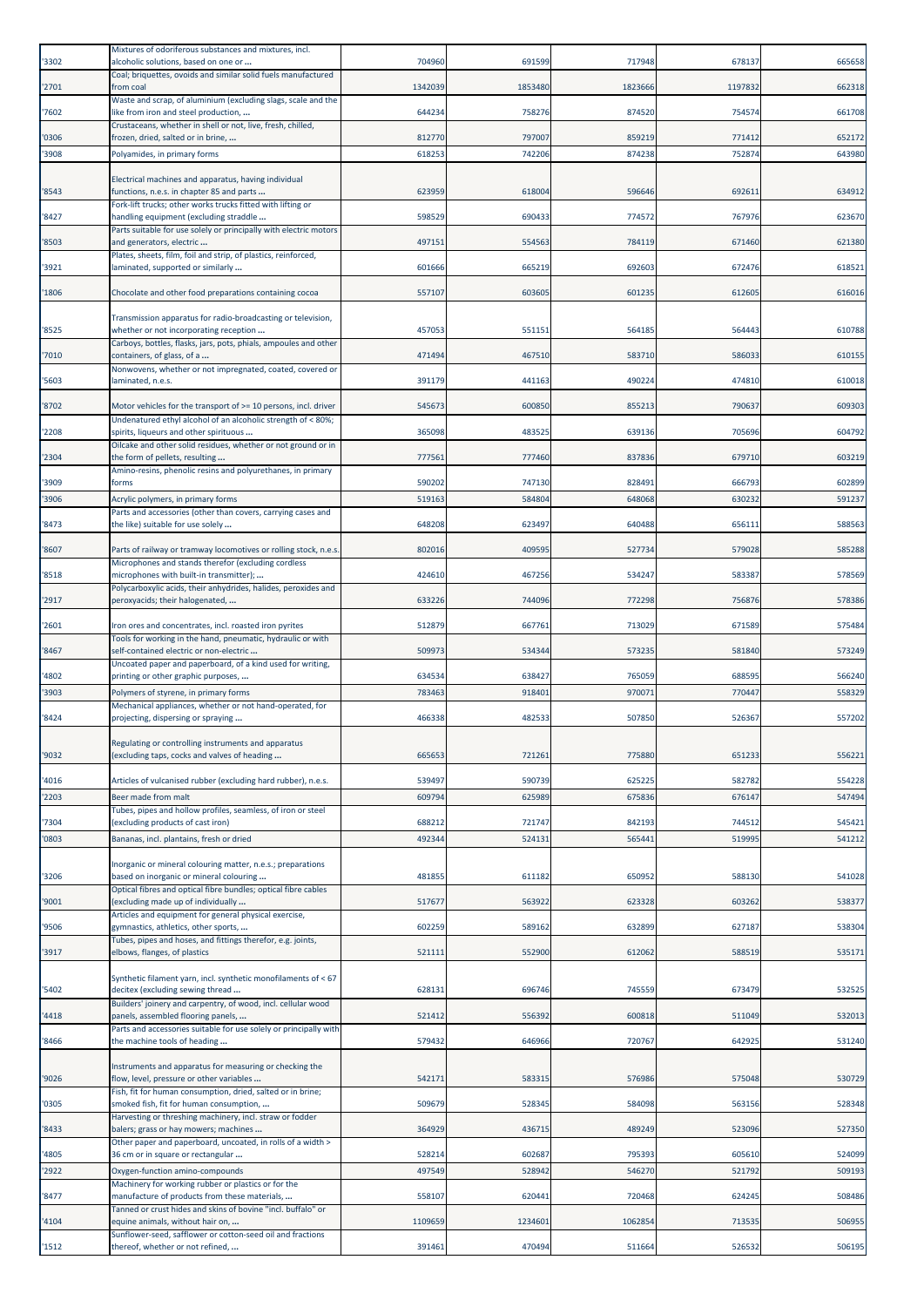| '8207          | Tools, interchangeable, for hand tools, whether or not power-<br>operated, or for machine tools          | 484938           | 562086           | 597560           | 587219           | 503326           |
|----------------|----------------------------------------------------------------------------------------------------------|------------------|------------------|------------------|------------------|------------------|
| '8512          | Electrical lighting or signalling equipment (excluding lamps of<br>heading 8539), windscreen wipers,     | 505187           | 548859           | 580146           | 528640           | 500412           |
| '7607          | Aluminium foil, "whether or not printed or backed with paper<br>paperboard, plastics or similar          | 388020           | 451986           | 538861           | 465572           | 495668           |
| '9004          | Spectacles, goggles and the like, corrective, protective or<br>other (excluding spectacles for           | 511081           | 551259           | 591442           | 631208           | 494884           |
| '9003          | Frames and mountings for spectacles, goggles or the like, and<br>parts thereof, n.e.s.                   | 583552           | 586408           | 656884           | 664403           | 493860           |
|                | Synthetic rubber and factice derived from oils, in primary                                               |                  |                  |                  |                  |                  |
| '4002          | forms or in plates, sheets or strip;<br>Raw hides and skins of bovine "incl. buffalo" or equine          | 524386           | 665312           | 694437           | 618985           | 489115           |
| '4101          | animals, fresh, or salted, dried, limed,<br>Pharmaceutical preparations and products of subheadings      | 942300           | 994770           | 969687           | 665397           | 482722           |
| '3006          | 3006.10.10 to 3006.60.90                                                                                 | 470226           | 483790           | 541694           | 502448           | 482595           |
| '8508          | Vacuum cleaners, incl. dry cleaners and wet vacuum cleaners                                              | 281740           | 304209           | 414087           | 507484           | 482265           |
| '0805          | Citrus fruit, fresh or dried<br>Moulding boxes for metal foundry; mould bases; moulding                  | 383614           | 459829           | 440631           | 404372           | 479699           |
| '8480          | patterns; moulds for metal (other than<br>Fuel wood, in logs, billets, twigs, faggots or similar forms;  | 506900           | 626694           | 621683           | 526889           | 473560           |
| '4401          | wood in chips or particles; sawdust<br>Trailers and semi-trailers; other vehicles, not mechanically      | 453941           | 494186           | 630638           | 718432           | 472427           |
| '8716          | propelled (excluding railway and                                                                         | 588237           | 641773           | 703536           | 660434           | 471174           |
| '3303          | Perfumes and toilet waters (excluding aftershave lotions,<br>personal deodorants and hair lotions)       | 488067           | 510446           | 561449           | 598062           | 470128           |
| '9028          | Gas, liquid or electricity supply or production meters, incl.<br>calibrating meters therefor             | 219942           | 380579           | 494711           | 555918           | 466097           |
| '9102          | Wrist-watches, pocket-watches and other watches, incl. stop-<br>watches (excluding of precious           | 1042833          | 1065903          | 952516           | 714703           | 465717           |
| '9022          | Apparatus based on the use of X-rays or of alpha, beta or<br>gamma radiations, whether or not            | 414127           | 418182           | 448045           | 456978           | 463561           |
|                | Printing ink, writing or drawing ink and other inks, whether or                                          |                  |                  |                  |                  |                  |
| '3215          | not concentrated or solid                                                                                | 471815           | 501241           | 524024           | 483240           | 463385           |
| '8509          | Electromechanical domestic appliances, with self-contained<br>electric motor; parts thereof (excluding   | 418993           | 428444           | 412264           | 397911           | 456428           |
| '8511          | Electrical ignition or starting equipment of a kind used for<br>spark-ignition or compression-ignition   | 431238           | 474616           | 487850           | 489771           | 454430           |
| '8450          | Household or laundry-type washing machines, incl. machines<br>which both wash and dry; parts thereof     | 457137           | 455515           | 474259           | 455819           | 453910           |
| '3204          | Synthetic organic colouring matter, whether or not chemically<br>defined; preparations based on          | 499223           | 524214           | 555167           | 565182           | 453519           |
|                | Saturated acyclic monocarboxylic acids and their anhydrides,                                             |                  |                  |                  |                  |                  |
| '2915<br>'7901 | halides, peroxides and peroxyacids;<br>Unwrought zinc :                                                  | 441460<br>484126 | 512246<br>577656 | 612869<br>680574 | 518434<br>572574 | 452210<br>444305 |
|                | Cartons, boxes, cases, bags and other packing containers, of                                             |                  |                  |                  |                  |                  |
| '4819          | paper, paperboard, cellulose wadding<br>Silver, incl. silver plated with gold or platinum, unwrought or  | 40512            | 503417           | 518482           | 720384           | 443841           |
| '7106          | in semi-manufactured forms,                                                                              | 386159           | 435647           | 421760           | 414598           | 442866           |
| '9019          | Mechano-therapy appliances; massage apparatus;<br>psychological aptitude-testing apparatus; ozone        | 219121           | 239593           | 286303           | 270215           | 440689           |
| '8428          | Lifting, handling, loading or unloading machinery, e.g. lifts,<br>escalators, conveyors, teleferics      | 312545           | 390981           | 451228           | 513303           | 436493           |
|                | Diamonds, whether or not worked, but not mounted or set                                                  |                  |                  |                  |                  |                  |
| '7102          | (excluding unmounted stones for pick-up<br>Articles of apparel and clothing accessories, incl. gloves,   | 793794           | 690530           | 647671           | 718497           | 436464           |
| '4015          | mittens and mitts, for all purposes,<br>Video game consoles and machines, articles for funfair, table    | 202727           | 228186           | 238153           | 232954           | 434596           |
| '9504          | or parlour games, incl. pintables,<br>Buttermilk, curdled milk and cream, yogurt, kephir and other       | 498447           | 553013           | 571621           | 492375           | 433443           |
| '0403          | fermented or acidified milk and                                                                          | 366321           | 396204           | 428362           | 392716           | 431506           |
| '8403          | Central heating boilers, non-electric; parts thereof (excluding<br>vapour generating boilers and         | 389562           | 442986           | 485805           | 410777           | 430637           |
| '7209          | Flat-rolled products of iron or non-alloy steel, of a width of >=<br>600 mm, cold-rolled "cold-reduced", | 400087           | 633196           | 687763           | 547385           | 429547           |
| '8412          | Engines and motors (excluding steam turbines, internal<br>combustion piston engine, hydraulic            | 415485           | 471408           | 541536           | 514098           | 424221           |
| '7502          | Unwrought nickel                                                                                         | 377785           | 466265           | 583388           | 462661           | 422051           |
| '2909          | Ethers, ether-alcohols, ether-phenols, ether-alcohol-phenols,<br>alcohol peroxides, ether peroxide,      | 496854           | 478606           | 609086           | 552893           | 419593           |
| '3815          | Reaction initiators, reaction accelerators and catalytic<br>preparations, n.e.s. (excluding rubber       | 319183           | 422638           | 531873           | 444291           | 418379           |
| '7228          | Other bars and rods of alloy steel other than stainless, angles,<br>shapes and sections of alloy         | 447988           | 527376           | 782440           | 575600           | 416734           |
| '3811          | Anti-knock preparations, oxidation inhibitors, gum inhibitors,<br>viscosity improvers, anti-corrosive    | 416418           | 438289           | 523650           | 540310           | 414055           |
|                | Plates, sheets and strip, of copper, of a thickness of > 0,15                                            |                  |                  |                  |                  |                  |
| '7409          | mm (excluding expanded sheet<br>Self-adhesive plates, sheets, film, foil, tape, strip and other          | 387905           | 425111           | 471122           | 455346           | 411886           |
| '3919          | flat shapes, of plastics, whether<br>ndustrial monocarboxylic fatty acids; acid oils from refining;      | 453696           | 434401           | 434071           | 426048           | 406715           |
| '3823          | ndustrial fatty alcohols<br>Fresh strawberries, raspberries, blackberries, back, white or                | 25221            | 325906           | 340969           | 356544           | 404860           |
| '0810          | red currants, gooseberries and                                                                           | 276755           | 343505           | 376223           | 364026           | 402518           |
| '8534          | <b>Printed circuits</b><br>Woven fabrics of synthetic filament yarn, incl. monofilament                  | 357054           | 404012           | 427911           | 395188           | 394367           |
| '5407<br>'7325 | of >= 67 decitex and with a cross<br>Articles of iron or steel, cast, n.e.s.                             | 492437<br>383246 | 518353<br>412723 | 532616<br>451365 | 585621<br>434070 | 394279<br>392593 |
|                |                                                                                                          |                  |                  |                  |                  |                  |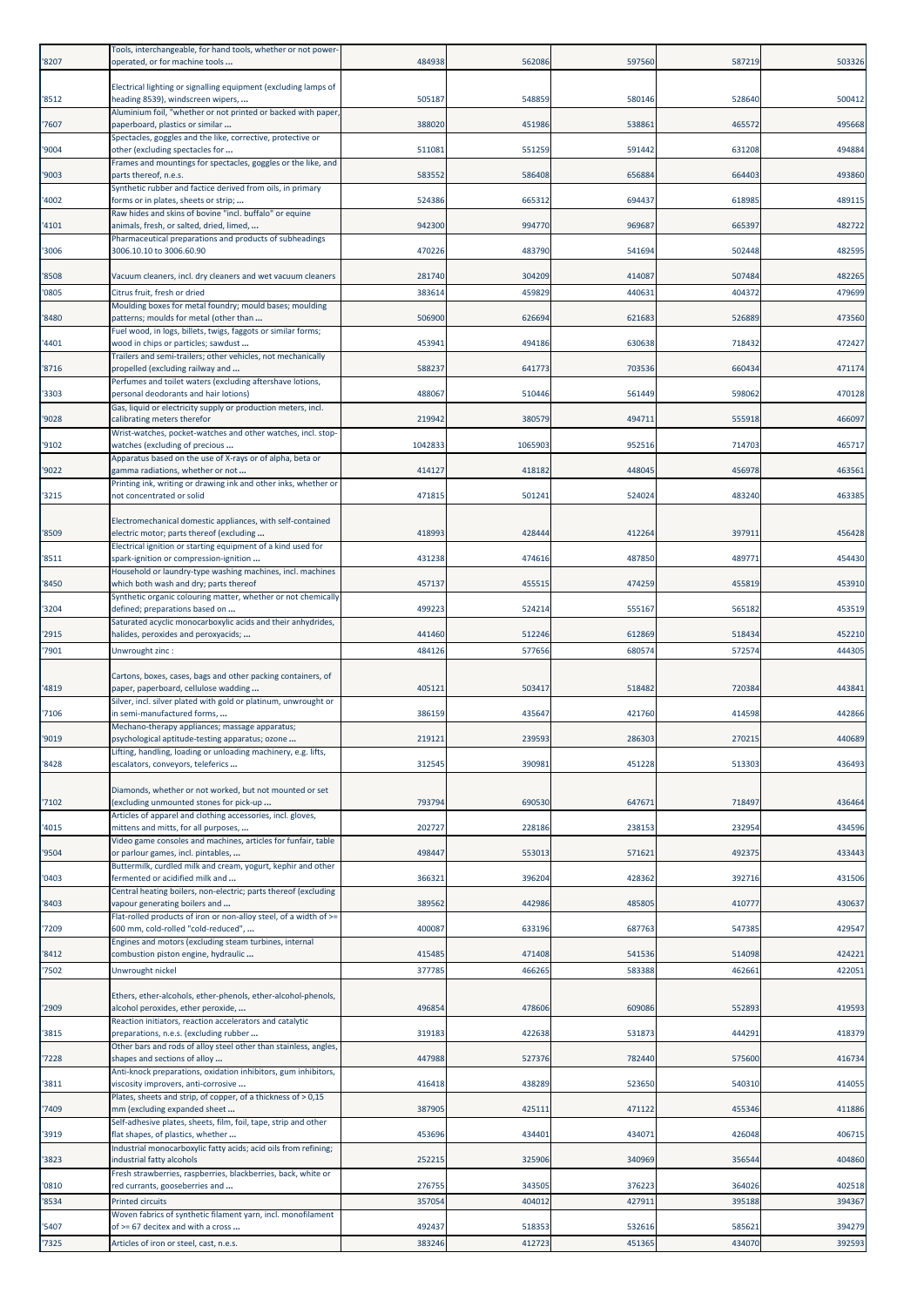| '2918          | Carboxylic acids with additional oxygen function and their<br>anhydrides, halides, peroxides and      | 345760         | 371698          | 385349          | 356639          | 390493           |
|----------------|-------------------------------------------------------------------------------------------------------|----------------|-----------------|-----------------|-----------------|------------------|
| '6302          | Bedlinen, table linen, toilet linen and kitchen linen of all types<br>of textile materials (excluding | 489791         | 490047          | 518719          | 457941          | 390332           |
| '6815          | Articles of stone or of other mineral substances, incl. carbon<br>fibres, articles of carbon fibres   | 335026         | 396788          | 464634          | 433734          | 388134           |
| '6205          | Men's or boys' shirts (excluding knitted or crocheted,<br>nightshirts, singlets and other vests)      | 501960         | 487252          | 536116          | 515768          | 384671           |
| '7308          | Structures and parts of structures "e.g., bridges and bridge-<br>sections, lock-gates, towers,        | 337953         | 350626          | 420225          | 447374          | 382668           |
| '7019          | Glass fibres, incl. glass wool, and articles thereof (excluding<br>mineral wools and articles         | 356595         | 389189          | 420603          | 429705          | 380053           |
| '0402          | Milk and cream, concentrated or containing added sugar or<br>other sweetening matter                  | 274642         | 302500          | 338277          | 342903          | 378387           |
| '6103          | Men's or boys' suits, ensembles, jackets, blazers, trousers, bib<br>and brace overalls, breeches      | 298996         | 336014          | 380835          | 419840          | 360808           |
| '6115          | Pantyhose, tights, stockings, socks and other hosiery, incl.<br>graduated compression hosiery         | 415102         | 452656          | 439959          | 467617          | 359319           |
| '8531          | Electric sound or visual signalling apparatus, e.g. bells, sirens,<br>indicator panels, burglar       | 386347         | 377780          | 415358          | 373321          | 356919           |
| '8529          | Parts suitable for use solely or principally with transmission<br>and reception apparatus for         | 364650         | 341591          | 390513          | 414949          | 356278           |
| '7201          | Pig iron and spiegeleisen, in pigs, blocks or other primary<br>forms                                  | 370637         | 572362          | 651510          | 480543          | 354330           |
| '2902          | Cyclic hydrocarbons                                                                                   | 411428         | 513522          | 567079          | 503270          | 353291           |
| '7307          | Tube or pipe fittings "e.g. couplings, elbows, sleeves", of iron<br>or steel                          | 371793         | 387196          | 454555          | 442790          | 349947           |
| '7407          | Bars, rods and profiles, of copper, n.e.s.                                                            | 288394         | 377347          | 447703          | 376586          | 347567           |
|                | Radar apparatus, radio navigational aid apparatus and radio                                           |                |                 |                 |                 |                  |
| '8526          | remote control apparatus<br>Wine of fresh grapes, incl. fortified wines; grape must, partly           | 339089         | 405528          | 341572          | 368723          | 345249           |
| '2204          | fermented and of an actual                                                                            | 340126         | 364082          | 414382          | 373331          | 343286           |
| '3102          | Mineral or chemical nitrogenous fertilisers (excluding those in<br>pellet or similar forms, or        | 334644         | 314097          | 324767          | 365778          | 338478           |
| '1209          | Seeds, fruits and spores, for sowing (excluding leguminous<br>vegetables and sweetcorn, coffee,       | 301489         | 315941          | 332494          | 327293          | 338137           |
| '7616          | Articles of aluminium, n.e.s.                                                                         | 331477         | 369013          | 377206          | 397560          | 337489           |
|                | Dried leguminous vegetables, shelled, whether or not skinned                                          |                |                 |                 |                 |                  |
| '0713          | or split<br>Articles of apparel and clothing accessories, of leather or                               | 256838         | 295334          | 289037          | 253264          | 334291           |
| '4203<br>'2926 | composition leather (excluding<br>Nitrile-function compounds                                          | 347264<br>3919 | 364341<br>54827 | 395616<br>66246 | 389685<br>61917 | 332271<br>330086 |
|                | Malt extract; food preparations of flour, groats, meal, starch                                        |                |                 |                 |                 |                  |
| '1901          | or malt extract, not containing                                                                       | 343030         | 388051          | 397535          | 361099          | 327480           |
| '3003          | Medicaments consisting of two or more constituents mixed<br>together for therapeutic or prophylactic  | 1011437        | 338568          | 332509          | 300238          | 326717           |
| '7213          | Bars and rods of iron or non-alloy steel, hot-rolled, in<br>rregularly wound coils                    | 334812         | 446155          | 636744          | 382002          | 325012           |
| '9101          | Wrist-watches, pocket-watches and other watches, incl. stop-<br>watches, with case of precious        | 508956         | 525962          | 517753          | 428443          | 324705           |
|                | Petroleum resins, coumarone-indene resins, polyterpenes,                                              |                |                 |                 |                 |                  |
| '3911          | polysulphides, polysulphones and other<br>Women's or girls' slips, petticoats, briefs, panties,       | 328507         | 373604          | 386601          | 349878          | 322671           |
| '6108          | nightdresses, pyjamas, négligés, bathrobes,                                                           | 359247         | 367954          | 39522           | 368023          | 317450           |
| '0709          | Other vegetables, fresh or chilled (excluding potatoes,<br>tomatoes, alliaceous vegetables, edible    | 268896         | 344474          | 331198          | 406473          | 315091           |
| '3924          | Tableware, kitchenware, other household articles and toilet<br>articles, of plastics (excluding       | 307876         | 321569          | 354576          | 312749          | 311691           |
| '3208          | Paints and varnishes, incl. enamels and lacquers, based on<br>synthetic polymers or chemically        | 31132          | 349888          | 370234          | 341452          | 311126           |
|                | Oscilloscopes, spectrum analysers and other instruments and                                           |                |                 |                 |                 |                  |
| '9030          | apparatus for measuring or checking<br>Direction finding compasses; other navigational instruments    | 226172         | 243134          | 258267          | 301329          | 310870           |
| '9014          | and appliances (excluding radio                                                                       | 253018         | 297023          | 271202          | 308754          | 310613           |
| '0602          | Live plants incl. their roots, cuttings and slips; mushroom<br>spawn (excluding bulbs, tubers,        | 276034         | 305374          | 333660          | 226190          | 310261           |
| '3910          | Silicones in primary forms                                                                            | 28633          | 317718          | 418134          | 361649          | 309609           |
| '5503          | Synthetic staple fibres, not carded, combed or otherwise<br>processed for spinning                    | 321225         | 345723          | 393668          | 351063          | 303662           |
| '8903          | Yachts and other vessels for pleasure or sports; rowing boats<br>and canoes                           | 269441         | 296761          | 279687          | 371821          | 302796           |
| '1801          | Cocoa beans, whole or broken, raw or roasted                                                          | 312204         | 298455          | 256095          | 248037          | 302295           |
| '6206          | Women's or girls' blouses, shirts and shirt-blouses (excluding<br>knitted or crocheted and vests)     | 390856         | 386098          | 430037          | 405843          | 300118           |
| '2916          | Unsaturated acyclic monocarboxylic acids, cyclic<br>monocarboxylic acids, their anhydrides, halides,  | 290007         | 355257          | 491680          | 362839          | 298819           |
| '2005          | Other vegetables prepared or preserved otherwise than by<br>vinegar or acetic acid, not frozen        | 260194         | 285180          | 296671          | 322793          | 298059           |
| '8539          | Electric filament or discharge lamps, incl. sealed beam lamp<br>units and ultraviolet or infra-red    | 230543         | 345770          | 368301          | 331769          | 293080           |
| '6212          | Brassieres, girdles, corsets, braces, suspenders, garters and<br>similar articles and parts thereof,  | 297333         | 337247          | 37875           | 339273          | 291945           |
| '8209          | Plates, sticks, tips and the like for tools, unmounted, of<br>sintered metal carbides or cermets      | 291820         | 327873          | 383934          | 335414          | 291237           |
| '8451          | Machinery (excluding of heading 8450) for washing, cleaning,<br>wringing, drying, ironing, pressing   | 23195          | 222639          | 296957          | 326987          | 290509           |
| '0710          | Vegetables, uncooked or cooked by steaming or boiling in<br>water, frozen                             | 267721         | 279339          | 301553          | 306038          | 290489           |
| '4411          | Fibreboard of wood or other ligneous materials, whether or<br>not agglomerated with resins or         | 277070         | 300809          | 343537          | 278903          | 288782           |
|                |                                                                                                       |                |                 |                 |                 |                  |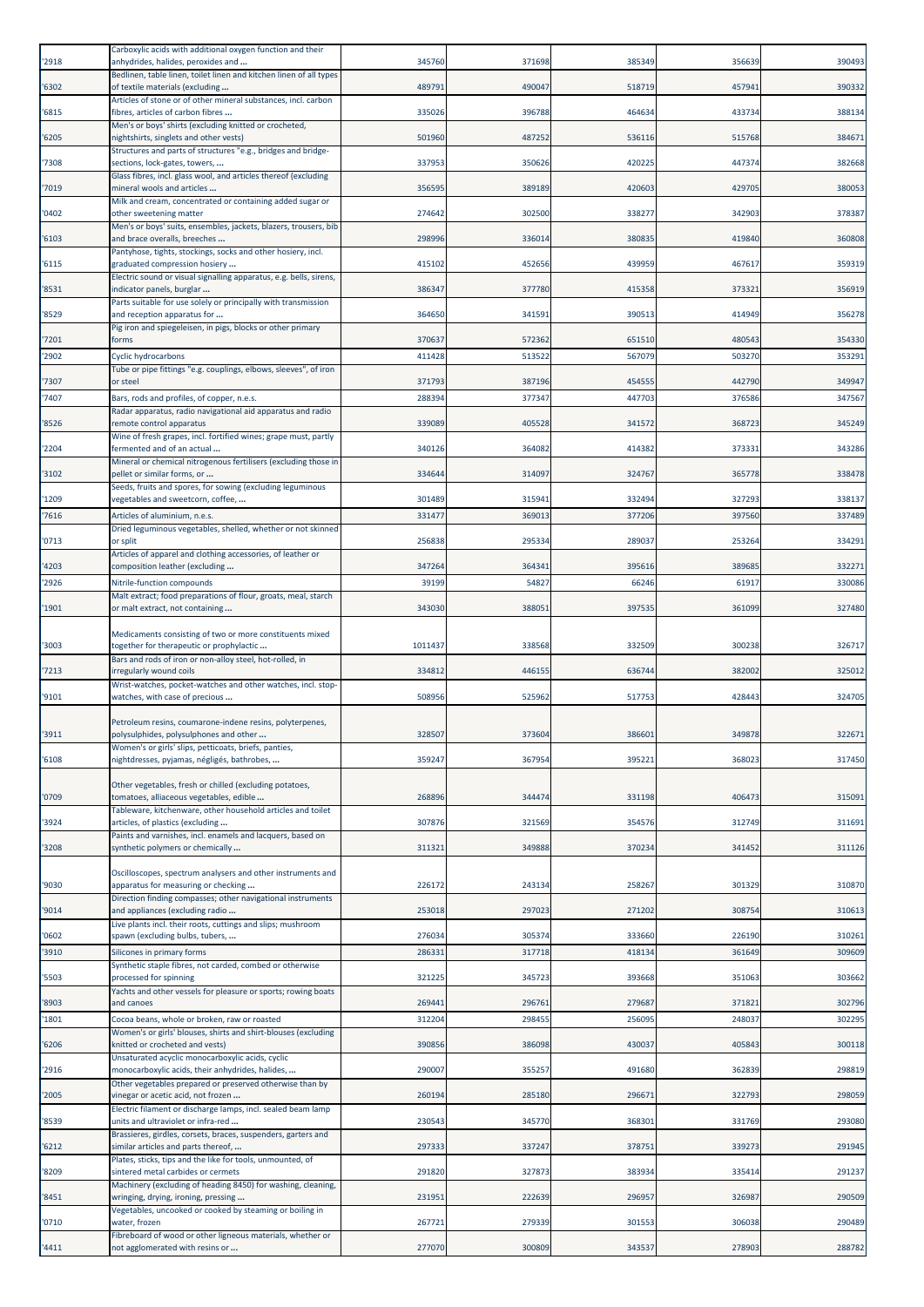| '0303          | Frozen fish (excluding fish fillets and other fish meat of<br>heading 0304)                                  | 330910           | 339627           | 37138           | 357070           | 288219           |
|----------------|--------------------------------------------------------------------------------------------------------------|------------------|------------------|-----------------|------------------|------------------|
| '7411          | Copper tubes and pipes                                                                                       | 250388           | 320218           | 40280           | 337605           | 285924           |
| '6211          | Tracksuits, ski suits, swimwear and other garments, n.e.s.<br>(excluding knitted or crocheted)               | 252006           | 270719           | 298491          | 314831           | 285266           |
|                | Mattress supports (excluding spring interiors for seats);                                                    |                  |                  |                 |                  |                  |
| '9404          | articles of bedding and similar furnishing,<br>Dates, figs, pineapples, avocados, guavas, mangoes and        | 245202           | 257071           | 322699          | 301820           | 283951           |
| '0804          | mangosteens, fresh or dried                                                                                  | 236890           | 267640           | 275132          | 295581           | 281611           |
| '0202<br>'7604 | Meat of bovine animals, frozen<br>Bars, rods and profiles, of aluminium, n.e.s.                              | 256077<br>230742 | 283107<br>295016 | 33597<br>330825 | 268163<br>288748 | 278803<br>275832 |
| '3305          | Preparations for use on the hair                                                                             | 260396           | 272105           | 264797          | 285532           | 275326           |
| '3105          | Mineral or chemical fertilisers containing two or three of the<br>fertilising elements nitrogen,             | 272941           | 289281           | 292669          | 301616           | 273376           |
|                | Men's or boys' shirts, knitted or crocheted (excluding                                                       |                  |                  |                 |                  |                  |
| '6105          | nightshirts, T-shirts, singlets and<br>Woven fabrics of cotton, containing >= 85% cotton by weight           | 329343           | 338201           | 389392          | 349966           | 272212           |
| '5208          | and weighing $\leq$ 200 g/m <sup>2</sup><br>Cruise ships, excursion boats, ferry-boats, cargo ships, barges  | 407868           | 420703           | 381680          | 354504           | 272090           |
| '8901          | and similar vessels for the                                                                                  | 502102           | 669426           | 1518209         | 1245523          | 269565           |
| '0405          | Butter, incl. dehydrated butter and ghee, and other fats and<br>oils derived from milk; dairy                | 244101           | 375501           | 429866          | 358144           | 269475           |
| '3818          | Chemical elements and compounds doped for use in<br>electronics, in the form of discs, wafers,               | 128848           | 171685           | 233883          | 245131           | 269031           |
| '3401          | Soap; organic surface-active products and preparations for<br>use as soap, in the form of bars,              | 172382           | 180053           | 233829          | 231046           | 268599           |
|                | Compounds with other nitrogen function (excluding amine-                                                     |                  |                  |                 |                  |                  |
| '2929          | function compounds; oxygen-function                                                                          | 279288           | 383713           | 475060          | 325088           | 268332           |
| '4901          | Printed books, brochures and similar printed matter, whether<br>or not in single sheets (excluding           | 251984           | 266029           | 296759          | 314855           | 261821           |
|                | Sanitary towels (pads) and tampons, napkins and napkin liners                                                |                  |                  |                 |                  |                  |
| '9619          | for babies, and similar articles,<br>Particle board, oriented strand board "OSB" and similar board           | 239112           | 236684           | 273617          | 252026           | 257988           |
| '4410          | 'e.g. waferboard" of wood or<br>Vegetables prepared or preserved otherwise than by vinegar                   | 292492           | 288386           | 347394          | 292938           | 256955           |
| '2004          | or acetic acid, frozen (excluding                                                                            | 282458           | 304316           | 312325          | 323579           | 253623           |
| '2924          | Carboxyamide-function compounds; amide-function<br>compounds of carbonic acid                                | 334040           | 292073           | 281748          | 247154           | 253552           |
| '8545          | Carbon electrodes, carbon brushes, lamp carbons, battery<br>carbons and other articles of graphite           | 112727           | 151262           | 547150          | 363059           | 252201           |
| '4107          | Leather further prepared after tanning or crusting "incl.<br>parchment-dressed leather", of bovine           | 494388           | 514049           | 48071           | 397300           | 251556           |
|                | Waters, incl. mineral waters and aerated waters, containing                                                  |                  |                  |                 |                  |                  |
| '2202          | added sugar or other sweetening<br>Machinery, not specified or included elsewhere in this                    | 248314           | 264230           | 293470          | 259036           | 251086           |
| '8438          | chapter, for the industrial preparation                                                                      | 258266           | 266261           | 307463          | 268640           | 249950           |
| '2935          | Sulphonamides<br>Undenatured ethyl alcohol of an alcoholic strength of >= 80%;                               | 152972           | 205915           | 31837           | 238523           | 249501           |
| '2207          | ethyl alcohol and other spirits,<br>Fruit juices, incl. grape must, and vegetable juices,                    | 143844           | 134047           | 149820          | 132097           | 246738           |
| '2009          | unfermented, not containing added spirit,                                                                    | 221079           | 234948           | 249330          | 231628           | 245430           |
| '1904          | Prepared foods obtained by the swelling or roasting of cereals<br>or cereal products, e.g. corn              | 216838           | 219365           | 256478          | 254326           | 245069           |
| '7222          | Other bars and rods of stainless steel; angles, shapes and<br>sections of stainless steel, n.e.s.            | 246354           | 275508           | 341478          | 325041           | 244240           |
|                | Safety glass, toughened "tempered", laminated safety glass                                                   |                  |                  |                 |                  |                  |
| '7007          | (excluding multiple-walled insulating<br>Wool and fine or coarse animal hair, carded or combed, incl.        | 227252           | 246108           | 277769          | 272098           | 243198           |
| '5105          | combed wool in fragments<br>Provitamins and vitamins, natural or reproduced by synthesis,                    | 337536           | 383811           | 462986          | 398306           | 242522           |
| '2936          | incl. natural concentrates, derivatives<br>Bars and rods of alloy steel other than stainless, hot-rolled, in | 137654           | 163783           | 221848          | 211238           | 239595           |
| '7227          | rregularly wound coils                                                                                       | 255774           | 331678           | 420806          | 290270           | 238257           |
| '5107          | Yarn of combed wool (excluding that put up for retail sale)                                                  | 335574           | 356919           | 392270          | 336999           | 237869           |
| '1804          | Cocoa butter, fat and oil                                                                                    | 181132           | 170272           | 189404          | 194009           | 237259           |
| '8441          | Machinery for making up paper pulp, paper or paperboard,<br>incl. cutting machines of all kinds,             | 197084           | 198518           | 256642          | 279463           | 235442           |
|                | Shaving preparations, incl. pre-shave and aftershave                                                         |                  |                  |                 |                  |                  |
| '3307          | products, personal deodorants, bath and                                                                      | 254223           | 264985           | 246894          | 258774           | 234410           |
| '2008          | Fruits, nuts and other edible parts of plants, prepared or<br>preserved, whether or not containing           | 199770           | 215993           | 224441          | 225742           | 234393           |
| '7103          | Precious stones and semi-precious stones, whether or not<br>worked or graded, but not strung,                | 186215           | 247412           | 544466          | 495307           | 233425           |
|                |                                                                                                              |                  |                  |                 |                  |                  |
| '3001          | Dried glands and other organs for organo-therapeutic uses,<br>whether or not powdered; extracts              | 98161            | 113252           | 159418          | 187721           | 233323           |
| '3905          | Polymers of vinyl acetate or of other vinyl esters, in primary<br>forms; other vinyl polymers,               | 219394           | 229784           | 254362          | 244696           | 233056           |
|                | Hydrometers, areometers and similar floating instruments,                                                    |                  |                  |                 |                  |                  |
| '9025          | thermometers, pyrometers, barometers,<br>Ferrous products obtained by direct reduction of iron ore and       | 97884            | 119747           | 132848          | 137558           | 232516           |
| '7203          | other spongy ferrous products,                                                                               | 206781           | 301493           | 384956          | 272008           | 231128           |
| '0809          | Apricots, cherries, peaches incl. nectarines, plums and sloes,<br>fresh                                      | 182488           | 162919           | 198852          | 172144           | 230701           |
| '2818          | Artificial corundum, whether or not chemically defined;<br>aluminium oxide; aluminium hydroxide              | 221860           | 240776           | 273385          | 254740           | 229069           |
|                | Men's or boys' underpants, briefs, nightshirts, pyjamas,                                                     |                  |                  |                 |                  |                  |
| '6107          | bathrobes, dressing gowns and similar                                                                        | 243632           | 252613           | 269560          | 260991           | 228413           |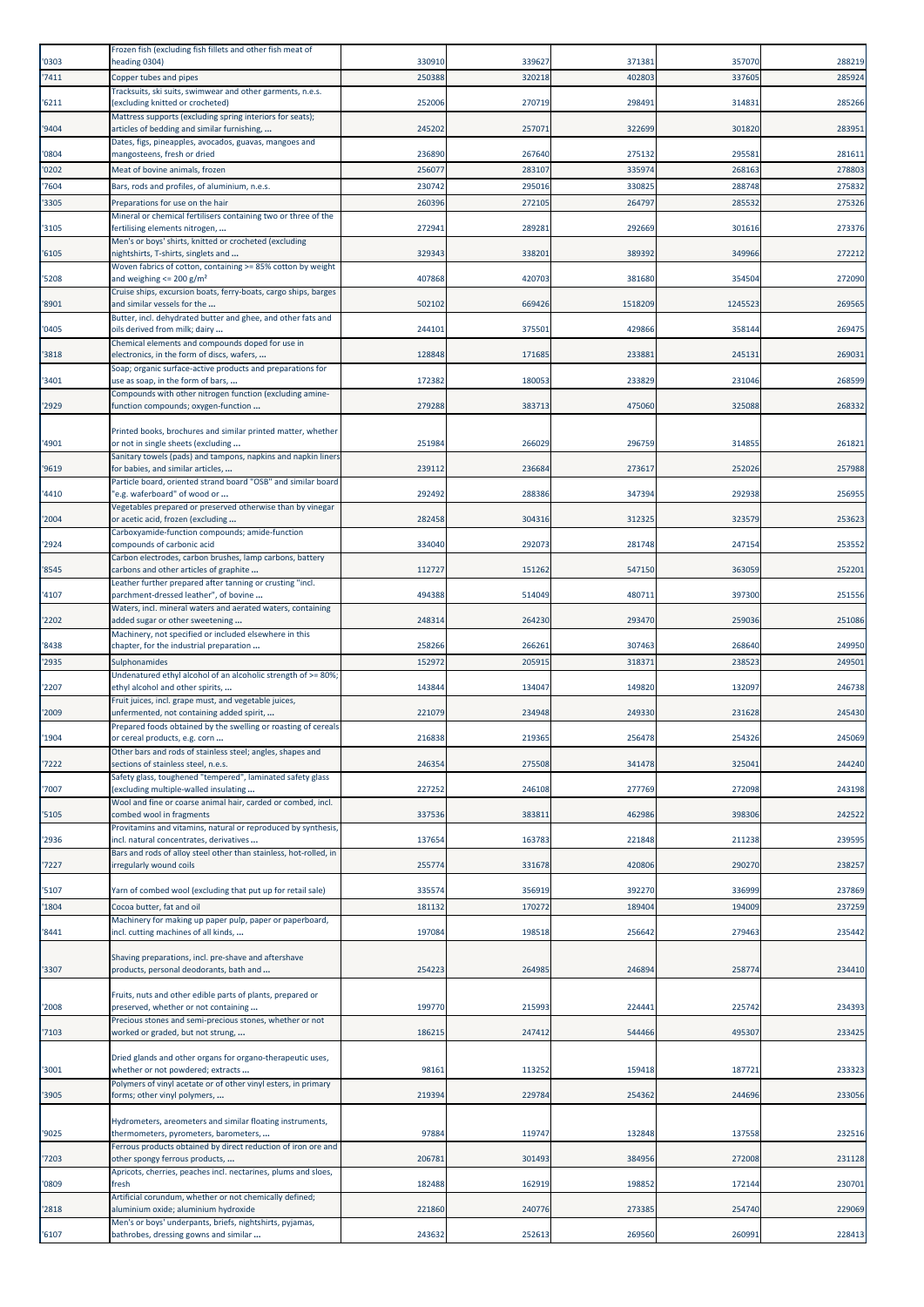| '3506          | Prepared glues and other prepared adhesives, n.e.s.; products<br>suitable for use as glues or                                                                           | 203966           | 237736           | 261099           | 244257           | 228057           |
|----------------|-------------------------------------------------------------------------------------------------------------------------------------------------------------------------|------------------|------------------|------------------|------------------|------------------|
|                | Reception apparatus for radio-broadcasting, whether or not                                                                                                              |                  |                  |                  |                  |                  |
| '8527<br>'2921 | combined, in the same housing, with<br>Amine-function compounds                                                                                                         | 344863<br>255626 | 339103<br>248158 | 333166<br>276947 | 259888<br>246473 | 225213<br>223794 |
|                | Titanium and articles thereof, n.e.s.; titanium waste and scrap                                                                                                         |                  |                  |                  |                  |                  |
| '8108          | (excluding ash and residues<br>Bars and rods of stainless steel, hot-rolled, in irregularly                                                                             | 223982           | 238461           | 283410           | 285070           | 220706           |
| 7221           | wound coils<br>Liquid crystal devices not constituting articles provided for                                                                                            | 235428           | 297684           | 315673           | 249095           | 220540           |
| '9013          | more specifically in other heading;<br>Babies' garments and clothing accessories, knitted or                                                                            | 212995           | 230046           | 265051           | 253455           | 220466           |
| 6111           | crocheted (excluding hats)                                                                                                                                              | 283567           | 284603           | 305861           | 266234           | 220406           |
| '3925          | Builders' ware of plastics, n.e.s.<br>Electromagnets (excluding magnets for medical use);                                                                               | 209455           | 228242           | 227088           | 225799           | 220185           |
| 8505           | permanent magnets and articles intended<br>Cotton yarn other than sewing thread, containing >= 85%                                                                      | 199472           | 237415           | 272980           | 251877           | 219296           |
| '5205          | cotton by weight (excluding that put                                                                                                                                    | 333458           | 343438           | 323246           | 293065           | 217284           |
| '1602          | Prepared or preserved meat, offal or blood (excluding<br>sausages and similar products, and meat                                                                        | 243276           | 234644           | 240469           | 223561           | 216345           |
| '2306          | Oilcake and other solid residues, whether or not ground or in<br>the form of pellets, resulting                                                                         | 183342           | 174631           | 203536           | 206270           | 215989           |
| '3005          | Wadding, gauze, bandages and the like, e.g. dressings,<br>adhesive plasters, poultices, impregnated                                                                     | 227564           | 174431           | 182641           | 202976           | 214422           |
|                | Machines and apparatus of a kind used solely or principally                                                                                                             |                  |                  |                  |                  |                  |
| '8486          | for the manufacture of semiconductor                                                                                                                                    | 150005           | 281096           | 305284           | 208789           | 212817           |
| '4412          | Plywood, veneered panel and similar laminated wood<br>(excluding sheets of compressed wood, cellular<br>Fabrics, knitted or crocheted, of a width of > 30 cm (excluding | 227582           | 250764           | 299447           | 231172           | 212276           |
| 6006           | warp knit fabrics "incl. those                                                                                                                                          | 238213           | 241800           | 234140           | 236342           | 211735           |
| '8301          | Padlocks and locks "key, combination or electrically<br>operated", of base metal; clasps and frames                                                                     | 226278           | 250732           | 261306           | 237462           | 209633           |
|                | Lubricant preparations, incl. cutting-oil preparations, bolt or                                                                                                         |                  |                  |                  |                  |                  |
| '3403          | nut release preparations, anti-rust<br>Tubes, pipes and hoses, of vulcanised rubber other than hard                                                                     | 211809           | 233432           | 253111           | 233557           | 208220           |
| 4009           | ubber, with or without their<br>Textile fabrics impregnated, coated, covered or laminated                                                                               | 219201           | 268597           | 299146           | 271288           | 207994           |
| '5903          | with plastics (excluding tyre cord<br>Railway or tramway track construction material of iron or                                                                         | 216278           | 247120           | 256727           | 241913           | 207372           |
| '7302          | steel, the following : rails, check-rails                                                                                                                               | 93001            | 137095           | 210149           | 209136           | 206763           |
| '2103          | Sauce and preparations therefor; mixed condiments and<br>mixed seasonings; mustard flour and meal,                                                                      | 177355           | 185476           | 207011           | 207144           | 206285           |
| '8470          | Calculating machines and pocket-size "dimensions <= 170 mm<br>x 100 mm x 45 mm" data recording,                                                                         | 190219           | 179670           | 176452           | 236455           | 205736           |
| '6112          | Track-suits, ski-suits and swimwear, knitted or crocheted                                                                                                               | 214592           | 229728           | 231626           | 249672           | 205073           |
| 7216           | Angles, shapes and sections of iron or non-alloy steel, n.e.s.                                                                                                          | 213595           | 230964           | 273864           | 283392           | 204665           |
| 7321           | Stoves, ranges, grates, cookers, incl. those with subsidiary<br>boilers for central heating, barbecues,                                                                 | 221092           | 239289           | 250773           | 229566           | 204137           |
| 4823           | Paper, paperboard, cellulose wadding and webs of cellulose<br>fibres, in strips or rolls of a                                                                           | 136146           | 155834           | 150153           | 194452           | 202772           |
|                | Machining centres, unit construction machines "single                                                                                                                   |                  |                  |                  |                  |                  |
| '8457          | station" and multi-station transfer machines                                                                                                                            | 373402           | 425166           | 491698           | 408135           | 202577           |
| '8502<br>'0701 | Electric generating sets and rotary converters<br>Potatoes, fresh or chilled                                                                                            | 240573<br>205377 | 182060<br>191939 | 263709<br>187933 | 200732<br>264827 | 201605<br>201321 |
| '8426          | Ships' derricks; cranes, incl. cable cranes (excluding wheel-<br>mounted cranes and vehicle cranes                                                                      | 185979           | 153542           | 251632           | 199909           | 200702           |
| 3214           | Glaziers' putty, grafting putty, resin cements, caulking<br>compounds and other mastics; painters'                                                                      | 176727           | 208683           | 231338           | 216797           | 200631           |
| '7323          | Table, kitchen or other household articles, and parts thereof,<br>of iron or steel; iron or steel                                                                       | 195572           | 213023           | 221948           | 224223           | 197078           |
| '2901          | Acyclic hydrocarbons                                                                                                                                                    | 196445           | 259802           | 293726           | 259466           | 196312           |
| 4415           | Packing cases, boxes, crates, drums and similar packings, of<br>wood; cable-drums of wood; pallets,                                                                     | 172547           | 188860           | 197993           | 198239           | 195472           |
| 6806           | Slag-wool, rock-wool and similar mineral wools; exfoliated<br>vermiculite, expanded clays, foamed                                                                       | 178458           | 194699           | 213118           | 203819           | 195438           |
| 4801           | Newsprint as specified in Note 4 to chapter 48, in rolls of a<br>width > 36 cm or in square or                                                                          | 290156           | 290195           | 308032           | 287954           | 194757           |
|                | Primary cells and primary batteries, electrical; parts thereof                                                                                                          |                  |                  |                  |                  |                  |
| '8506          | excluding spent)<br>Electrical capacitors, fixed, variable or adjustable "pre-set";                                                                                     | 156406           | 168265           | 183935           | 173212           | 194575           |
| '8532          | parts thereof<br>Glassware of a kind used for table, kitchen, toilet, office,                                                                                           | 186618           | 211306           | 233699           | 210879           | 194287           |
| 7013<br>'2607  | indoor decoration or similar purposes<br>Lead ores and concentrates                                                                                                     | 206854<br>205935 | 231639<br>227184 | 235659<br>127139 | 225906<br>209609 | 193176<br>192949 |
|                | Fine or coarse animal hair, neither carded nor combed                                                                                                                   |                  |                  |                  |                  |                  |
| '5102<br>'4421 | (excluding wool, hair and bristles used<br>Other articles of wood, n.e.s.                                                                                               | 216129<br>185590 | 242762<br>194294 | 311519<br>240070 | 312337<br>23964  | 192348<br>191368 |
|                | Natural rubber, balata, gutta-percha, guayule, chicle and                                                                                                               |                  |                  |                  |                  |                  |
| 4001           | similar natural gums, in primary<br>Brooms, brushes, incl. brushes constituting parts of machines,                                                                      | 207781           | 294572           | 233780           | 214024           | 191078           |
| '9603          | appliances or vehicles, hand-operated                                                                                                                                   | 183745           | 200820           | 208586           | 197908           | 189696           |
| '3912          | Cellulose and its chemical derivatives, n.e.s., in primary forms<br>Tubes, pipes and hollow profiles "e.g., open seam or welded,                                        | 175958           | 190466           | 190440           | 200982           | 188346           |
| 7306           | iveted or similarly closed",                                                                                                                                            | 220549           | 276043           | 319929           | 257808           | 188071           |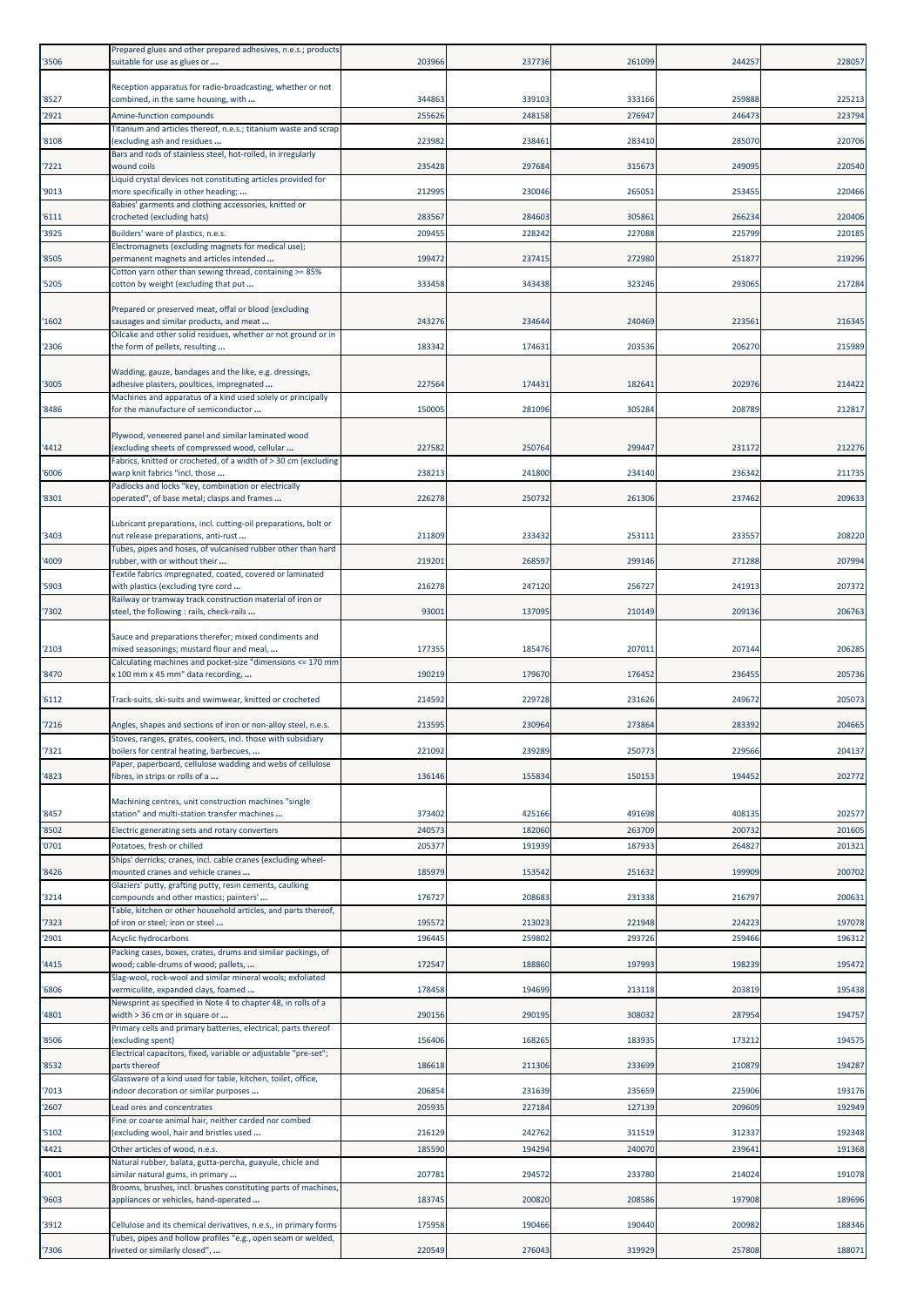| '1006         | Rice                                                                                                                       | 142432           | 166001           | 156037           | 171208           | 187816           |
|---------------|----------------------------------------------------------------------------------------------------------------------------|------------------|------------------|------------------|------------------|------------------|
| '6004         | Knitted or crocheted fabrics, of a width > 30 cm, containing by<br>weight >= 5% of elastomeric                             | 242440           | 244899           | 219677           | 194628           | 185684           |
| '8456         | Machine tools for working any material by removal of<br>material, by laser or other light or photon                        | 228504           | 254259           | 304014           | 260304           | 185480           |
| '4005         | Compounded rubber, unvulcanised, in primary forms or in<br>plates, sheets or strip (excluding                              | 239788           | 253246           | 227956           | 205633           | 184802           |
|               | Carbonates; peroxocarbonates "percarbonates"; commercial                                                                   |                  |                  |                  |                  |                  |
| '2836         | ammonium carbonate containing ammonium                                                                                     | 153122           | 169310           | 191057           | 196537           | 184639           |
| '6114         | Special garments for professional, sporting or other purposes,<br>n.e.s., knitted or crocheted                             | 775085           | 892441           | 463315           | 174977           | 184602           |
| '2707         | Oils and other products of the distillation of high temperature<br>coal tar; similar products                              | 98303            | 152036           | 145659           | 173777           | 182768           |
| '8458         | Lathes, incl. turning centres, for removing metal                                                                          | 284316           | 334191           | 432124           | 353708           | 182462           |
| '8484         | Gaskets and similar joints of metal sheeting combined with<br>other material or of two or more                             | 191460           | 207345           | 222104           | 190120           | 182282           |
| '8309         | Stoppers, caps and lids, incl. crown corks, screw caps and<br>pouring stoppers, capsules for bottles,                      | 162476           | 156720           | 170687           | 173906           | 181701           |
| '4403         | Wood in the rough, whether or not stripped of bark or<br>sapwood, or roughly squared (excluding                            | 261028           | 288956           | 285833           | 251363           | 179536           |
| '8515         | Electric, incl. electrically heated gas, laser or other light or<br>photon beam, ultrasonic, electron                      | 184568           | 205300           | 240560           | 207841           | 179401           |
| '8308         | Clasps, frames with clasps, buckles, buckle-clasps, hooks,<br>eyes, eyelets and the like, of base                          | 134693           | 169739           | 196128           | 204988           | 17839            |
| '2804         | Hydrogen, rare gases and other non-metals                                                                                  | 177164           | 187257           | 216457           | 207887           | 177475           |
|               | Monofilament of which any cross-sectional dimension > 1                                                                    |                  |                  |                  |                  |                  |
| '3916         | mm, rods, sticks and profile shapes,                                                                                       | 167550           | 185198           | 185972           | 181633           | 177075           |
| '2932         | Heterocyclic compounds with oxygen hetero-atom[s] only                                                                     | 240038           | 199242           | 127605           | 149911           | 174758           |
|               | Separate chemically defined organo-inorganic compounds                                                                     |                  |                  |                  |                  |                  |
| '2931         | excluding organo-sulphur compounds<br>Vegetable saps and extracts; pectic substances, pectinates                           | 144439           | 142030           | 160568           | 161656           | 173050           |
| '1302         | and pectates; agar-agar and other                                                                                          | 15182            | 167266           | 184760           | 201862           | 172742           |
| '2903         | Halogenated derivatives of hydrocarbons<br>Tubes and pipes, having circular cross-sections and an                          | 15567            | 191717           | 236460           | 187204           | 171481           |
| '7305         | external diameter of > 406,4 mm, of                                                                                        | 20599            | 149018           | 532077           | 693383           | 170893           |
| '2523         | Cement, incl. cement clinkers, whether or not coloured<br>Casks, drums, cans, boxes and similar containers, incl. rigid or | 103698           | 110929           | 152930           | 144789           | 170820           |
| '7612         | collapsible tubular containers,                                                                                            | 142016           | 152217           | 161098           | 170298           | 170557           |
| '7801         | Unwrought lead:                                                                                                            | 193075           | 262247           | 270759           | 195462           | 169417           |
| '2529         | Feldspar; leucite, nepheline and nepheline syenite; fluorspar                                                              | 148594           | 159514           | 181640           | 213198           | 168822           |
| '8712         | Bicycles and other cycles, incl. delivery tricycles, not<br>motorised                                                      | 149041           | 171987           | 138338           | 196333           | 165033           |
| 7610          | Structures and parts of structures "e.g., bridges and bridge-<br>sections, towers, lattice masts,                          | 152827           | 160455           | 175636           | 197996           | 164842           |
|               | Ketones and quinones, whether or not with other oxygen                                                                     |                  |                  |                  |                  |                  |
| '2914         | function, and their halogenated, sulphonated,                                                                              | 112628           | 175705           | 155371           | 169886           | 164602           |
| 2930          | Organo-sulphur compounds                                                                                                   | 167457           | 156840           | 167743           | 156583           | 163637           |
| '1516         | Animal or vegetable fats and oils and their fractions, partly or<br>wholly hydrogenated, inter-esterified,                 | 108610           | 105497           | 62243            | 86824            | 163609           |
| '8462         | Machine tools, incl. presses, for working metal by forging,<br>hammering or die-stamping; machine                          | 190906           | 181422           | 256751           | 254871           | 162999           |
| '8432         | Agricultural, horticultural or forestry machinery for soil<br>preparation or cultivation (excluding                        | 146686           | 163222           | 171463           | 156077           | 161704           |
| '2508         | Clays, andalusite, kyanite and sillimanite, whether or not<br>calcined; mullite; chamotte or dinas                         | 194432           | 208455           | 208668           | 199086           | 159106           |
|               | Hand tools, incl. glaziers' diamonds, of base metal, n.e.s.;                                                               |                  |                  |                  |                  |                  |
| '8205<br>7117 | blowlamps and the like; vices,<br>Imitation jewellery                                                                      | 142285<br>267494 | 151024<br>266957 | 161818<br>254705 | 169363<br>249057 | 157212<br>156110 |
|               | Crustaceans, molluscs and other aquatic invertebrates,                                                                     |                  |                  |                  |                  |                  |
| '1605         | prepared or preserved (excluding smoked)<br>Flours, meals and pellets, of meat or meat offal, of fish or of                | 153932           | 169779           | 164238           | 161677           | 155993           |
| '2301         | crustaceans, molluscs or other                                                                                             | 145366           | 149431           | 169792           | 156596           | 155892           |
| '5911         | Textile products and articles, for technical use, specified in<br>Note 7 to chapter 59                                     | 157577           | 145816           | 158081           | 144862           | 154365           |
| '3922         | Baths, shower-baths, sinks, washbasins, bidets, lavatory pans,<br>seats and covers, flushing cisterns                      | 155254           | 159221           | 174225           | 170365           | 153891           |
| '8707         | Bodies, incl. cabs, for tractors, motor vehicles for the<br>transport of ten or more persons,                              | 128379           | 133280           | 234783           | 254832           | 153113           |
| '6805         | Natural or artificial abrasive powder or grain, on a base of<br>textile material, paper, paperboard                        | 123198           | 137112           | 141116           | 131149           | 152952           |
| '8535         | Electrical apparatus for switching or protecting electrical<br>circuits, or for making connections                         | 102238           | 116007           | 148937           | 156841           | 152834           |
| '2928         | Organic derivatives of hydrazine or of hydroxylamine                                                                       | 94294            | 114900           | 125360           | 147218           | 152084           |
| '0603         | Cut flowers and flower buds of a kind suitable for bouquets or<br>for ornamental purposes, fresh,                          | 182888           | 182657           | 193577           | 148749           | 152083           |
| 7224          | Steel, alloy, other than stainless, in ingots or other primary<br>forms, semi-finished products                            | 146955           | 181612           | 195673           | 202010           | 151939           |
|               | Sheets for veneering, incl. those obtained by slicing laminated                                                            | 159738           |                  |                  | 189403           |                  |
| '4408         | wood, for plywood or for other<br>Unglazed ceramic flags and paving, hearth or wall tiles;                                 |                  | 172785           | 175154           |                  | 151923           |
| '6907         | unglazed ceramic mosaic cubes and<br>Machinery for making pulp of fibrous cellulosic material or for                       | 35665            | 175314           | 176331           | 190328           | 151166           |
| '8439         | making or finishing paper or                                                                                               | 87644            | 144981           | 107237           | 135753           | 150223           |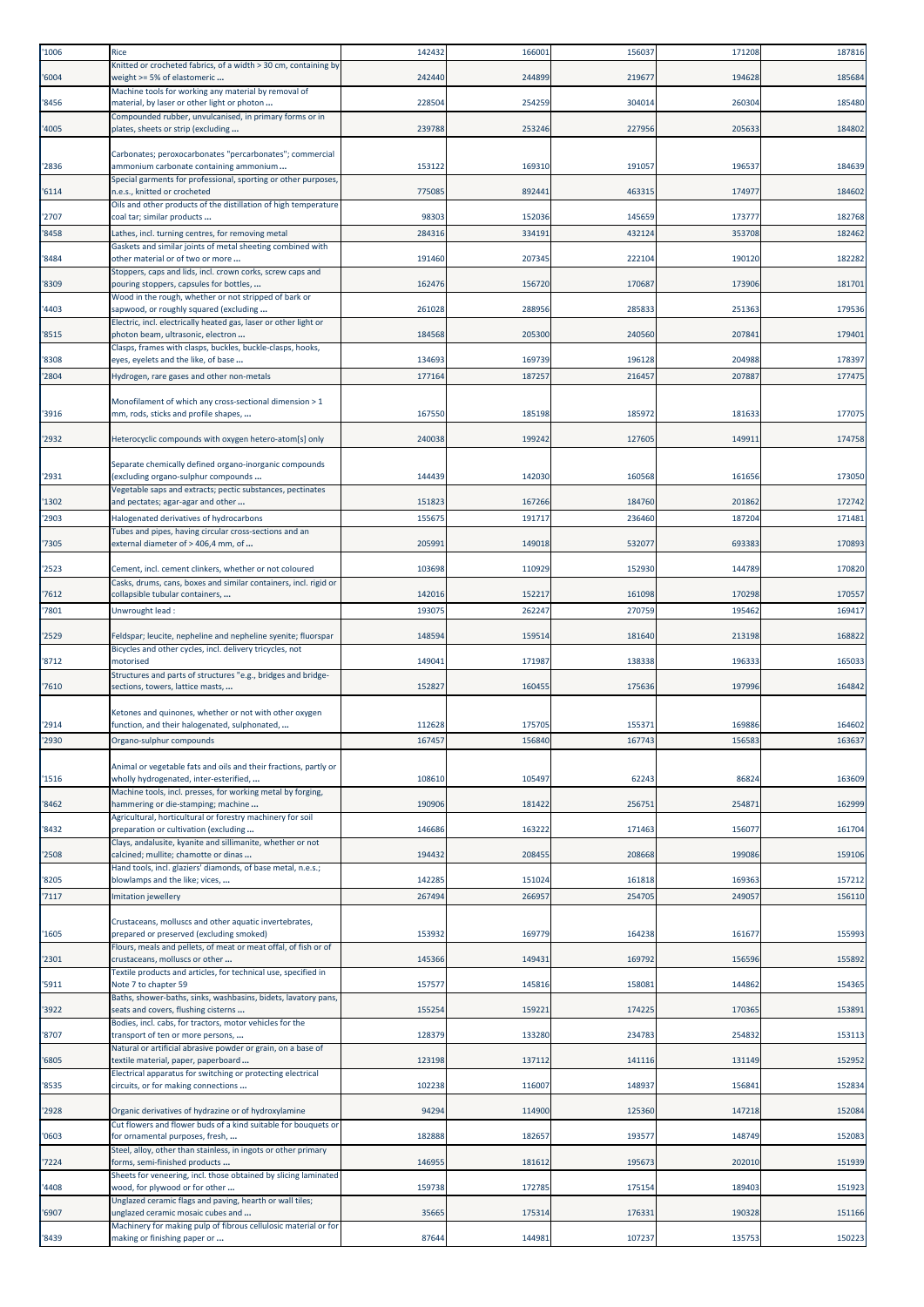| '0808          | Apples, pears and quinces, fresh                                                                          | 120341          | 135751           | 142114           | 122948           | 149951           |
|----------------|-----------------------------------------------------------------------------------------------------------|-----------------|------------------|------------------|------------------|------------------|
| '8474          | Machinery for sorting, screening, separating, washing,<br>crushing, grinding, mixing or kneading          | 136803          | 135955           | 131528           | 163093           | 149822           |
|                | Epoxides, epoxyalcohols, epoxyphenols and epoxyethers, with                                               |                 |                  |                  |                  |                  |
| '2910          | a three-membered ring, and their<br>Preparations for oral or dental hygiene, incl. denture fixative       | 14764           | 157717           | 178456           | 168457           | 149148           |
| '3306          | pastes and powders; yarn used                                                                             | 159424          | 157819           | 157532           | 168478           | 148849           |
| '8487          | Machinery parts, n.e.s. in chapter 84 (excluding parts<br>containing electrical connectors, insulators,   | 121887          | 129408           | 169154           | 148197           | 147475           |
| '3809          | Finishing agents, dye carriers to accelerate the dyeing or fixing<br>of dyestuffs and other products      | 128116          | 146872           | 152001           | 149944           | 146513           |
| '7312          | Stranded wire, ropes, cables, plaited bands, slings and the<br>like, of iron or steel (excluding          | 143336          | 163366           | 177872           | 169457           | 146479           |
| '7605          | Aluminium wire (excluding stranded wire, cables, plaited<br>bands and the like and other articles         | 122432          | 146349           | 161090           | 149066           | 145120           |
| '7505          | Bars, rods, profiles and wire, of nickel (excluding electrically<br>insulated products)                   | 101568          | 129376           | 153750           | 155041           | 144835           |
| '6214          | Shawls, scarves, mufflers, mantillas, veils and similar articles<br>(excluding knitted or crocheted)      | 178066          | 163469           | 195279           | 187378           | 143715           |
| '3207          | Prepared pigments, prepared opacifiers and prepared colours<br>vitrifiable enamels and glazes,            | 150516          | 174464           | 190521           | 173872           | 143382           |
| '3507          | Enzymes; prepared enzymes, n.e.s.                                                                         | 137065          | 120286           | 128388           | 138924           | 143346           |
| '2401          | Unmanufactured tobacco; tobacco refuse                                                                    | 72646           | 172532           | 177236           | 175336           | 143311           |
| '7315          | Chain and parts thereof, or iron or steel (excluding watch<br>chains, necklace chains and the             | 117297          | 125532           | 133845           | 131617           | 142572           |
| '5509          | Yarn of synthetic staple fibres (excluding sewing thread and<br>yarn put up for retail sale)              | 196040          | 213693           | 227277           | 179131           | 142247           |
| '0702          | Tomatoes, fresh or chilled<br>Metal-rolling mills and rolls therefor; parts of metal-rolling              | 118933          | 156327           | 146084           | 166075           | 141858           |
| '8455          | mills                                                                                                     | 94730           | 87249            | 113596           | 153482           | 141605           |
| '8510          | Electric shavers, hair clippers and hair-removing appliances,<br>with self-contained electric             | 87376           | 109507           | 114205           | 120442           | 141403           |
| '2620          | Slag, ash and residues containing metals, arsenic or their<br>compounds (excluding those from             | 111674          | 81251            | 100835           | 114651           | 139932           |
| '6911          | Tableware, kitchenware, other household articles and toilet<br>articles, of porcelain or china            | 154032          | 180118           | 209469           | 188348           | 139568           |
| '7615          | Table, kitchen or other household articles, sanitary ware, and<br>parts thereof, of aluminium,            | 132322          | 145333           | 148044           | 164104           | 139503           |
| '0204          | Meat of sheep or goats, fresh, chilled or frozen                                                          | 142661          | 148434           | 161644           | 166716           | 139354           |
| '6505          | Hats and other headgear, knitted or crocheted, or made up<br>from lace, felt or other textile             | 119068          | 131907           | 149629           | 162604           | 138763           |
| '8448          | Auxiliary machinery for use with machines of heading 8444,<br>8445, 8446 or 8447, e.g. dobbies,           | 241003          | 242577           | 252949           | 184845           | 138085           |
| '9505          | Festival, carnival or other entertainment articles, incl.<br>conjuring tricks and novelty jokes,          | 156600          | 156544           | 157657           | 157584           | 137464           |
| '1704          | Sugar confectionery not containing cocoa, incl. white<br>chocolate                                        | 164057          | 171689           | 163074           | 165298           | 137444           |
| '0207          | Meat and edible offal of fowls of the species Gallus<br>domesticus, ducks, geese, turkeys and             | 141435          | 161770           | 178642           | 167399           | 135975           |
| '7218          | Stainless steel in ingots or other primary forms (excluding<br>remelting scrap ingots and products        | 58585           | 70981            | 78004            | 164243           | 135926           |
| '1702          | Other sugars, incl. chemically pure lactose, maltose, glucose<br>and fructose, in solid form;             | 109747          | 121423           | 140702           | 124418           | 134991           |
| '7217          | Wire of iron or non-alloy steel, in coils (excluding bars and<br>rods)                                    | 14651           | 175140           | 186802           | 161323           | 134075           |
| '4010          | Conveyor or transmission belts or belting, of vulcanised<br>rubber                                        | 152130          | 167429           | 174451           | 149695           | 132988           |
|                | Granite, porphyry, basalt, sandstone and other monumental                                                 |                 |                  |                  |                  |                  |
| '2516<br>'6506 | or building stone, whether or not<br>Headgear, whether or not lined or trimmed, n.e.s.                    | 17852<br>119110 | 157846<br>134690 | 153474<br>139728 | 153574<br>136437 | 131850<br>131562 |
| '6910          | Ceramic sinks, washbasins, washbasin pedestals, baths,<br>bidets, water closet pans, flushing             | 130003          | 121952           | 148636           | 135953           | 130882           |
| '7214          | Bars and rods, of iron or non-alloy steel, not further worked<br>than forged, hot-rolled, hot-drawn       | 165441          | 210288           | 273638           | 171285           | 130840           |
|                | Agglomerated cork, with or without a binding substance, and                                               |                 |                  |                  |                  |                  |
| '4504          | articles of agglomerated cork (excluding<br>Floor coverings of plastics, whether or not self-adhesive, in | 104863          | 119532           | 135307           | 120884           | 130116           |
| '3918          | rolls or in the form of tiles;                                                                            | 90322           | 104323           | 126881           | 132123           | 130087           |
| '1513          | Coconut "copra", palm kernel or babassu oil and fractions<br>thereof, whether or not refined,             | 135455          | 192403           | 188869           | 126808           | 129668           |
| '7220          | Flat-rolled products of stainless steel, of a width of < 600 mm,<br>hot-rolled or cold-rolled             | 112077          | 152224           | 167334           | 148522           | 129204           |
| '0103          | Live swine<br>Woven fabrics of cotton, containing >= 85% cotton by weight                                 | 141897          | 183557           | 153512           | 118924           | 128732           |
| '5209          | and weighing $> 200$ g/m <sup>2</sup><br>Onions, shallots, garlic, leeks and other alliaceous vegetables, | 231605          | 215485           | 202108           | 175326           | 128609           |
| '0703          | fresh or chilled                                                                                          | 132736          | 95736            | 102227           | 121343           | 128552           |
| '0404          | Whey, whether or not concentrated or containing added<br>sugar or other sweetening matter; products       | 125636          | 134719           | 137412           | 120355           | 128414           |
| '2403          | Manufactured tobacco and manufactured tobacco substitutes<br>and "homogenised" or "reconstituted"         | 145039          | 144196           | 132393           | 113655           | 127861           |
|                | Millstones, grindstones, grinding wheels and the like, without                                            |                 |                  |                  |                  |                  |
| '6804          | frameworks, for milling, grinding,<br>Toilet paper and similar paper, cellulose wadding or webs of        | 119705          | 129174           | 149564           | 130515           | 127727           |
| '4818          | cellulose fibres, of a kind used<br>Machine tools, incl. machines for nailing, stapling, glueing or       | 99586           | 107546           | 120152           | 127092           | 127188           |
| '8465          | otherwise assembling, for working                                                                         | 115222          | 144374           | 205237           | 161932           | 127147           |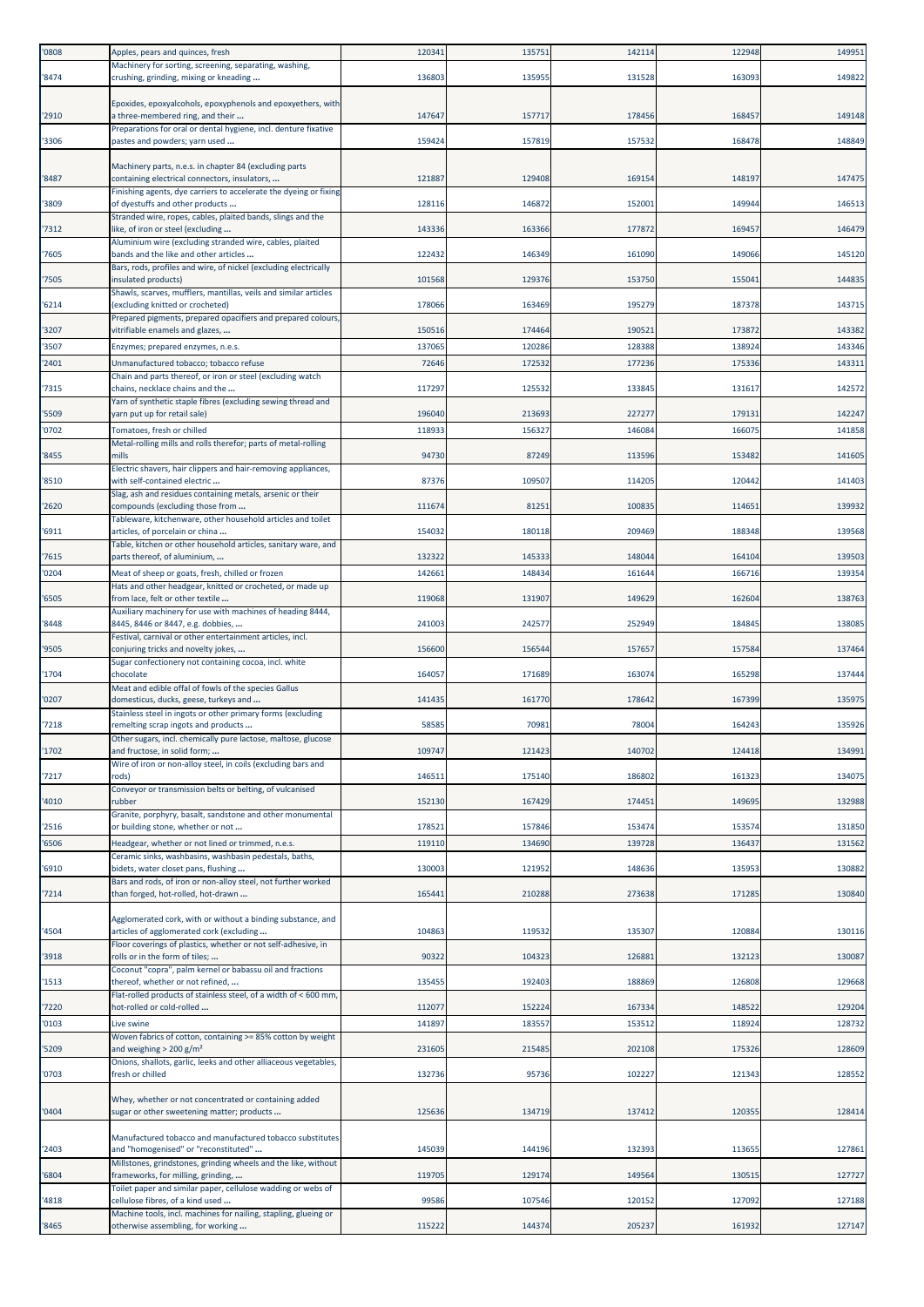| '8423          | Weighing machinery, incl. weight-operated counting or<br>checking machines (excluding balances              | 129444         | 125172          | 129050           | 130228           | 126647           |
|----------------|-------------------------------------------------------------------------------------------------------------|----------------|-----------------|------------------|------------------|------------------|
| '4911          | Printed matter, incl. printed pictures and photographs, n.e.s.                                              | 219823         | 225072          | 20102:           | 164113           | 125703           |
| '0205          | Meat of horses, asses, mules or hinnies, fresh, chilled or<br>frozen                                        | 94477          | 100303          | 133902           | 106657           | 125684           |
|                |                                                                                                             |                |                 |                  |                  |                  |
| '8533          | Electrical resistors, incl. rheostats and potentiometers<br>(excluding heating resistors); parts            | 132172         | 141656          | 144346           | 125511           | 125528           |
| '3104          | Mineral or chemical potassic fertilisers (excluding those in<br>tablets or similar forms, or in             | 124174         | 126649          | 137589           | 130957           | 125390           |
| '2713          | Petroleum coke, petroleum bitumen and other residues of<br>petroleum oil or of oil obtained from            | 118734         | 152862          | 231115           | 193648           | 124692           |
| '2815          | Sodium hydroxide "caustic soda", potassium hydroxide<br>'caustic potash"; peroxides of sodium               | 129458         | 171368          | 202773           | 153898           | 124567           |
| '0210          | Meat and edible offal, salted, in brine, dried or smoked;<br>edible flours and meals of meat or             | 121084         | 135383          | 135338           | 140580           | 124548           |
|                | Residues of starch manufacture and similar residues, beet-                                                  |                |                 |                  |                  |                  |
| '2303          | pulp, bagasse and other waste of<br>Tomatoes, prepared or preserved otherwise than by vinegar               | 101277         | 108949          | 131954           | 119126           | 124480           |
| '2002          | or acetic acid<br>Springs and leaves for springs, of iron or steel (excluding clock                         | 172978         | 128164          | 142016           | 109092           | 124367           |
| '7320          | and watch springs, springs<br>Paints and varnishes, incl. enamels and lacquers, based on                    | 144916         | 152980          | 150585           | 153122           | 123881           |
| '3209          | synthetic polymers or chemically<br>Photographic plates and film in the flat, sensitised,                   | 131029         | 150164          | 143509           | 131973           | 121412           |
| '3701          | unexposed, of any material other than<br>Flat-rolled products of alloy steel other than stainless, of a     | 138127         | 134686          | 154692           | 137375           | 120882           |
| '7226          | width of < 600 mm, hot-rolled                                                                               | 114347         | 139886          | 172315           | 127161           | 119958           |
| '7314          | Cloth, incl. endless bands, grill, netting and fencing, of iron or<br>steel wire, expanded metal            | 86346          | 99601           | 123765           | 124008           | 119678           |
| '2105          | Ice cream and other edible ice, whether or not containing<br>cocoa                                          | 136983         | 123520          | 116871           | 109942           | 119259           |
| '6102          | Women's or girls' overcoats, car coats, capes, cloaks, anoraks,<br>incl. ski jackets, windcheaters,         | 95243          | 107290          | 127771           | 135146           | 117858           |
| '8705          | Special purpose motor vehicles (other than those principally<br>designed for the transport of               | 103311         | 105562          | 130201           | 156848           | 117674           |
| '3404          | Artificial waxes and prepared waxes                                                                         | 97166          | 110634          | 116299           | 113180           | 117574           |
| '2704          | Coke and semi-coke of coal, of lignite or of peat, whether or<br>not agglomerated; retort carbon            | 18031          | 10906           | 61740            | 182081           | 116948           |
| '5101          | Wool, neither carded nor combed                                                                             | 219925         | 249215          | 299160           | 234952           | 115239           |
| '3812          | Prepared rubber accelerators; compound plasticisers for<br>rubber or plastics, n.e.s.; anti-oxidising       | 147357         | 148592          | 15585            | 123861           | 114203           |
| '1108          | Starches; inulin                                                                                            | 73553          | 84385           | 98737            | 108282           | 113969           |
| '1902          | Pasta, whether or not cooked or stuffed with meat or other<br>substances or otherwise prepared,             | 91523          | 67296           | 97774            | 98849            | 113709           |
| '2007          | Jams, fruit jellies, marmalades, fruit or nut purée and fruit or<br>nut pastes, obtained by cooking,        | 92293          | 98719           | 122407           | 106433           | 112602           |
| '0811          | Fruit and nuts, uncooked or cooked by steaming or boiling in<br>water, frozen, whether or not               | 98094          | 108311          | 117594           | 113576           | 110880           |
| '0504          | Guts, bladders and stomachs of animals (other than fish),<br>whole and pieces thereof, fresh,               | 106999         | 117436          | 124807           | 121278           | 110410           |
|                | Revolution counters, production counters, taximeters,                                                       |                |                 |                  |                  |                  |
| '9029          | milometers, pedometers and the like (excluding                                                              | 145827         | 174385          | 156532           | 139979           | 110204           |
| '9402          | Medical, surgical, dental or veterinary furniture, e.g.<br>operating tables, examination tables,            | 71271          | 76030           | 92475            | 70779            | 109761           |
| '0705          | Lettuce "Lactuca sativa" and chicory "Cichorium spp.", fresh<br>or chilled                                  | 80411          | 96243           | 118906           | 115130           | 109742           |
| '1803          | Cocoa paste, whether or not defatted<br>Ball-point pens; felt tipped and other porous-tipped pens and       | 108361         | 103667          | 106868           | 117911           | 109410           |
| '9608          | markers; fountain pens, stylograph                                                                          | 145345         | 154837          | 151889           | 147674           | 108407           |
| '2608          | Zinc ores and concentrates<br>Sacks and bags, of a kind used for the packing of goods, of all               | 117681         | 180652          | 215904           | 156884           | 108351           |
| '6305          | types of textile materials<br>Plates, sheets, strip, rods and profile shapes, of vulcanised                 | 102856         | 111123          | 124128           | 124855           | 106837           |
| '4008          | rubber (excluding hard rubber)                                                                              | 110284         | 137616          | 138157           | 117334           | 105773           |
| '2803<br>'2907 | Carbon "carbon blacks and other forms of carbon", n.e.s.<br>Phenols; phenol-alcohols                        | 69263<br>97114 | 95451<br>121600 | 127714<br>136573 | 117891<br>122629 | 105220<br>105120 |
|                | Paper or paperboard labels of all kinds, whether or not                                                     |                |                 |                  |                  |                  |
| '4821          | printed<br>Zinc waste and scrap (excluding ash and residues from zinc                                       | 114064         | 128142          | 121433           | 115569           | 105110           |
| '7902          | production "heading 2620", ingots<br>Prefabricated buildings, whether or not complete or already            | 101435         | 123386          | 143007           | 123652           | 104353           |
| '9406          | assembled<br>Granules and powders of pig iron, spiegeleisen, iron or steel                                  | 74662          | 66637           | 92954            | 114380           | 103970           |
| '7205          | excluding granules and powders<br>Powered aircraft "e.g. helicopters and aeroplanes";                       | 99064          | 111331          | 124231           | 115780           | 103655           |
| '8802          | spacecraft, incl. satellites, and suborbital<br>Vegetables provisionally preserved, e.g. by sulphur dioxide | 319041         | 125890          | 128199           | 162556           | 103322           |
| '0711          | gas, in brine, in sulphur water                                                                             | 111758         | 103445          | 97787            | 112770           | 101913           |
| '7412          | Copper tube or pipe fittings "e.g., couplings, elbows, sleeves"                                             | 88833          | 95398           | 104422           | 102817           | 101871           |
| '8475          | Machines for assembling electric or electronic lamps, tubes or<br>valves or flashbulbs, in glass            | 67615          | 72916           | 87658            | 77421            | 100845           |
| '1206          | Sunflower seeds, whether or not broken<br>Other oil seeds and oleaginous fruits, whether or not broken      | 124916         | 117680          | 128255           | 120882           | 100820           |
| '1207          | excluding edible nuts, olives,                                                                              | 67305          | 69253           | 80649            | 82316            | 100054           |
|                | Vegetable parchment, greaseproof papers, tracing papers and                                                 |                |                 |                  |                  |                  |
| '4806          | glassine and other glazed transparent                                                                       | 81801          | 90087           | 116769           | 90925            | 99737            |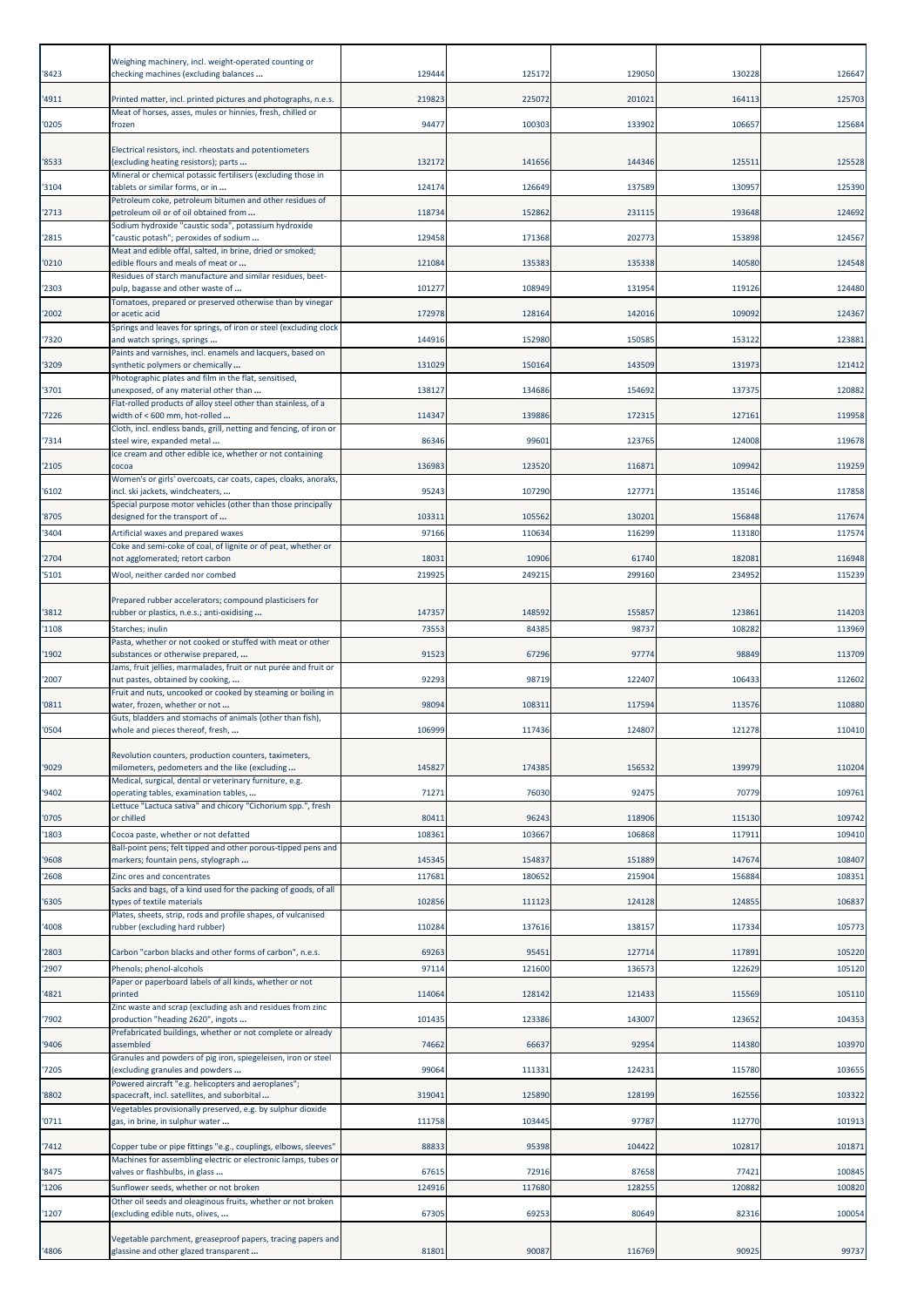| '3505          | Dextrins and other modified starches, e.g. pregelatinised or<br>esterified starches; glues based                | 84999           | 90290           | 97580            | 100523           | 99116          |
|----------------|-----------------------------------------------------------------------------------------------------------------|-----------------|-----------------|------------------|------------------|----------------|
|                | Extracts, essences and concentrates, of coffee, tea or maté                                                     |                 |                 |                  |                  |                |
| '2101          | and preparations with a basis of<br>Locust beans, seaweeds and other algae, sugar beet and sugar                | 101118          | 95237           | 119062           | 109888           | 98324          |
| '1212          | cane, fresh, chilled, frozen or                                                                                 | 38494           | 56574           | 53303            | 85788            | 97853          |
|                | Refractory bricks, blocks, tiles and similar refractory ceramic                                                 |                 |                 |                  |                  |                |
| '6902          | constructional goods (excluding<br>Woven fabrics of combed wool or of combed fine animal hair                   | 82088           | 100806          | 131276           | 142946           | 97606          |
| '5112          | (excluding fabrics for technical<br>Cocoa powder, not containing added sugar or other                           | 129428          | 132363          | 146112           | 128177           | 97428          |
| '1805          | sweetening matter<br>Stranded wire, cables, plaited bands and the like, of copper                               | 100989          | 105551          | 107873           | 87873            | 96902          |
| '7413          | (excluding electrically insulated                                                                               | 59599           | 79792           | 92234            | 84239            | 96620          |
| '6810          | Articles of cement, concrete or artificial stone, whether or not<br>reinforced                                  | 90838           | 93319           | 100844           | 108874           | 95287          |
| '7223          | Wire of stainless steel, in coils (excluding bars and rods)                                                     | 90500           | 113510          | 162578           | 103408           | 95050          |
| '2843          | Colloidal precious metals; inorganic or organic compounds of<br>precious metals, whether or not                 | 61985           | 66737           | 60450            | 65538            | 94729          |
| '2833          | Sulphates; alums; peroxosulphates "persulphates"                                                                | 91555           | 99874           | 112355           | 109947           | 94112          |
|                | norganic acids and inorganic oxygen compounds of non-                                                           |                 |                 |                  |                  |                |
| '2811          | metals (excluding hydrogen chloride "hydrochloric<br>Fixed vegetable fats and oils, incl. jojoba oil, and their | 113116          | 121387          | 126465           | 122227           | 93998          |
| '1515          | fractions, whether or not refined,                                                                              | 90457           | 106787          | 11103:           | 91034            | 93392          |
| '0801          | Coconuts, Brazil nuts and cashew nuts, fresh or dried,<br>whether or not shelled or peeled                      | 82006           | 89696           | 96497            | 93220            | 91908          |
|                | Phosphinates "hypophosphites", phosphonates "phosphites"                                                        |                 |                 |                  |                  |                |
| '2835          | and phosphates; polyphosphates, whether<br>Artificial filament yarn, incl. artificial monofilament of < 67      | 83132           | 85922           | 93640            | 92840            | 91867          |
| '5403          | decitex (excluding sewing thread                                                                                | 148903          | 166578          | 173858           | 135448           | 91621          |
| '8436          | Agricultural, horticultural, forestry, poultry-keeping or bee-<br>keeping machinery, incl. germination          | 61335           | 65026           | 86038            | 91578            | 91399          |
| '7211          | Flat-rolled products of iron or non-alloy steel, of a width of <<br>600 mm, hot-rolled or cold-rolled           | 101568          | 123726          | 132486           | 99568            | 90646          |
| '5007          | Woven fabrics of silk or of silk waste                                                                          | 153915          | 146488          | 180678           | 154472           | 90122          |
| '6802          | Monumental or building stone, natural (excluding slate),<br>worked, and articles; mosaic cubes                  | 110359          | 113752          | 102109           | 93283            | 88989          |
| '4112          | Leather further prepared after tanning or crusting "incl.<br>parchment-dressed leather", of sheep               | 89493           | 94768           | 100361           | 109036           | 88649          |
|                | Handsaws, with working parts of base metal (excluding power                                                     |                 |                 |                  |                  |                |
| '8202          | operated saws); blades for saws<br>Glass mirrors, whether or not framed, incl. rear-view mirrors                | 91334           | 93530           | 119129           | 96001            | 88256          |
| '7009          | excluding optical mirrors, optically                                                                            | 118485          | 110170          | 110073           | 100705           | 87415          |
| '0712          | Dried vegetables, whole, cut, sliced, broken or in powder, but<br>not further prepared                          | 88276           | 92370           | 77504            | 82484            | 87283          |
| '8425          | Pulley tackle and hoists (other than skip hoists); winches and<br>capstans; jacks                               | 99696           | 97157           | 107955           | 113831           | 86746          |
| '8430          | Moving, grading, levelling, scraping, excavating, tamping,<br>compacting, extracting or boring                  | 109101          | 132983          | 125035           | 95685            | 86700          |
| '4105          | Tanned or crust skins of sheep or lambs, without wool on,<br>whether or not split (excluding further            | 154983          | 152385          | 159389           | 131738           | 86630          |
|                | Lenses, prisms, mirrors and other optical elements, of any<br>material, mounted, being parts of                 |                 |                 |                  |                  |                |
| '9002          | Plants and parts of plants, incl. seeds and fruits, of a kind used                                              | 94519           | 100948          | 109252           | 101634           | 86491          |
| '1211<br>'1003 | primarily in perfumery,<br><b>Barley</b>                                                                        | 92410<br>138982 | 83603<br>136206 | 84561<br>125144  | 83573<br>103494  | 86438<br>86359 |
|                | Industrial or laboratory electric furnaces and ovens, incl.                                                     |                 | 93003           |                  |                  |                |
| '8514          | those functioning by induction<br>Gloves, mittens and mitts, knitted or crocheted (excluding for                | 96975           |                 | 117367           | 112162           | 86121          |
| '6116          | babies)<br>Groundnuts, whether or not shelled or broken (excluding                                              | 87832           | 90681           | 91588            | 92759            | 85928          |
| '1202          | roasted or otherwise cooked)                                                                                    | 79147           | 94109           | 82986            | 87023            | 85814          |
| '9020          | Breathing appliances and gas masks (excluding protective<br>masks having neither mechanical parts               | 17556           | 21454           | 25136            | 24487            | 85243          |
|                |                                                                                                                 |                 |                 |                  |                  |                |
| '3212          | Pigments, incl. metallic powders and flakes, dispersed in non-<br>aqueous media, in liquid or paste             | 103652          | 105625          | 102552           | 106524           | 84715          |
| '7506          | Plates, sheets, strip and foil, of nickel (excluding expanded<br>plates, sheets or strip)                       | 68047           | 83562           | 82652            | 79794            | 84632          |
| '0806          | Grapes, fresh or dried                                                                                          | 94146           | 92176           | 88414            | 95372            | 84441          |
| '7212          | Flat-rolled products of iron or non-alloy steel, of a width of <<br>600 mm, hot-rolled or cold-rolled           | 77646           | 96912           | 101388           | 97749            | 83591          |
| '0409          | Natural honey<br>Peptones and their derivatives; other protein substances and                                   | 72436           | 82153           | 100944           | 79846            | 83566          |
| '3504          | their derivatives, n.e.s.; hide                                                                                 | 51373           | 52289           | 57378            | 66024            | 83184          |
| '9607<br>'2613 | Slide fasteners and parts thereof<br>Molybdenum ores and concentrates                                           | 83313<br>60269  | 94907<br>86564  | 106021<br>123030 | 106486<br>136407 | 83086<br>82474 |
|                | Insulating fittings for electrical machines, appliances or                                                      |                 |                 |                  |                  |                |
| '8547          | equipment, being fittings wholly<br>Industrial or laboratory furnaces and ovens, non-electric, incl.            | 86355           | 95010           | 88844            | 86463            | 82352          |
| '8417          | incinerators (excluding drying<br>Articles of leather or composition leather (excluding saddlery                | 94484           | 81894           | 123120           | 117049           | 82051          |
| '4205          | and harness bags; cases and                                                                                     | 179428          | 182606          | 142189           | 120321           | 81857          |
| '8001          | Unwrought tin<br>Essential oils, whether or not terpeneless, incl. concretes and                                | 86994           | 115286          | 117807           | 110320           | 81856          |
| '3301          | absolutes; resinoids; extracted                                                                                 | 67458           | 69898           | 77873            | 75011            | 81833          |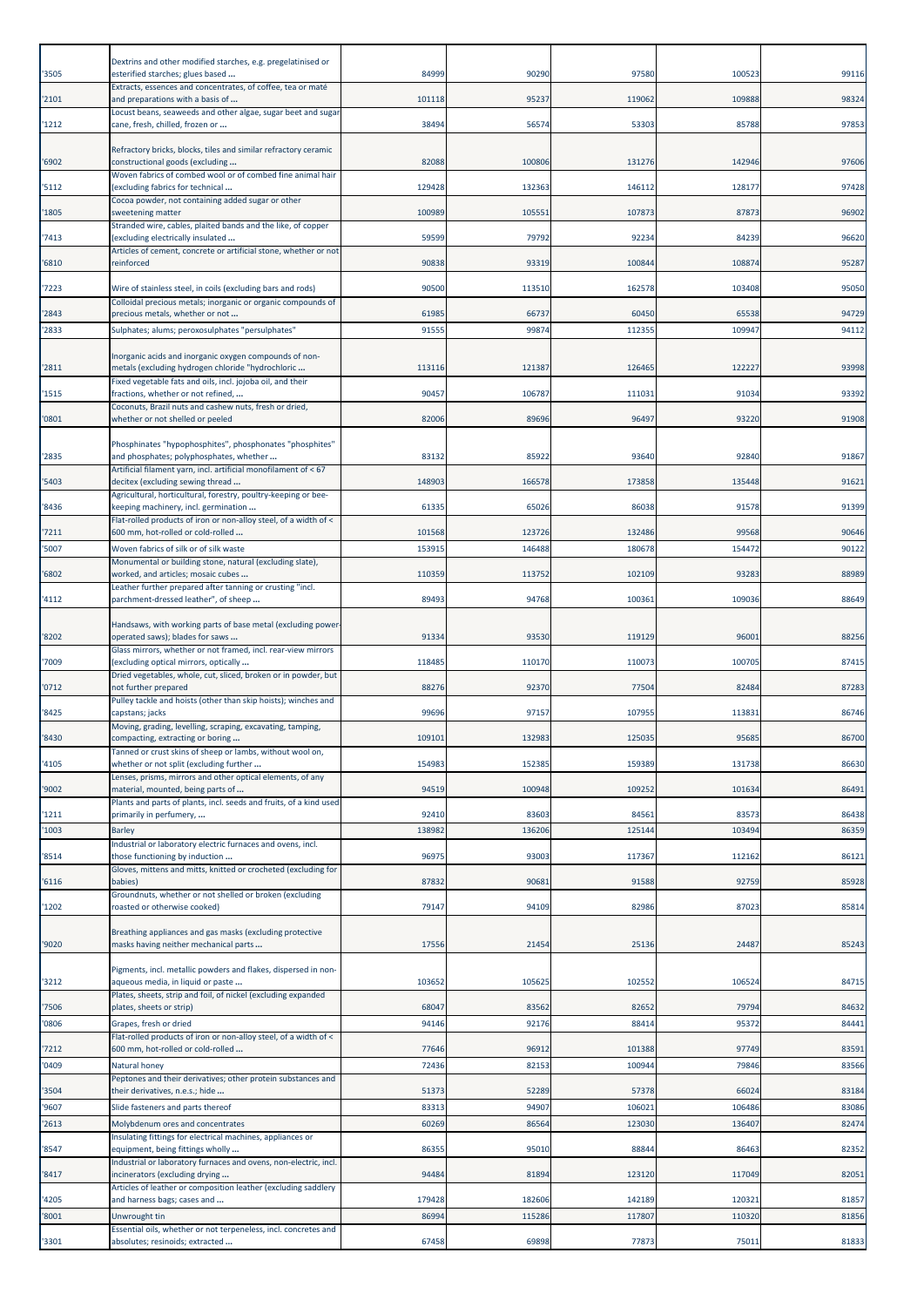| '2507 | Kaolin and other kaolinic clays, whether or not calcined                                                  | 105259 | 112713 | 108823 | 102833 | 81361 |
|-------|-----------------------------------------------------------------------------------------------------------|--------|--------|--------|--------|-------|
| '4106 | Tanned or crust hides and skins of goats or kids, pigs, reptiles<br>and other animals, without            | 18891  | 188777 | 184761 | 133180 | 81295 |
|       | Activated carbon; activated natural mineral products; animal                                              |        |        |        |        |       |
| '3802 | black, whether or not spent<br>Women's or girls' blouses, shirts and shirt-blouses, knitted or            | 70556  | 73863  | 95016  | 7941:  | 80932 |
| '6106 | crocheted (excluding T-shirts                                                                             | 132526 | 118658 | 116091 | 108232 | 80334 |
| '6101 | Men's or boys' overcoats, car coats, capes, cloaks, anoraks,<br>incl. ski jackets, windcheaters,          | 71187  | 79967  | 91716  | 101480 | 79263 |
|       | Chemical preparations for photographic uses (excluding                                                    |        |        |        |        |       |
| '3707 | varnishes, glues, adhesives and similar                                                                   | 13643  | 129813 | 167205 | 163397 | 79068 |
| '3913 | Natural polymers, e.g. alginic acid, and modified natural<br>polymers, e.g. hardened proteins,            | 65884  | 76145  | 78496  | 76926  | 78890 |
| '6208 | Women's or girls' singlets and other vests, slips, petticoats,<br>briefs, panties, nightdresses,          | 71111  | 85262  | 93410  | 96204  | 78806 |
|       | Retorts, crucibles, mufflers, nozzles, plugs, supports, cupels,                                           |        |        |        |        |       |
| '6903 | tubes, pipes, sheaths, rods<br>Footwear with outer soles of rubber or plastics, with uppers               | 78072  | 99508  | 108158 | 101621 | 78701 |
| '6405 | other than rubber, plastics, leather<br>Knives and cutting blades, of base metal, for machines or for     | 104354 | 114430 | 129882 | 105898 | 78135 |
| '8208 | mechanical appliances                                                                                     | 76086  | 87139  | 93368  | 111118 | 77911 |
| '2801 | Fluorine, chlorine, bromine and iodine                                                                    | 50078  | 44984  | 57226  | 59150  | 77032 |
|       | Sewing machines (other than book-sewing machines of                                                       |        |        |        |        |       |
| '8452 | heading 8440); furniture, bases and covers<br>Parts and accessories for machines, appliances, instruments | 74555  | 82226  | 94869  | 76341  | 76087 |
| '9033 | or other apparatus in chapter 90,<br>Colouring matter of vegetable or animal origin, incl. dye            | 78759  | 71910  | 69209  | 63547  | 76050 |
| '3203 | extracts (excluding animal black),                                                                        | 56716  | 56785  | 73372  | 70295  | 75954 |
| '3816 | Refractory cements, mortars, concretes and similar<br>compositions (excluding preparations based          | 74708  | 76812  | 94161  | 83606  | 75792 |
| '2939 | Vegetable alkaloids, natural or reproduced by synthesis, and<br>their salts, ethers, esters and           | 109868 | 114050 | 119256 | 98153  | 75769 |
|       | Ceramic wares for laboratory, chemical or other technical                                                 |        |        |        |        |       |
| '6909 | uses; ceramic troughs, tubs and similar<br>Tarpaulins, awnings and sunblinds; tents; sails for boats,     | 61074  | 72550  | 77706  | 100528 | 75575 |
| '6306 | sailboards or landcraft; camping                                                                          | 73546  | 78130  | 68199  | 75498  | 75567 |
| '0902 | Tea, whether or not flavoured                                                                             | 80875  | 80777  | 78097  | 77785  | 75477 |
| '2923 | Quaternary ammonium salts and hydroxides; lecithins and<br>other phosphoaminolipids, whether or           | 69648  | 76677  | 89306  | 77478  | 74780 |
| '8212 | Non-electric razors and razor blades of base metal, incl. razor<br>blade blanks in strips                 | 86226  | 94510  | 87806  | 84752  | 74459 |
| '5703 | Carpets and other textile floor coverings, tufted "needle<br>punched", whether or not made up             | 83584  | 91638  | 103112 | 100896 | 73779 |
| '1107 | Malt, whether or not roasted                                                                              | 48659  | 59073  | 66297  | 74223  | 73347 |
| '2825 | Hydrazine and hydroxylamine and their inorganic salts;<br>norganic bases, metal oxides, hydroxides        | 55409  | 67961  | 84564  | 78148  | 73206 |
| '2703 | Peat, incl. peat litter, whether or not agglomerated                                                      | 66825  | 70932  | 80930  | 56488  | 72789 |
| '7005 | Float glass and surface ground or polished glass, in sheets,<br>whether or not having an absorbent,       | 14825  | 141305 | 113295 | 98149  | 72691 |
| '8459 | Machine tools, incl. way-type unit head machines, for drilling,<br>boring, milling, threading             | 102254 | 122176 | 152631 | 133644 | 72682 |
|       |                                                                                                           |        |        |        |        |       |
| '8472 | Office machines, e.g. hectograph or stencil duplicating<br>machines, addressing machines, automatic       | 109959 | 125054 | 113869 | 74312  | 72610 |
| '5306 | Flax yarn                                                                                                 | 91900  | 73733  | 93635  | 99546  | 72104 |
| '8416 | Furnace burners for liquid fuel, for pulverised solid fuel or for<br>gas; mechanical stokers,             | 74961  | 94107  | 89519  | 83945  | 71421 |
| '7311 | Containers of iron or steel, for compressed or liquefied gas<br>excluding containers specifically         | 48990  | 49651  | 59197  | 69770  | 71283 |
|       |                                                                                                           |        |        |        |        |       |
| '2809 | Diphosphorus pentaoxide; phosphoric acid; polyphosphoric<br>acids, whether or not chemically defined      | 52179  | 72241  | 76554  | 69595  | 71256 |
| '5510 | Yarn of artificial staple fibres (excluding sewing thread and<br>yarn put up for retail sale)             | 130228 | 132086 | 120864 | 108590 | 71173 |
| '7419 | Other articles of copper, n.e.s.                                                                          | 58641  | 68152  | 87090  | 84043  | 71099 |
|       | Surveying, incl. photogrammetrical surveying, hydrographic,                                               |        |        |        |        |       |
| '9015 | oceanographic, hydrological, meteorological                                                               | 71016  | 72567  | 83240  | 83417  | 70967 |
| '2515 | Marble, travertine, ecaussine and other calcareous<br>monumental or building stone of an apparent         | 103992 | 103856 | 91829  | 132661 | 70944 |
| '4103 | Other raw hides and skins, fresh, or salted, dried, limed,<br>pickled or otherwise preserved,             | 80417  | 84384  | 98902  | 85755  | 70932 |
|       | Warp knit fabrics "incl. those made on galloon knitting                                                   |        |        |        |        |       |
| '6005 | machines", of a width of > 30 cm (excluding                                                               | 107662 | 110149 | 96804  | 82516  | 70567 |
| '3915 | Waste, parings and scrap, of plastics<br>Petroleum jelly, paraffin wax, micro- crystalline petroleum      | 103880 | 113798 | 109447 | 87027  | 69813 |
| '2712 | wax, slack wax, ozokerite, lignite                                                                        | 89982  | 78687  | 70587  | 6934   | 68813 |
| '2102 | Yeasts, active or inactive; other dead single-cell micro-<br>organisms, prepared baking powders           | 54970  | 60398  | 65059  | 67925  | 68623 |
| '9701 | Paintings, e.g. oil paintings, watercolours and pastels, and<br>drawings executed entirely by             | 49924  | 67963  | 124945 | 106856 | 68587 |
| '8406 | Steam turbines and other vapour turbines; parts thereof                                                   | 88539  | 75656  | 56539  | 45137  | 67534 |
| '8454 | Converters, ladles, ingot moulds and casting machines of a<br>kind used in metallurgy or in metal         | 64326  | 79894  | 82603  | 73548  | 66943 |
| '7020 | Articles of glass, n.e.s.                                                                                 | 69521  | 65627  | 70957  | 74765  | 66570 |
| '8546 | Electrical insulators of any material (excluding insulating<br>fittings)                                  | 56032  | 57092  | 70224  | 63686  | 66301 |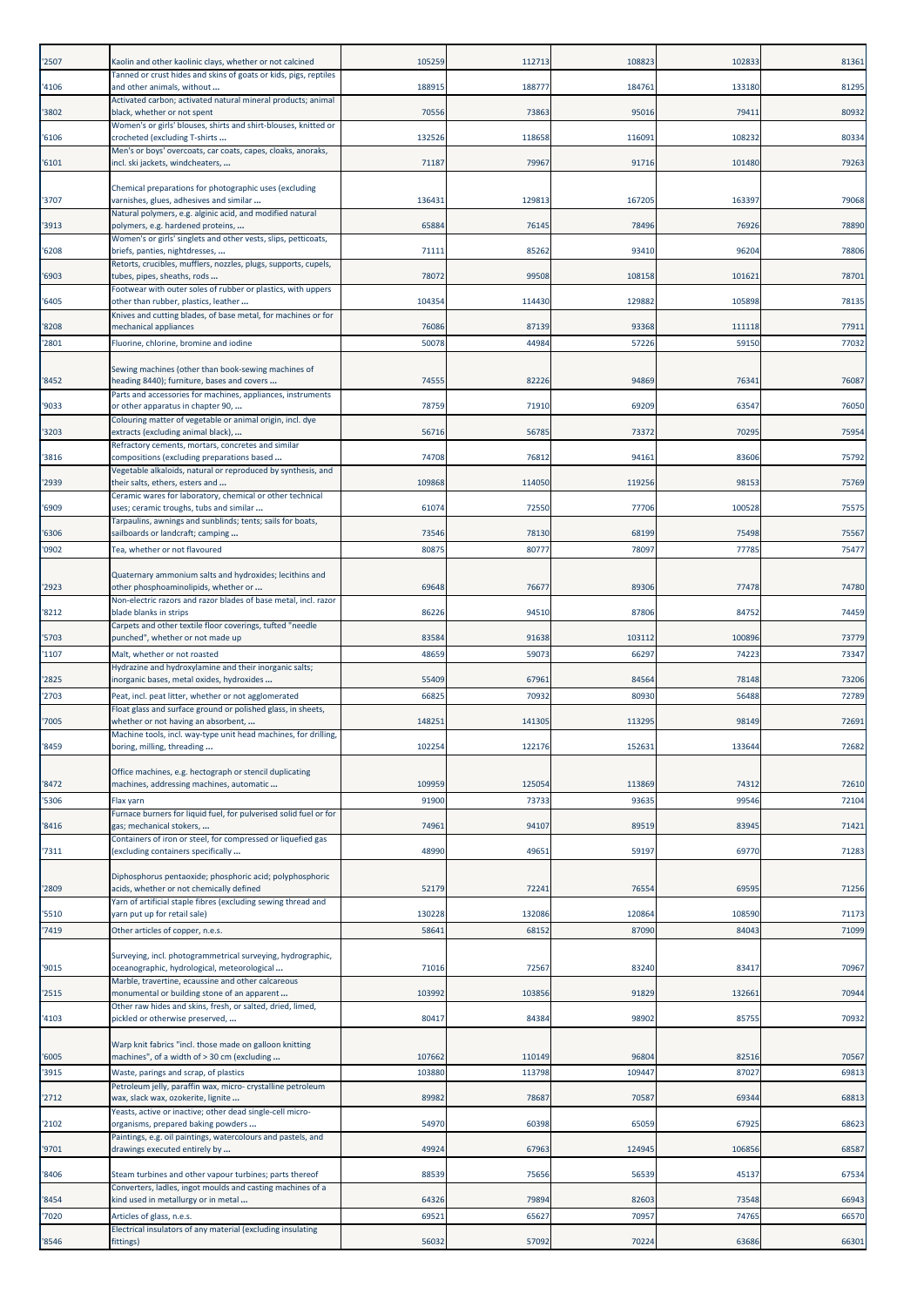| '1508 | Groundnut oil and its fractions, whether or not refined, but<br>not chemically modified                                         | 59469  | 67476  | 57301  | 54033  | 65825 |
|-------|---------------------------------------------------------------------------------------------------------------------------------|--------|--------|--------|--------|-------|
| '0505 | Skins and other parts of birds, with their feathers or down,<br>feathers and parts of feathers,                                 | 29093  | 32909  | 56635  | 66182  | 65771 |
| 4012  | Retreaded or used pneumatic tyres of rubber; solid or cushion<br>tyres, tyre treads and tyre flaps,                             | 65889  | 69687  | 80338  | 75330  | 65514 |
| 6209  | Babies' garments and clothing accessories of textile materials<br>excluding knitted or crocheted                                | 87555  | 85951  | 90844  | 91062  | 64825 |
| '6912 | Tableware, kitchenware, other household articles and toilet<br>articles, of ceramics other than                                 | 74004  | 72675  | 84755  | 84421  | 64684 |
| 1601  | Sausages and similar products, of meat, offal or blood; food<br>preparations based on these products                            | 54565  | 61447  | 61490  | 78672  | 64340 |
| '5516 | Woven fabrics of artificial staple fibres                                                                                       | 91588  | 91771  | 100291 | 97506  | 63810 |
| 0407  | Birds' eggs, in shell, fresh, preserved or cooked                                                                               | 51112  | 64850  | 65619  | 50509  | 63610 |
| 4707  | Recovered "waste and scrap" paper or paperboard (excluding<br>paper wool)                                                       | 104307 | 105486 | 118721 | 90099  | 63051 |
| '0813 | Dried apricots, prunes, apples, peaches, pears, papaws<br>papayas", tamarinds and other edible                                  | 74924  | 75984  | 64071  | 65373  | 61737 |
|       | Umbrellas and sun umbrellas, incl. walking-stick umbrellas,                                                                     |        |        |        |        |       |
| '6601 | arden umbrellas and similar umbrellas<br>Margarine, other edible mixtures or preparations of animal or                          | 69899  | 6881   | 70395  | 70980  | 61711 |
| 1517  | egetable fats or oils and edible                                                                                                | 79436  | 82962  | 85614  | 74962  | 61136 |
| '1105 | Flour, meal, powder, flakes, granules and pellets of potatoes<br>Natural sands of all kinds, whether or not coloured (excluding | 52197  | 56895  | 65846  | 67730  | 61044 |
| '2505 | gold- and platinum-bearing sands,<br>Wire, rods, tubes, plates, electrodes and similar products, of                             | 58569  | 73400  | 76696  | 74492  | 60575 |
| '8311 | base metal or of metal carbides,                                                                                                | 68378  | 68727  | 75236  | 70098  | 59941 |
| '8519 | Sound recording or sound reproducing apparatus                                                                                  | 70642  | 77554  | 71369  | 68444  | 59749 |
| '1507 | Soya-bean oil and its fractions, whether or not refined<br>(excluding chemically modified)                                      | 15698  | 8253   | 14324  | 8061   | 59737 |
| 6401  | Waterproof footwear with outer soles and uppers of rubber<br>or of plastics, the uppers of which                                | 64143  | 65654  | 71208  | 71418  | 59459 |
| '8548 | Waste and scrap of primary cells, primary batteries and<br>electric accumulators; spent primary                                 | 92769  | 90094  | 60141  | 61099  | 59375 |
| 6304  | Articles for interior furnishing, of all types of textile materials<br>excluding blankets and                                   | 61231  | 67042  | 69145  | 70667  | 59322 |
| 4808  | Corrugated paper and paperboard "with or without glued flat<br>surface sheets", creped, crinkled,                               | 63907  | 67207  | 65623  | 53769  | 59089 |
| '7322 | Radiators for central heating, non-electrically heated, and<br>parts thereof, of iron or steel;                                 | 63153  | 63321  | 64403  | 62750  | 59033 |
| 5806  | Narrow woven fabrics of textile materials, with a width of <=<br>30 cm (excluding labels, badges                                | 64228  | 68391  | 67603  | 61772  | 59008 |
|       |                                                                                                                                 |        |        |        |        |       |
| '6117 | Made-up clothing accessories, knitted or crocheted; knitted or<br>crocheted parts of garments                                   | 63309  | 62037  | 71139  | 63963  | 59004 |
| '8449 | Machinery for the manufacture or finishing of felt or<br>nonwovens in the piece or in shapes,                                   | 13851  | 4040   | 22557  | 17174  | 58732 |
| '1104 | Cereal grains otherwise worked, e.g. hulled, rolled, flaked,<br>pearled, sliced or kibbled; germ                                | 49807  | 55176  | 52792  | 49459  | 58652 |
| '4820 | Registers, account books, notebooks, order books, receipt<br>books, letter pads, memorandum pads,                               | 69117  | 76958  | 79639  | 75199  | 58559 |
| 3821  | Prepared culture media for the development or maintenance<br>of micro-organisms "incl. viruses                                  | 3903   | 4284   | 4/31   | 5488:  | 2801  |
| '2827 | Chlorides, chloride oxides and chloride hydroxides; bromides<br>and bromide oxides; iodides and                                 | 59654  | 62016  | 66750  | 59615  | 57558 |
| '0807 | Melons, incl. watermelons, and papaws (papayas), fresh                                                                          | 54154  | 64784  | 70711  | 109863 | 57275 |
| '7215 | Bars and rods, of iron or non-alloy steel, cold-formed or cold-<br>finished, whether or not further                             | 58884  | 69062  | 116267 | 85339  | 57237 |
| 4409  | Wood, incl. strips and friezes for parquet flooring, not<br>assembled, continuously shaped "tongued,                            | 108115 | 94839  | 84812  | 83213  | 57178 |
| '6702 | Artificial flowers, foliage and fruit and parts thereof, and<br>articles made of artificial flowers,                            | 66224  | 68835  | 74604  | 68282  | 56482 |
| '8460 | Machine tools for deburring, sharpening, grinding, honing,<br>lapping, polishing or otherwise                                   | 83285  | 107659 | 136535 | 96248  | 56123 |
| '5201 | Cotton, neither carded nor combed                                                                                               | 64092  | 72012  | 78719  | 61865  | 56089 |
| '2912 | Aldehydes, whether or not with other oxygen function; cyclic<br>polymers of aldehydes; parafo                                   | 53801  | 56814  | 62211  | 61192  | 55630 |
| '2104 | Soups and broths and preparations therefor; food<br>preparations consisting of finely homogenised                               | 44185  | 52596  | 93455  | 87002  | 55339 |
| '9613 | Cigarette lighters and other lighters, whether or not<br>mechanical or electrical and parts thereof,                            | 61381  | 62621  | 67851  | 58302  | 54915 |
| 7002  | Glass in balls, rods or tubes, unworked (excluding glass<br>microspheres <= 1 mm in diameter,                                   | 50739  | 50171  | 54135  | 49591  | 54906 |
| '6217 | Made-up clothing accessories and parts of garments or                                                                           | 65123  | 68737  | 81710  | 73109  | 54868 |
|       | clothing accessories, of all types of<br>Casein, caseinates and other casein derivatives; casein glues                          |        |        |        |        |       |
| '3501 | excluding those packaged as                                                                                                     | 58940  | 61606  | 49786  | 45890  | 54846 |
| 3406  | Candles, tapers and the like                                                                                                    | 63804  | 68792  | 70025  | 61876  | 54777 |
| 8434  | Milking machines and dairy machinery (excluding refrigerating<br>or heat treatment equipment,                                   | 42659  | 52395  | 72920  | 77953  | 54771 |
| '6303 | Curtains, incl. drapes, and interior blinds; curtain or bed<br>valances of all types of textile                                 | 69887  | 73406  | 76240  | 66748  | 54693 |
| '8715 | Baby carriages and parts thereof, n.e.s.                                                                                        | 69061  | 72083  | 61489  | 6303   | 54373 |
| '8603 | Self-propelled railway or tramway coaches, vans and trucks<br>(excluding those of heading 8604)                                 | 103461 | 119901 | 46539  | 44047  | 54280 |
| '5702 | Carpets and other textile floor coverings, woven, not tufted or<br>flocked, whether or not made                                 | 64535  | 61978  | 65650  | 64293  | 54192 |
| 3806  | Rosin, resin acids and derivatives thereof; rosin spirit and<br>rosin oils; run gums                                            | 57913  | 61874  | 61507  | 55810  | 53900 |
| '4503 | Articles of natural cork (excluding cork in square or<br>rectangular blocks, plates, sheets or                                  | 61420  | 61136  | 60956  | 54932  | 53583 |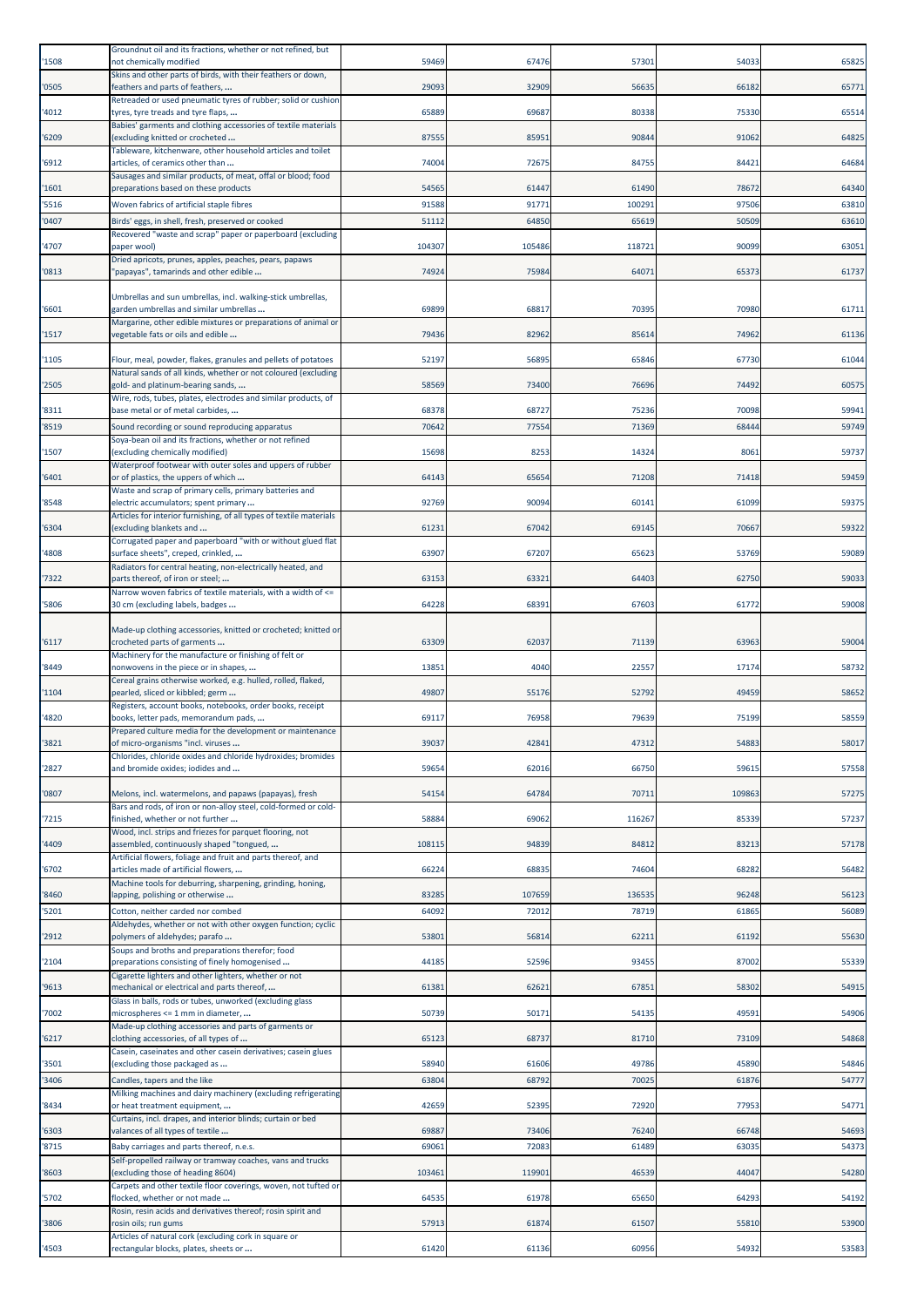| '8447          | Knitting machines, stitch-bonding machines and machines for<br>making gimped yarn, tulle, lace,                                                                | 79678          | 100702         | 86518          | 82305          | 52977          |
|----------------|----------------------------------------------------------------------------------------------------------------------------------------------------------------|----------------|----------------|----------------|----------------|----------------|
|                | Organic composite solvents and thinners, n.e.s.; prepared                                                                                                      | 44625          | 59195          | 57814          | 56693          | 52897          |
| 3814           | paint or varnish removers (excluding<br>Embroidery on a textile fabric ground, in the piece, in strips or                                                      |                |                |                |                |                |
| '5810          | in motifs<br>Salts, incl. table salt and denatured salt, and pure sodium                                                                                       | 114618         | 123342         | 110108         | 87539          | 52752          |
| 2501           | chloride, whether or not in aqueous                                                                                                                            | 57021          | 58147          | 56516          | 72330          | 52363          |
| '8307          | Flexible tubing of base metal, with or without fittings                                                                                                        | 51270          | 56332          | 60847          | 53290          | 52274          |
| '5801          | Woven pile fabrics and chenille fabrics (excluding terry<br>towelling and similar woven terry                                                                  | 59685          | 77255          | 80810          | 62614          | 51872          |
| 7303           | Tubes, pipes and hollow profiles, of cast iron                                                                                                                 | 48790          | 38536          | 43512          | 47733          | 51638          |
| '8513          | Portable electric lamps designed to function by their own<br>source of energy, e.g. dry batteries,                                                             | 47733          | 53383          | 50111          | 48807          | 51044          |
|                |                                                                                                                                                                |                |                |                |                |                |
| '8204          | Hand-operated spanners and wrenches, incl. torque meter<br>wrenches (excluding tap wrenches),                                                                  | 56888          | 59246          | 61092          | 5665           | 50914          |
| '6913          | Statuettes and other ornamental ceramic articles, n.e.s.                                                                                                       | 48997          | 51338          | 61296          | 55385          | 50564          |
| '5606          | Gimped yarn, gimped strip and the like of heading 5404 or<br>5405; chenille yarn, incl. flock                                                                  | 59926          | 57598          | 65069          | 50312          | 50482          |
|                | Articles of apparel, clothing accessories and other furskin                                                                                                    |                |                |                |                |                |
| 4303           | articles (excluding gloves made                                                                                                                                | 84194          | 89686          | 92561          | 75608          | 50414          |
| '2530          | Vermiculite, perlite and other mineral substances, n.e.s.<br>Wire of alloy steel other than stainless, in coils (excluding bars                                | 41067          | 55283          | 66223          | 67265          | 50331          |
| 7229           | and rods)<br>Automatic goods-vending machines, e.g. postage stamp,                                                                                             | 43283          | 54210          | 76525          | 64774          | 50116          |
| 8476           | cigarette, food or beverage machines,                                                                                                                          | 43454          | 57900          | 60412          | 68955          | 49799          |
| '7310          | Tanks, casks, drums, cans, boxes and similar containers, of<br>iron or steel, for any material                                                                 | 52292          | 61183          | 60354          | 65065          | 49415          |
| '2614          | <b>Titanium ores and concentrates</b>                                                                                                                          | 47518          | 47259          | 37426          | 25065          | 49272          |
| 2615           | Niobium, tantalum, vanadium or zirconium ores and<br>concentrates                                                                                              | 53047          | 54897          | 74281          | 65514          | 49053          |
| 7008           | Multiple-walled insulating units of glass                                                                                                                      | 21607          | 27416          | 40708          | 46376          | 49033          |
| '9617          | Vacuum flasks and other vacuum vessels, and parts thereof<br>(excluding glass inners)                                                                          | 8962           | 9834           | 13277          | 28393          | 48968          |
|                | Woven fabrics of artificial filament yarn, incl. monofilament of                                                                                               |                |                |                |                |                |
| '5408<br>'9703 | >= 67 decitex and a maximum<br>Original sculptures and statuary, in any material                                                                               | 80116<br>24754 | 82147<br>44773 | 84692<br>61891 | 87660<br>50269 | 48934<br>48604 |
| 2834           | Nitrites; nitrates                                                                                                                                             | 49398          | 51459          | 52802          | 40075          | 48153          |
| '0511          | Animal products n.e.s.; dead animals of all types, unfit for<br>human consumption                                                                              | 32460          | 39061          | 43644          | 52396          | 48140          |
|                | Bulbs, tubers, tuberous roots, corms, crowns and rhizomes,                                                                                                     |                |                |                |                |                |
| '0601          | dormant, in growth or in flower,                                                                                                                               | 51122          | 52195          | 50548          | 35950          | 47564          |
| '5309<br>'2849 | Woven fabrics of flax<br>Carbides, whether or not chemically defined                                                                                           | 56225<br>46141 | 65441<br>55150 | 80559<br>62882 | 10863<br>52903 | 47492<br>47054 |
|                | Newspapers, journals and periodicals, whether or not                                                                                                           |                |                |                |                |                |
| 4902           | illustrated or containing advertising<br>Knives with cutting blades, serrated or not, incl. pruning                                                            | 92622          | 84726          | 76269          | 70161          | 47028          |
| 8211           | knives, and blades therefor, of                                                                                                                                | 74596          | 65585          | 63768          | 58302          | 46984          |
| '0104          | Live sheep and goats<br>Typewriter or similar ribbons, inked or otherwise prepared for                                                                         | 68699          | 71729          | 73731          | 60410          | 46879          |
| '9612          | giving impressions, whether<br>Scent sprays and similar toilet sprays, and mounts and heads                                                                    | 58800          | 57219          | 59668          | 61293          | 46421          |
| '9616          | therefor; powder puffs and pads                                                                                                                                | 45227          | 47782          | 50377          | 52293          | 46392          |
| 5004           | Silk yarn (excluding that spun from silk waste and that put up<br>for retail sale)                                                                             | 87561          | 97728          | 104691         | 79742          | 46143          |
| '4113          | Leather further prepared after tanning or crusting "incl.<br>parchment-dressed leather", of goats                                                              | 124175         | 119155         | 110694         | 77152          | 45785          |
| '6301          | Blankets and travelling rugs of all types of textile materials<br>(excluding table covers, bedspreads                                                          | 65137          | 62319          | 62948          | 55542          | 45574          |
|                | Tyre cord fabric of high-tenacity yarn of nylon or other                                                                                                       |                |                |                |                |                |
| '5902          | polyamides, polyesters or viscose<br>Musical instruments, the sound of which is produced, or must                                                              | 45181          | 46780          | 47089          | 46050          | 45548          |
| '9207          | be amplified, electrically, e.g.<br>Esters of other inorganic acids of non-metals and their salts;                                                             | 45008          | 47198          | 48270          | 47183          | 45444          |
| '2920          | their halogenated, sulphonated,                                                                                                                                | 59043          | 59562          | 56012          | 53783          | 45427          |
| '1518          | Animal or vegetable fats and oils and their fractions, boiled,<br>oxidised, dehydrated, sulphurised,                                                           | 40661          | 47128          | 41012          | 34051          | 45366          |
|                | Woven fabrics containing predominantly, but < 85% synthetic                                                                                                    |                |                |                |                |                |
| '5515          | staple fibres by weight, other<br>Edible offal of bovine animals, swine, sheep, goats, horses,                                                                 | 59060          | 62825          | 62879          | 77425          | 45254          |
| '0206          | asses, mules or hinnies, fresh,<br>Synthetic monofilament of >= 67 decitex and with a cross                                                                    | 37155          | 44710          | 41701          | 39332          | 44712          |
| 5404           | sectional dimension of <= 1 mm; strip                                                                                                                          | 44741          | 50263          | 56428          | 48452          | 44676          |
| 3101           | Animal or vegetable fertilisers, whether or not mixed together<br>or chemically treated; fertilisers                                                           | 42848          | 43445          | 46605          | 44810          | 44549          |
| 7018           | Glass beads, imitation pearls, imitation precious or semi-<br>precious stones and similar glass                                                                | 61777          | 66078          | 67964          | 63015          | 44536          |
| '5514          | Woven fabrics containing predominantly, but < 85% synthetic<br>staple fibres by weight, mixed                                                                  | 52036          | 57267          | 52509          | 46721          | 44481          |
|                | Articles of plaster or of compositions based on plaster                                                                                                        |                |                |                |                |                |
| 6809           | (excluding plaster bandages for straightening                                                                                                                  | 35800          | 38668          | 40246          | 49622          | 44415          |
|                |                                                                                                                                                                |                |                |                |                |                |
| '8521          | Video recording or reproducing apparatus, whether or not<br>incorporating a video tuner (excluding                                                             | 64693          | 81323          | 91699          | 48636          | 44413          |
| 5601           | Wadding of textile materials and articles thereof; textile fibres<br>with a length of $\leq$ 5 mm<br>Cabbages, cauliflowers, kohlrabi, kale and similar edible | 47257          | 52160          | 51079          | 47468          | 44268          |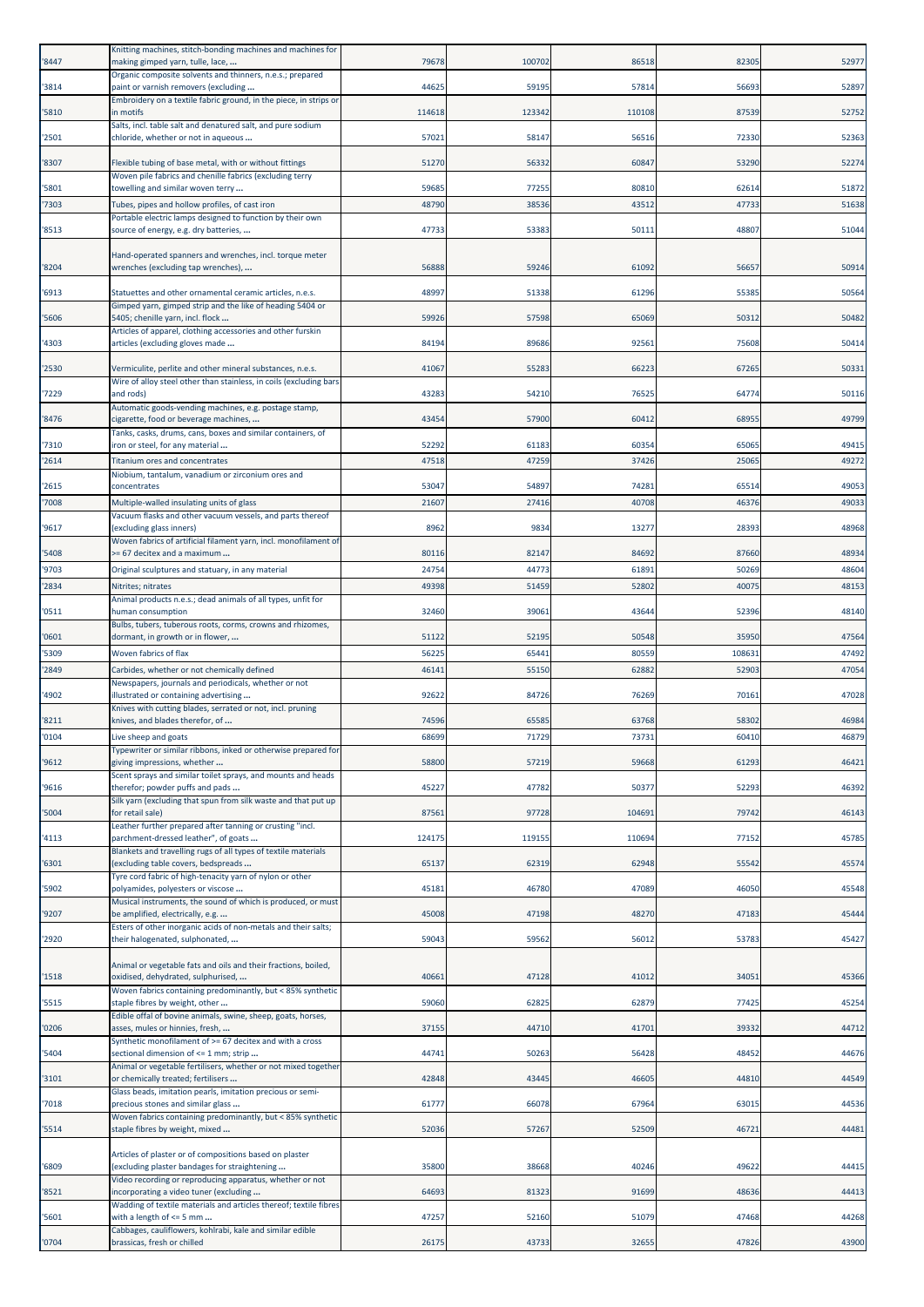| '8203          | Files, rasps, pliers, incl. cutting pliers, pincers and tweezers for<br>non-medical use, metal-cutting                  | 46799          | 50124           | 46691          | 47076          | 43683          |
|----------------|-------------------------------------------------------------------------------------------------------------------------|----------------|-----------------|----------------|----------------|----------------|
| '8405          | Producer gas or water gas generators, with or without their<br>purifiers; acetylene gas generators                      | 59440          | 61050           | 26624          | 32829          | 43303          |
|                | Radioactive chemical elements and radioactive isotopes, incl.                                                           |                |                 |                |                |                |
| '2844          | their fissile or fertile chemical<br>Woven fabrics of cotton, containing predominantly, but < 85%                       | 49394          | 48684           | 55454          | 42464          | 43274          |
| '5211          | cotton by weight, mixed principally<br>Fishing rods, fish-hooks and other line fishing tackle n.e.s; fish               | 47869          | 50637           | 54586          | 44021          | 43180          |
| '9507          | landing nets, butterfly<br>Sanitary ware, and parts thereof, of iron or steel (excluding                                | 54309          | 53026           | 44304          | 46232          | 43067          |
| '7324          | cans, boxes and similar containers<br>Shoe polish, furniture wax and floor waxes, polishes and                          | 40253          | 44120           | 47544          | 43888          | 42738          |
| '3405          | creams for coachwork, glass or metal,                                                                                   | 44286          | 50370           | 47695          | 45247          | 42697          |
| '0708          | Leguminous vegetables, shelled or unshelled, fresh or chilled                                                           | 35869          | 35142           | 42220          | 42648          | 42673          |
| '2847          | Hydrogen peroxide, whether or not solidified with urea<br>Ginger, saffron, turmeric "curcuma", thyme, bay leaves, curry | 28713          | 33286           | 40709          | 39672          | 42589          |
| '0910          | and other spices (excluding pepper<br>Bombs, grenades, torpedos, mines, missiles, cartridges and                        | 42847          | 48947           | 39771          | 37749          | 42423          |
| '9306          | other ammunition and projectiles                                                                                        | 70610          | 50635           | 55921          | 60317          | 42338          |
| '6113          | Garments, knitted or crocheted, rubberised or impregnated,<br>coated or covered with plastics                           | 25060          | 32159           | 33745          | 46088          | 41734          |
| '4014          | Hygienic or pharmaceutical articles, incl. teats, of vulcanised<br>rubber (excluding hard rubber),                      | 44680          | 45469           | 50737          | 42818          | 41061          |
| '5504          | Artificial staple fibres, not carded, combed or otherwise<br>processed for spinning                                     | 45263          | 54871           | 48595          | 44574          | 41050          |
| '0408          | Birds' eggs, not in shell, and egg yolks, fresh, dried, cooked by<br>steaming or by boiling in                          | 20421          | 46020           | 30426          | 37664          | 40925          |
| '7006          | Sheets or profiles of glass, whether or not having an<br>absorbent, reflecting or non-reflecting                        | 37857          | 38761           | 41409          | 41219          | 40901          |
| '1514          | Rape, colza or mustard oil and fractions thereof, whether or<br>not refined, but not chemically                         | 97468          | 62557           | 80652          | 68999          | 40887          |
| '1008          | Buckwheat, millet, canary seed and other cereals (excluding<br>wheat and meslin, rye, barley,                           | 47176          | 45350           | 35586          | 34165          | 40762          |
| '8461          | Machine tools for planing, shaping, slotting, broaching, gear<br>cutting, gear grinding or gear                         | 56708          | 78147           | 91531          | 88708          | 40621          |
| '2925          | Carboxyimide-function compounds, incl. saccharin and its<br>salts, and imine-function compounds                         | 29845          | 34048           | 33663          | 34097          | 40350          |
|                | Tanned or dressed furskins, incl. heads, tails, paws and other                                                          |                |                 |                |                |                |
| '4302<br>'0101 | pieces, scraps and remnants,<br>Live horses, asses, mules and hinnies                                                   | 80217<br>46457 | 102412<br>47239 | 78641<br>39627 | 54577<br>48549 | 40219<br>40078 |
|                | Albumins, incl. concentrates of two or more whey proteins                                                               |                |                 |                |                |                |
| '3502          | containing by weight > 80% whey proteins,<br>Spoons, forks, ladles, skimmers, cake-servers, fish-knives,                | 23773          | 25714           | 36595          | 30762          | 40076          |
| '8215          | butter-knives, sugar tongs and                                                                                          | 46816          | 48789           | 51419          | 46658          | 39574          |
| '3503          | Gelatin, whether or not in square or rectangular sheets,<br>whether or not surface-worked or coloured,                  | 30158          | 33593           | 35272          | 40943          | 39318          |
| '2906          | Cyclic alcohols and their halogenated, sulphonated, nitrated<br>or nitrosated derivatives                               | 55093          | 71461           | 46976          | 42090          | 39149          |
|                | Raw skins of sheep or lambs, fresh, or salted, dried, limed,                                                            |                |                 |                |                |                |
|                |                                                                                                                         |                |                 |                |                |                |
| '4102          | pickled or otherwise preserved,<br>Saddlery and harness for any animal, incl. traces, leads, knee                       | 71143          | 59530           | 51744          | 51072          | 38975          |
| '4201          | pads, muzzles, saddle cloths,                                                                                           | 37161          | 39320           | 39300          | 36652          | 38957          |
| '9017          | Drawing, marking-out or mathematical calculating<br>instruments, e.g. drafting machines, pantographs,                   | 40320          | 43815           | 46220          | 44071          | 38110          |
| '6001          | Pile fabrics, incl. "long pile" fabrics and terry fabrics, knitted or<br>crocheted                                      | 61292          | 60414           | 54249          | 46857          | 37699          |
| '1703          | Molasses resulting from the extraction or refining of sugar                                                             | 25331          | 28308           | 29427          | 33789          | 37448          |
| '7507          | Tubes, pipes and tube or pipe fittings "e.g., couplings, elbows,<br>sleeves", of nickel                                 | 30314          | 29308           | 64556          | 51288          | 37301          |
| '2526          | Natural steatite, whether or not roughly trimmed or merely<br>cut, by sawing or otherwise, into                         | 34593          | 40590           | 42582          | 41918          | 36933          |
| '4813          | Cigarette paper, whether or not cut to size or in the form of<br>booklets or tubes                                      | 36847          | 57684           | 45488          | 43705          | 36732          |
| '8442          | Machinery, apparatus and equipment (other than the                                                                      | 93083          | 79967           | 58795          | 46258          | 36709          |
|                | machine-tools of headings 8456 to 8465)<br>Reservoirs, tanks, vats and similar containers, of iron or steel,            |                |                 |                |                |                |
| '7309          | for any material "other than<br>Quartz (excluding natural sands); quartzite, whether or not                             | 22449          | 26424           | 29199          | 36686          | 36547          |
| '2506          | roughly trimmed or merely cut,<br>Pencils, crayons, pencil leads, pastels, drawing charcoals,                           | 39002          | 38794           | 36710          | 35825          | 36500          |
| '9609          | writing or drawing chalks and tailors'<br>Tableware and kitchenware, of wood (excluding interior                        | 35839          | 38616           | 40247          | 35776          | 36275          |
| '4419          | fittings, ornaments, cooperage products,<br>Ion-exchangers based on polymers of heading 3901 to 3913,                   | 29101          | 31265           | 36391          | 35540          | 36220          |
| '3914          | in primary forms<br>Containers, incl. containers for the transport of fluids,                                           | 40740          | 32174           | 36305          | 38298          | 35866          |
| '8609          | specially designed and equipped for<br>Calendering or other rolling machines (other than for metals                     | 41960          | 44219           | 46217          | 41120          | 35670          |
| '8420          | or glass) and cylinders therefor;<br>Rubberised textile fabrics (excluding tyre cord fabric of high-                    | 27264          | 32073           | 36801          | 38282          | 35386          |
| '5906          | tenacity yarn of nylon or other<br>Woven fabrics containing >= 85% synthetic staple fibres by                           | 31962          | 37329           | 41374          | 36884          | 35284          |
| '5512          | weight<br>Machines for cleaning, sorting or grading seed, grain or dried                                                | 40549          | 39904           | 43117          | 34557          | 35038          |
| '8437          | eguminous vegetables; machinery<br>Artificial graphite; colloidal or semi-colloidal graphite;                           | 33778          | 38262           | 48887          | 48024          | 34928          |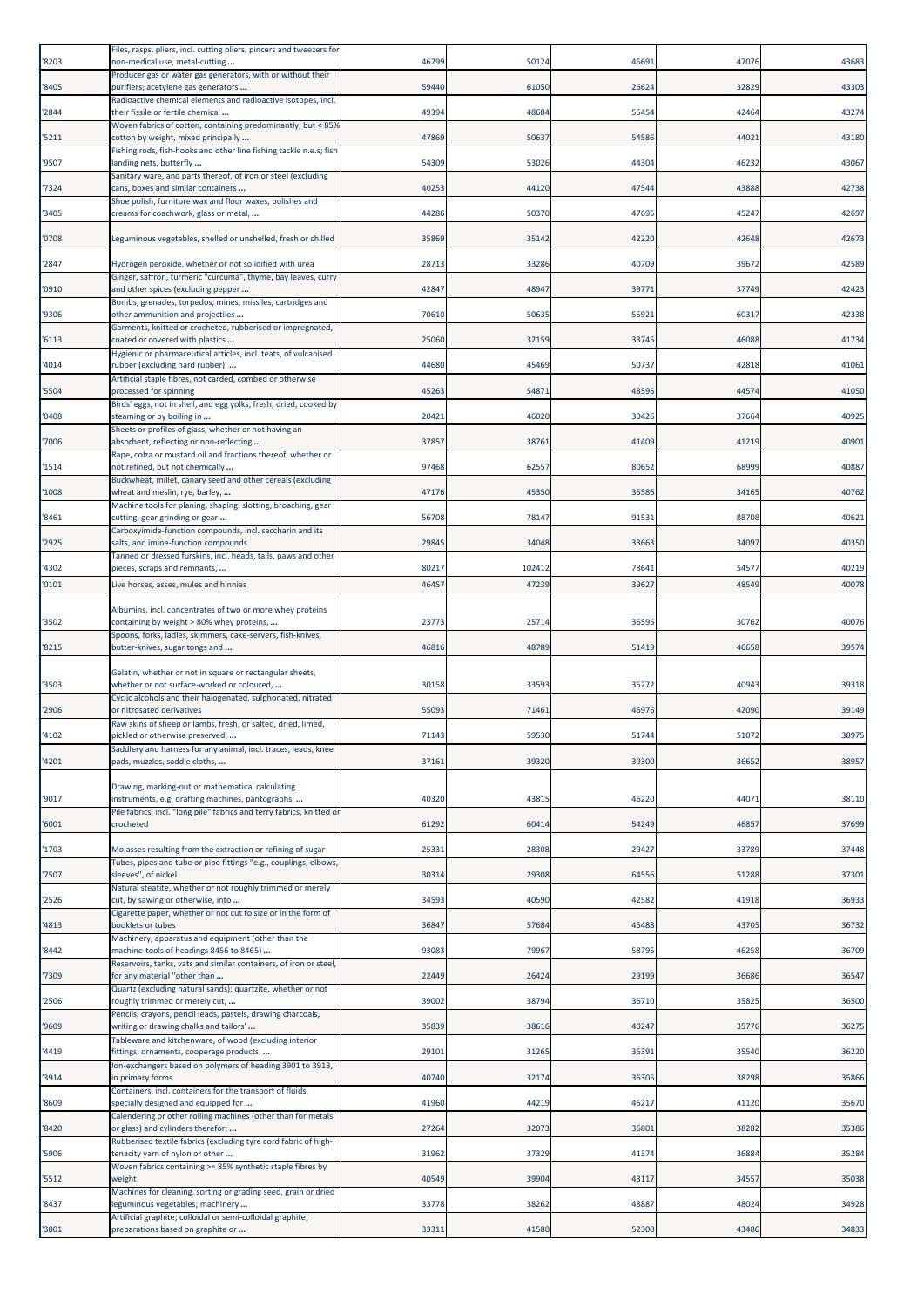| '4803          | Toilet or facial tissue stock, towel or napkin stock and similar<br>paper for household or sanitary                     | 60461          | 161070         | 180296         | 114003         | 34581          |
|----------------|-------------------------------------------------------------------------------------------------------------------------|----------------|----------------|----------------|----------------|----------------|
|                |                                                                                                                         |                |                |                |                |                |
| '3202          | Synthetic organic tanning substances; inorganic tanning<br>substances; tanning preparations, whether                    | 43197          | 52428          | 49839          | 49720          | 34458          |
|                | Natural magnesium carbonate "magnesite"; fused magnesia;                                                                |                |                |                |                |                |
| '2519          | dead-burned "sintered" magnesia, whether                                                                                | 47719          | 48611          | 78331          | 51110          | 34055          |
| 7115           | Articles of precious metal or of metal clad with precious<br>metal, n.e.s.                                              | 24149          | 22893          | 23638          | 19717          | 33881          |
| '8113          | Cermets and articles thereof, n.e.s.; waste and scrap of<br>cermets (excluding ash and residues                         | 30953          | 38572          | 48029          | 41181          | 33869          |
|                | Sugars, chemically pure (excluding sucrose, lactose, maltose,                                                           |                |                |                |                |                |
| '2940          | glucose and fructose); sugar<br>Articles of nickel, n.e.s. (excluding powder, flakes, bars,                             | 32460          | 31629          | 33540          | 33922          | 33687          |
| '7508          | profiles, wire, plates, sheets,                                                                                         | 24371          | 32294          | 41960          | 31786          | 33620          |
| 4706           | Pulps of fibres derived from recovered "waste and scrap"<br>paper or paperboard or of other fibrous                     | 22996          | 26022          | 25275          | 31296          | 33609          |
| '8713          | Carriages for disabled persons, whether or not motorised or<br>otherwise mechanically propelled                         | 38558          | 42809          | 44402          | 43148          | 33317          |
|                |                                                                                                                         | 27143          | 34259          |                | 37861          | 33288          |
| 7608           | Aluminium tubes and pipes (excluding hollow profiles)                                                                   |                |                | 32104          |                |                |
| '9011          | Optical microscopes, incl. those for photomicrography,<br>cinephotomicrography or microprojection                       | 32506          | 35881          | 41750          | 40320          | 33061          |
|                | Worn clothing and clothing accessories, blankets and<br>travelling rugs, household linen and articles                   |                |                |                |                |                |
| '6309          |                                                                                                                         | 48170          | 48883          | 44987          | 44915          | 32434          |
| '2919          | Phosphoric esters and their salts, incl. lactophosphates; their<br>halogenated, sulphonated, nitrated                   | 3561:          | 44619          | 44574          | 41329          | 32084          |
| '5002          | Raw silk "non-thrown"                                                                                                   | 39221          | 37488          | 47063          | 40944          | 32023          |
|                | Railway or tramway maintenance or service vehicles, whether                                                             |                |                |                |                |                |
| '8604          | or not self-propelled, e.g., workshops,<br>Pickling preparations for metal surfaces; fluxes and other                   | 5619           | 65002          | 83430          | 107012         | 31982          |
| '3810          | auxiliary preparations for soldering,                                                                                   | 25668          | 28999          | 32399          | 34267          | 31797          |
| '1510          | Other oils and their fractions, obtained solely from olives,<br>whether or not refined, but not                         | 53810          | 68611          | 78696          | 58933          | 31726          |
| '9024          | Machines and appliances for testing the hardness, strength,<br>compressibility, elasticity or                           | 42746          | 45195          | 47241          | 35929          | 31511          |
|                | Instruments, apparatus and models designed for                                                                          |                |                |                |                |                |
| '9023<br>'7905 | demonstrational purposes, e.g. in education<br>Zinc plates, sheets, strip and foil                                      | 23339<br>29249 | 23575<br>37394 | 22550<br>45508 | 30151<br>36944 | 31216<br>30860 |
|                | Buttons, press-fasteners, snap-fasteners and press studs,                                                               |                |                |                | 37856          | 30841          |
| '9606          | button moulds and other parts of                                                                                        | 37442          | 39173          | 43246          |                |                |
| '2942          | Separate chemically defined organic compounds, n.e.s.<br>Tanning extracts of vegetable origin; tannins and their salts, | 38155          | 34205          | 49115          | 49499          | 30789          |
| '3201          | ethers, esters and other derivatives<br>Nails, tacks, drawing pins, corrugated nails, staples and similar               | 49659          | 49018          | 50688          | 43595          | 30789          |
| 7317           | articles of iron or steel,                                                                                              | 25648          | 25409          | 28067          | 30724          | 30685          |
| '9209          | Parts and accessories for musical instruments, e.g.<br>mechanisms for musical boxes, cards, discs                       | 35439          | 37992          | 35186          | 34632          | 30552          |
| '4701          | Mechanical wood pulp, not chemically treated                                                                            | 7626           | 13080          | 26387          | 32407          | 30418          |
| '4402          | Nood charcoal, incl. shell or nut charcoal, whether or not<br>agglomerated (excluding wood charcoal                     | 26536          | 24071          | 27054          | 27160          | 30386          |
| '8904          | Tugs and pusher craft                                                                                                   | 52226          | 38229          | 28959          | 5375           | 30326          |
| '4705          | Wood pulp obtained by a combination of mechanical and<br>chemical pulping processes                                     | 51297          | 55352          | 56824          | 47521          | 30072          |
|                | Twine, cordage, ropes and cables, whether or not plaited or                                                             |                |                |                |                |                |
| '5607          | braided and whether or not impregnated,<br>Basketwork, wickerwork and other articles, made directly to                  | 36706          | 37010          | 33762          | 30795          | 29952          |
| '4602          | shape from plaiting materials or                                                                                        | 37715          | 34810          | 33034          | 34989          | 29698          |
| '5210          | Woven fabrics of cotton, containing predominantly, but < 85%<br>cotton by weight, mixed principally                     | 46098          | 47985          | 41057          | 34574          | 29619          |
| '6207          | Men's or boys' singlets and other vests, underpants, briefs,<br>nightshirts, pyjamas, bathrobes,                        | 35243          | 34121          | 36819          | 37187          | 29577          |
| '7301          | Sheet piling of iron or steel, whether or not drilled, punched<br>or made from assembled elements;                      | 19548          | 21400          | 22949          | 37706          | 29400          |
|                | Sewing thread of man-made filaments, whether or not put up                                                              |                |                |                |                |                |
| '5401          | for retail sale<br>Fats and oils and their fractions of fish or marine mammals,                                         | 34159          | 35310          | 40531          | 30050          | 29362          |
| '1504          | whether or not refined (excluding<br>Raw furskins, incl. heads, tails, paws and other pieces or                         | 34732          | 28504          | 32246          | 28119          | 29189          |
| '4301          | cuttings suitable for use in furriery                                                                                   | 84616          | 111500         | 83949          | 58486          | 28770          |
| '6914          | Ceramic articles, n.e.s.<br>Gloves, mittens and mitts, of all types of textile materials                                | 23355          | 28006          | 34880          | 3002           | 28348          |
| '6216          | (excluding knitted or crocheted                                                                                         | 31061          | 31231          | 37107          | 32488          | 28348          |
|                | Wood marquetry and inlaid wood; caskets and cases for                                                                   |                |                |                |                |                |
| '4420          | jewellery or cutlery, and similar articles,<br>Photographic cameras, photographic flashlight apparatus and              | 47312          | 49912          | 44351          | 40490          | 27946          |
| '9006          | flashbulbs (excluding discharge<br>Pepper of the genus Piper; dried or crushed or ground fruits                         | 57220          | 63993          | 60804          | 44005          | 27839          |
| '0904          | of the genus Capsicum or of the                                                                                         | 51293          | 45900          | 32873          | 27313          | 27553          |
|                |                                                                                                                         |                |                |                |                |                |
| '8478          | Machinery for preparing or making up tobacco, not specified<br>or included elsewhere in this chapter;                   | 88792          | 58130          | 31576          | 21286          | 27439          |
| '6813          | Friction material and articles thereof, e.g., sheets, rolls, strips,<br>segments, discs, washers,                       | 27735          | 30508          | 32029          | 29095          | 27341          |
|                | Powders and flakes, of copper (excluding grains of copper and                                                           |                |                |                |                |                |
| '7406<br>'2817 | spangles of heading 8308)<br>Zinc oxide; zinc peroxide                                                                  | 35849<br>33792 | 41088<br>41146 | 39440<br>50211 | 33260<br>35618 | 27119<br>27101 |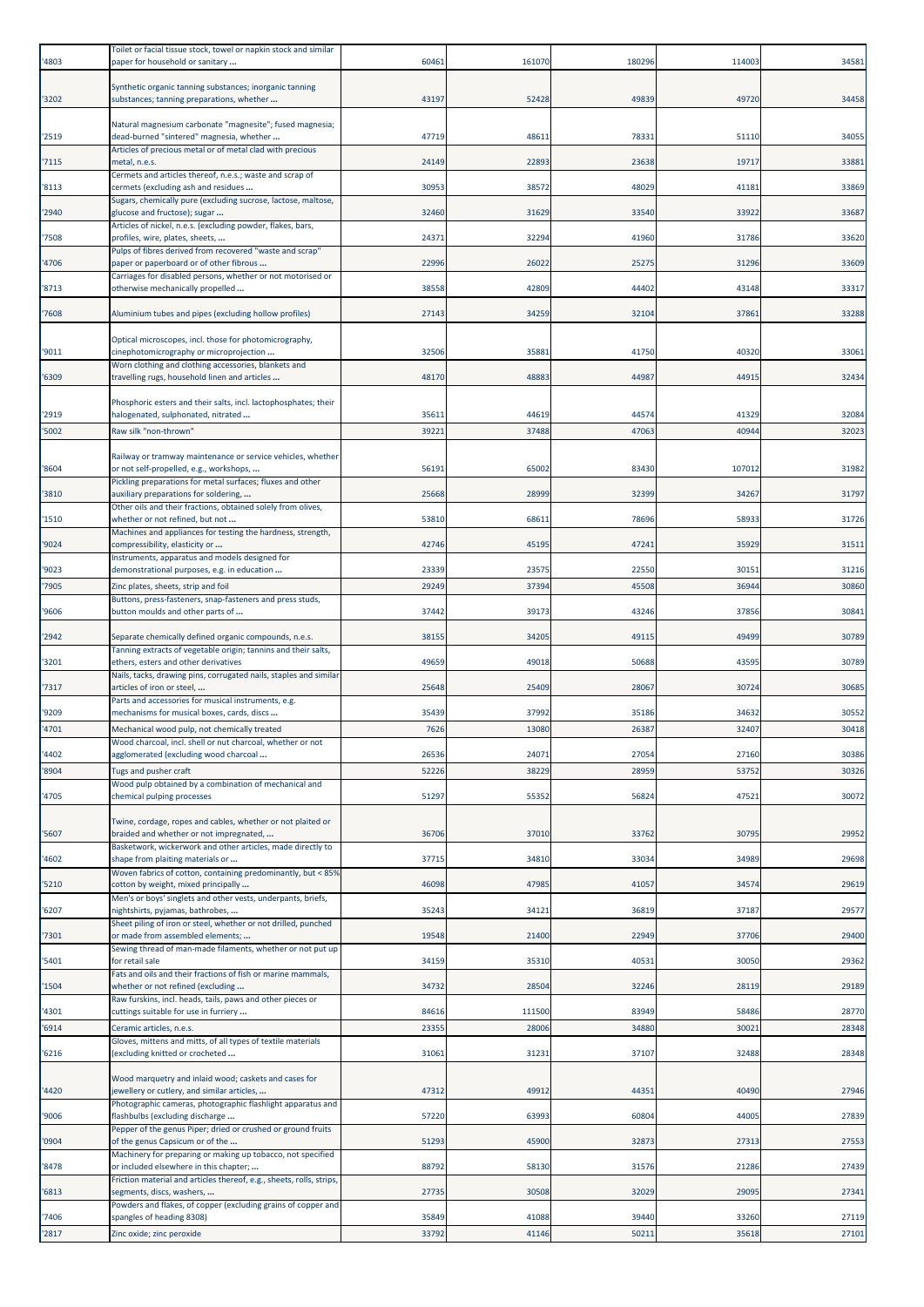| '2842          | Salts of inorganic acids or peroxoacids, incl. aluminosilicates<br>whether or not chemically defined                                                           | 18811          | 26228          | 30136          | 25799          | 26966          |
|----------------|----------------------------------------------------------------------------------------------------------------------------------------------------------------|----------------|----------------|----------------|----------------|----------------|
| '5103          | Waste of wool or of fine or coarse animal hair, incl. yarn<br>waste (excluding garnetted stock,                                                                | 57553          | 54385          | 50746          | 61338          | 26943          |
| '7907          | Articles of zinc, n.e.s.                                                                                                                                       | 24932          | 28447          | 32741          | 32399          | 26808          |
| '8201          | Hand tools, the following: spades, shovels, mattocks, picks,<br>hoes, forks and rakes, of base<br>Cobalt mattes and other intermediate products of cobalt      | 29564          | 31568          | 28002          | 41584          | 26552          |
| '8105          | metallurgy; cobalt and articles thereof,                                                                                                                       | 26628          | 38612          | 44094          | 33184          | 26545          |
| '1204          | Linseed, whether or not broken<br>Nails, tacks, drawing pins, staples and similar articles, of                                                                 | 13966          | 17973          | 24637          | 18347          | 26310          |
| 7415           | copper or with shafts of iron                                                                                                                                  | 29304          | 36241          | 36173          | 29309          | 25845          |
| '0208          | Meat and edible offal of rabbits, hares, pigeons and other<br>animals, fresh, chilled or frozen<br>Magnesium and articles thereof, n.e.s.; magnesium waste and | 41658          | 45263          | 46209          | 57882          | 25643          |
| '8104          | scrap (excluding ash and residues                                                                                                                              | 43933          | 47799          | 40073          | 40487          | 25613          |
| 5608           | Knotted netting of twine, cordage or rope, by the piece or<br>metre; made-up fishing nets and<br>Machinery and apparatus for soldering, brazing or welding,    | 25128          | 27089          | 27182          | 27237          | 25532          |
| '8468          | whether or not capable of cutting                                                                                                                              | 20372          | 20257          | 35657          | 19568          | 25423          |
| 2841           | Salts of oxometallic or peroxometallic acids<br>Other animal fats and oils and their fractions, whether or not                                                 | 26723          | 34135          | 45558          | 34089          | 25180          |
| '1506          | refined, but not chemically                                                                                                                                    | 24220          | 28331          | 26525          | 22566          | 25119          |
| '7418          | Table, kitchen or other household articles, sanitary ware, and<br>parts thereof, of copper; pot                                                                | 28241          | 27513          | 29332          | 31373          | 25104          |
| '5505          | Waste of man-made staple fibres, incl. noils, yarn waste and<br>garnetted stock                                                                                | 18155          | 22355          | 25302          | 25755          | 24739          |
| '8463          | Machine tools for working metal, sintered metal carbides or<br>cermets, without removing material                                                              | 44296          | 55048          | 50469          | 49952          | 24682          |
| '2001          | Vegetables, fruit, nuts and other edible parts of plants,<br>prepared or preserved by vinegar                                                                  | 24006          | 22489          | 25833          | 26413          | 24547          |
|                | Pebbles, gravel, broken or crushed stone, for concrete                                                                                                         |                |                |                |                |                |
| '2517          | aggregates, for road metalling or for<br>Live animals (excluding horses, asses, mules, hinnies, bovine                                                         | 19834          | 20265          | 20064          | 22234          | 24544          |
| '0106          | animals, swine, sheep, goats,<br>Vinegar, fermented vinegar and substitutes for vinegar                                                                        | 25620          | 26432          | 24262          | 29089          | 24317          |
| '2209          | obtained from acetic acid                                                                                                                                      | 21628          | 25576          | 32810          | 29580          | 24145          |
| 2511           | Natural barium sulphate "barytes"; natural barium carbonate<br>'witherite", whether or not calcined                                                            | 25427          | 19327          | 29210          | 30135          | 24135          |
| '7410          | Copper foil "whether or not printed or backed with paper,<br>paperboard, plastics or similar backing                                                           | 34506          | 38281          | 30094          | 26278          | 23783          |
| '8453          | Machinery for preparing, tanning or working hides, skins or<br>leather or for making or repairing                                                              | 36680          | 42377          | 46809          | 27805          | 23747          |
| '2003          | Mushrooms and truffles, prepared or preserved otherwise<br>than by vinegar or acetic acid                                                                      | 26239          | 27629          | 23993          | 25150          | 23499          |
| '8304          | Filing cabinets, card-index cabinets, paper trays, paper rests,<br>pen trays, office-stamp stands                                                              | 4272           | 5226           | 14727          | 13093          | 23267          |
| '8303          | Armoured or reinforced safes, strongboxes and doors and<br>safe deposit lockers for strongrooms,                                                               | 25249          | 24866          | 25677          | 27515          | 23174          |
|                | Wigs, false beards, eyebrows and eyelashes, switches and the                                                                                                   |                |                |                |                |                |
| '6704          | like, of human or animal hair<br>Hypochlorites; commercial calcium hypochlorite; chlorites;                                                                    | 20938          | 25674          | 25623          | 25361          | 23158          |
| '2828<br>'4908 | hypobromites<br>Transfers "decalcomanias                                                                                                                       | 13810<br>24741 | 13817<br>30702 | 15797<br>30786 | 18586<br>31158 | 23151<br>23127 |
| '3606          | Ferro-cerium and other pyrophoric alloys in all forms;<br>metaldehyde, hexamethylenetetramine                                                                  | 16535          | 25359          | 25333          | 28948          | 23125          |
|                | Bookbinding machinery, incl. book-sewing machines                                                                                                              |                |                |                |                |                |
| '8440          | (excluding machinery of heading 8441, general-purpose                                                                                                          | 28816          | 30871          | 38150          | 30061          | 23066          |
| 5502           | Artificial filament tow as specified in Note 1 to chapter 55                                                                                                   | 30457          | 37126          | 56303          | 34686          | 22469          |
| 4013           | Inner tubes, of rubber                                                                                                                                         | 19803          | 22449          | 22630          | 21076          | 22092          |
| 5501           | Synthetic filament tow as specified in Note 1 to chapter 55<br>Felt, whether or not impregnated, coated, covered or                                            | 36063          | 35806          | 35390          | 27940          | 21957          |
| 5602           | laminated, n.e.s.                                                                                                                                              | 25071          | 26929          | 27874          | 20820          | 21467          |
| '9113          | Watch straps, watch bands and watch bracelets, and parts<br>thereof, n.e.s.                                                                                    | 41757          | 28265          | 38396          | 29431          | 21460          |
|                | Railway or tramway passenger coaches, luggage vans, post                                                                                                       |                |                |                |                |                |
| '8605          | office coaches and other special purpose<br>Worked vegetable or mineral carving material and articles of                                                       | 95035          | 81358          | 14902          | 2476           | 21431          |
| '9602          | these materials n.e.s; moulded                                                                                                                                 | 23287          | 24312          | 23429          | 22221<br>8105  | 21258          |
| '1205          | Rape or colza seeds, whether or not broken                                                                                                                     | 12114          | 11437          | 24289          |                | 21081          |
| 7017           | Laboratory, hygienic or pharmaceutical glassware, whether or<br>not graduated or calibrated (excluding                                                         | 18585          | 19164          | 21093          | 23364          | 20649          |
| '0105          | Live poultry, "fowls of the species Gallus domesticus, ducks,<br>geese, turkeys and guinea fowls"                                                              | 16950          | 18942          | 22765          | 15532          | 20583          |
| 5705           | Carpets and other textile floor coverings, whether or not<br>made up (excluding knotted, woven                                                                 | 28493          | 27786          | 24429          | 24135          | 20268          |
| '2830          | Sulphides; polysulphides, whether or not chemically defined                                                                                                    | 18341          | 21735          | 21779          | 23194          | 20257          |
| '8112          | Beryllium, chromium, germanium, vanadium, gallium,<br>hafnium "celtium", indium, niobium "columbium",                                                          | 24845          | 30619          | 27492          | 27502          | 20183          |
| 5106           | Carded wool yarn (excluding that put up for retail sale)                                                                                                       | 25873          | 25573          | 30139          | 26572          | 20027          |
| '1007          | Grain sorghum                                                                                                                                                  | 13151          | 16759          | 12992          | 19517          | 19993          |
| '5513          | Woven fabrics containing predominantly, but < 85% synthetic<br>staple fibres by weight, mixed                                                                  | 32670          | 34833          | 29629          | 27662          | 19932          |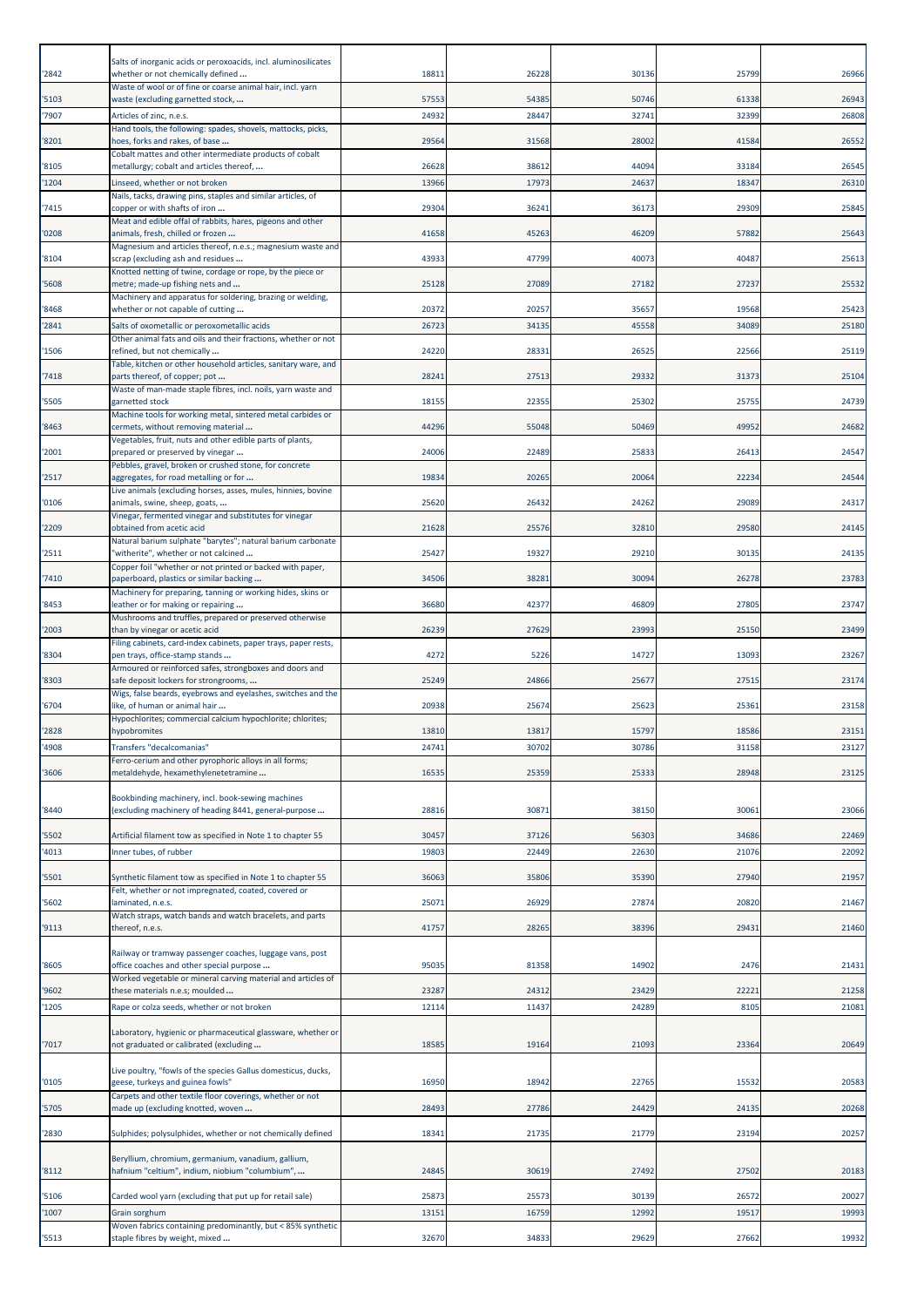| '1502          | Fats of bovine animals, sheep or goats (excluding oil and<br>oleostearin)                                | 16229          | 19266          | 20597          | 17795          | 19881          |
|----------------|----------------------------------------------------------------------------------------------------------|----------------|----------------|----------------|----------------|----------------|
| '8306          | Bells, gongs and the like, non-electric, of base metal<br>(excluding musical instruments); statuettes    | 30342          | 30248          | 26610          | 25332          | 19824          |
| '6003          | Knitted or crocheted fabrics, of a width <= 30 cm (excluding<br>those containing by weight >=            | 15548          | 17462          | 18959          | 18760          | 19803          |
| '2823          | <b>Titanium oxides</b>                                                                                   | 18770          | 38211          | 31734          | 21118          | 19743          |
| '3820          | Anti-freezing preparations and prepared de-icing fluids<br>(excluding prepared additives for mineral     | 15525          | 18748          | 28502          | 22118          | 19628          |
| '1109          | Wheat gluten, whether or not dried                                                                       | 26153          | 23763          | 26093          | 1988           | 19516          |
| '2839          | Silicates; commercial alkali metal silicates (excluding inorganic<br>or organic compounds of mercury)    | 1599           | 17368          | 21488          | 22859          | 19437          |
| '5701          | Carpets and other textile floor coverings, of textile materials,<br>knotted, whether or not made         | 25096          | 25129          | 25722          | 23808          | 19419          |
| '3601          | Propellent powders<br>Sulphonated, nitrated or nitrosated derivatives of                                 | 22603          | 22619          | 23719          | 26303          | 19297          |
| '2904          | hydrocarbons, whether or not halogenated<br>Glycosides, natural or reproduced by synthesis, and their    | 17679          | 20599          | 24319          | 23033          | 19071          |
| '2938          | salts, ethers, esters and other                                                                          | 113394         | 20832          | 22709          | 19443          | 19062          |
| '5206          | Cotton yarn containing predominantly, but < 85% cotton by<br>weight (excluding sewing thread and         | 16550          | 21001          | 22341          | 20433          | 19049          |
| '5111          | Woven fabrics of carded wool or of carded fine animal hair<br>(excluding fabrics for technical           | 3008           | 27979          | 31236          | 23142          | 19013          |
| '0604          | Foliage, branches and other parts of plants, without flowers<br>or flower buds, and grasses, mosses      | 24902          | 25059          | 26754          | 20496          | 19004          |
| '4807          | Composite paper and paperboard "made by sticking flat<br>ayers of paper or paperboard together           | 19896          | 20229          | 21289          | 19108          | 18934          |
|                | Machines for preparing textile fibres; spinning, doubling or                                             |                |                |                |                |                |
| '8445          | twisting machines and other machinery                                                                    | 38678          | 40741          | 36154          | 34520          | 18860          |
| '5609          | Articles of yarn, strip or the like of heading 5404 or 5405, or of<br>twine, cordage, ropes or           | 10269          | 12374          | 14095          | 17356          | 18813          |
| '4416          | Casks, barrels, vats, tubs and other coopers' products parts<br>thereof, of wood, incl. staves           | 35617          | 34660          | 21869          | 23633          | 18775          |
| '9012          | Electron microscopes, proton microscopes and diffraction<br>apparatus                                    | 9012           | 11816          | 13348          | 18956          | 18770          |
| '7016          | Paving blocks, slabs, bricks, squares, tiles and other articles of<br>pressed or moulded glass,          | 27564          | 24801          | 28837          | 24785          | 18696          |
| '7806          | Articles of lead, n.e.s.                                                                                 | 1880           | 22702          | 17867          | 13979          | 18627          |
| '8530          | Electrical signalling, safety or traffic control equipment for<br>railways, tramways, roads, inland      | 34860          | 25084          | 27119          | 31742          | 18592          |
| '2816          | Hydroxide and peroxide of magnesium; oxides, hydroxides<br>and peroxides, of strontium or barium         | 15361          | 15908          | 17673          | 19612          | 18506          |
| '2308          | Acorns, horse-chestnuts, marc and other vegetable materials<br>and vegetable waste, vegetable            | 14378          | 15619          | 18819          | 17344          | 18391          |
| '2927          | Diazo-, azo- or azoxy-compounds<br>Articles of cutlery, n.e.s., e.g. hair clippers, butchers' or         | 22939          | 21691          | 20719          | 19215          | 18348          |
| '8214          | kitchen cleavers, choppers and<br>Scissors, tailors' shears and similar shears, and blades               | 20760          | 22155          | 18504          | 19246          | 17997          |
| '8213          | therefor, of base metal (excluding                                                                       | 18306          | 20476          | 20222          | 17584          | 17952          |
| '9107          | Time switches with clock or watch movement or with<br>synchronous motor                                  | 20507          | 20394          | 20540          | 19940          | 17921          |
| '6310          | Used or new rags, scrap twine, cordage, rope and cables and<br>worn-out articles thereof, of textile     | 32751          | 31015          | 29764          | 27041          | 17903          |
| '0301          | Live fish<br>Fireworks, signalling flares, rain rockets, fog signals and other                           | 23064          | 27049          | 24749          | 1972           | 17864          |
| '3604          | pyrotechnic articles (excluding<br>Aluminium tube or pipe fittings "e.g., couplings, elbows,             | 17388          | 19349          | 24325          | 26850          | 17533          |
| '7609          | sleeves"                                                                                                 | 12800          | 14893          | 13511          | 16644          | 17381          |
| '5005          | Yarn spun from silk waste (excluding that put up for retail<br>sale)                                     | 20078          | 23721          | 32210          | 21605          | 17254          |
| '5108          | Carded or combed yarn of fine animal hair (excluding that of<br>wool or that put up for retail           | 28529          | 29827          | 36255          | 27651          | 17252          |
| '9005          | Binoculars, monoculars, astronomical and other optical<br>telescopes, and mountings therefor;            | 18970          | 30021          | 13361          | 18647          | 17131          |
| '4414          | Wooden frames for paintings, photographs, mirrors or similar<br>objects                                  | 18007          | 19861          | 21547          | 18026          | 17074          |
| '9615          | Combs, hair-slides and the like; hairpins; curling pins, curling<br>grips, hair-curlers and the          | 37940          | 47515          | 3457           | 46455          | 17068          |
| '4704          | Chemical wood pulp, sulphite (excluding dissolving grades)                                               | 14355          | 14735          | 15839          | 14298          | 16917          |
| '6507          | Headbands, linings, covers, hat foundations, hat frames,<br>peaks and chinstraps, for headgear           | 15688          | 22285          | 18421          | 19024          | 16840          |
| '3407          | Modelling pastes, incl. those put up for children's<br>amusement; preparations known as "dental          | 18880          | 21207          | 27456          | 19024          | 16795          |
| '0707          | Cucumbers and gherkins, fresh or chilled                                                                 | 21644          | 21301          | 20081          | 1811           | 16793          |
| '0812          | Fruit and nuts, provisionally preserved, e.g. by sulphur dioxide<br>gas, in brine, in sulphur            | 21222          | 15418          | 16493          | 21833          | 16785          |
| '5212          | Woven fabrics of cotton, containing predominantly, but < 85%<br>cotton by weight, other than those       | 18114          | 17536          | 18078          | 16931          | 16691          |
| '8602          | Rail locomotives (excluding those powered from an external<br>source of electricity or by accumulators); | 4779           | 16238          | 26915          | 24728          | 16679          |
| '3210          | Paints and varnishes, incl. enamels, lacquers and distempers<br>(excluding those based on synthetic      | 12895          | 17603          | 14485          | 15665          | 16538          |
|                | Silk waste, incl. cocoons unsuitable for reeling, yarn waste and                                         |                |                |                |                |                |
| '5003<br>'1102 | garnetted stock<br>Cereal flours (excluding wheat or meslin)                                             | 24258<br>14495 | 23101<br>22756 | 24770<br>18913 | 17804<br>15468 | 16426<br>16398 |
| '9105          | Clocks (excluding wrist-watches, pocket-watches and other<br>watches of heading 9101 or 9102,            | 25397          | 25335          | 22502          | 26929          | 16380          |
| '7107          | Base metals clad with silver, not further worked than semi-<br>manufactured                              | 6171           | 7955           | 9370           | 7633           | 16356          |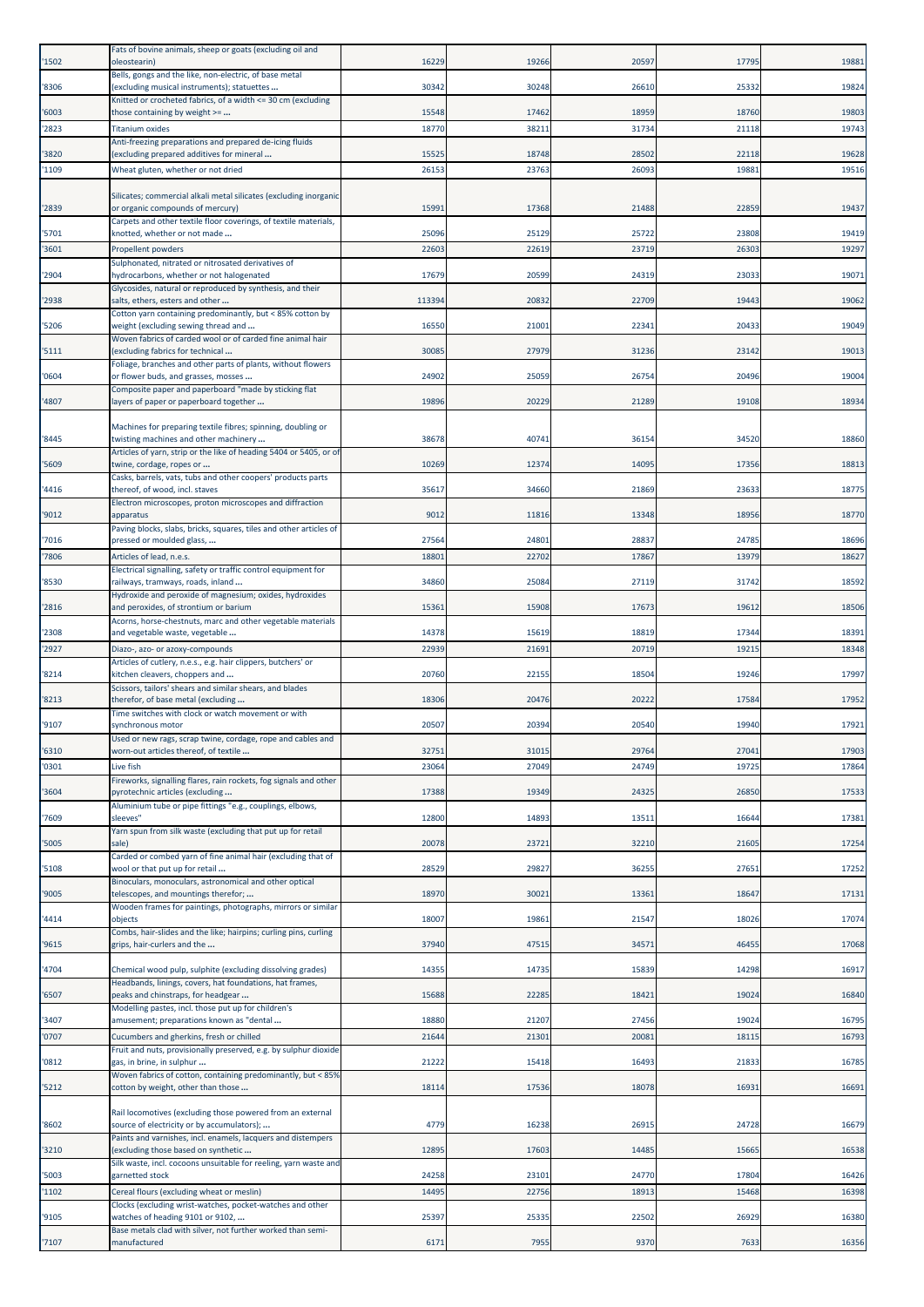| '2302         | Bran, sharps and other residues, whether or not in the form<br>of pellets, derived from the sifting,                          | 18751          | 21426          | 16809          | 17906          | 16325          |
|---------------|-------------------------------------------------------------------------------------------------------------------------------|----------------|----------------|----------------|----------------|----------------|
| 4809          | Carbon paper, self-copy paper and other copying or transfer<br>papers, incl. coated or impregnated                            | 25393          | 24830          | 33508          | 24942          | 15973          |
| '2853         | Inorganic compounds, incl. distilled or conductivity water and<br>water of similar purity, n.e.s.;                            | 12430          | 14056          | 16075          | 14569          | 15948          |
| '9305         | Parts and accessories for weapons and the like of heading<br>9301 to 9304, n.e.s.                                             | 20322          | 19775          | 18910          | 19873          | 15878          |
| '9303         | Firearms and similar devices which operate by the firing of an<br>explosive charge, e.g. sporting                             | 13276          | 13743          | 14144          | 14617          | 15876          |
| 7105          | Dust and powder of natural or synthetic precious or semi-<br>precious stones                                                  | 23338          | 24726          | 29420          | 27384          | 15685          |
|               | Machine tools for working stone, ceramics, concrete, asbestos                                                                 |                |                |                |                |                |
| '8464         | cement or like mineral materials<br>Rafts, tanks, coffer-dams, landing stages, buoys, beacons and                             | 18391          | 1868           | 24377          | 29058          | 15651          |
| '8907         | other floating structures (excluding                                                                                          | 19887          | 17356          | 16349          | 20853          | 15498          |
| '8606         | Railway or tramway goods vans and wagons (excluding self-<br>propelled and luggage vans and post                              | 16319          | 7634           | 34189          | 25752          | 15362          |
| '8540         | Thermionic, cold cathode or photo-cathode valves and tubes,<br>e.g. vacuum or vapour or gas filled                            | 13494          | 16384          | 14693          | 15125          | 15253          |
| 4006          | Rods, bars, tubes, profiles and other forms of unvulcanised<br>rubber, incl. mixed rubber, and                                | 18979          | 21346          | 15461          | 15194          | 14640          |
| '2850         | Hydrides, nitrides, azides, silicides and borides, whether or<br>not chemically defined (excluding                            | 15467          | 14151          | 13372          | 14409          | 14617          |
| '8206         | Sets of two or more tools of heading 8202 to 8205, put up in<br>sets for retail sale                                          | 13782          | 17217          | 17513          | 17948          | 14516          |
|               | Chamois leather, incl. combination chamois leather (excluding                                                                 |                |                |                |                |                |
| '4114         | glacé-tanned leather subsequently                                                                                             | 25656          | 33185          | 28031          | 29005          | 14418          |
| '2822         | Cobalt oxides and hydroxides; commercial cobalt oxides<br>Articles of natural or cultured pearls, precious or semi-           | 11934          | 24062          | 33966          | 14319          | 14374          |
| 7116          | precious stones "natural, synthetic<br>Tungsten "wolfram" and articles thereof, n.e.s.; tungsten                              | 14554          | 15504          | 21280          | 16965          | 14322          |
| '8101         | waste and scrap (excluding ash and                                                                                            | 32540          | 36073          | 28495          | 20532          | 14311          |
| 7504          | Powders and flakes, of nickel (excluding nickel oxide sinters)<br>Articles of asphalt or of similar materials, e.g. petroleum | 10300          | 11265          | 14183          | 11375          | 13940          |
| '6807         | bitumen or coal tar pitch<br>Tulles and other net fabrics (excluding woven, knitted or                                        | 14869          | 15102          | 15641          | 13895          | 13914          |
| 5804          | crocheted fabrics); lace in the piece,<br>Ties, bow ties and cravats of textile materials (excluding                          | 39303          | 41812          | 32346          | 29249          | 13864          |
| 6215          | knitted or crocheted)                                                                                                         | 28125          | 27391          | 26880          | 20909          | 13823          |
| 0905          | Vanilla<br>Halogenated, sulphonated, nitrated or nitrosated derivatives                                                       | 11208          | 16529          | 18422          | 16379          | 13778          |
| '2908<br>5202 | of phenols or phenol-alcohols<br>Cotton waste, incl. yarn waste and garnetted stock                                           | 23560<br>24686 | 18230<br>35338 | 15503<br>21780 | 12993<br>15375 | 13756<br>13690 |
|               | Hydraulic brake fluids and other prepared liquids for hydraulic                                                               |                |                |                |                |                |
| 3819          | transmission not containing                                                                                                   | 16017          | 14968          | 16886          | 17957          | 13641          |
| '2821         | Iron oxides and hydroxides; earth colours containing >= 70%<br>by weight of combined iron evaluated                           | 26022          | 26556          | 28616          | 25206          | 13509          |
| '1301         | Lac; natural gums, resins, gum-resins, balsams and other<br>natural oleoresins                                                | 29069          | 26533          | 28810          | 16696          | 13502          |
| '0209         | Pig fat, free of lean meat, and poultry fat, not rendered or<br>otherwise extracted, fresh, chilled,                          | 6341           | 10171          | 10079          | 9716           | 13471          |
| '8404         | Auxiliary plant for use with boilers of heading 8402 or 8403,<br>e.g. economizers, superheaters,                              | 14345          | 17840          | 23381          | 14507          | 13411          |
|               | Roots and tubers of manioc, arrowroot, salep, Jerusalem                                                                       |                |                |                |                |                |
| '0714         | artichokes, sweet potatoes and similar<br>String musical instruments, e.g. guitars, violins, and harps                        | 8296           | 8705           | 11685          | 17179          | 13313          |
| '9202         | (excluding with keyboard)<br>Mineral or chemical phosphatic fertilisers (excluding those in                                   | 21289          | 18267          | 17150          | 14597          | 13263          |
| '3103<br>7904 | tablets or similar forms, or<br>Zinc bars, rods, profiles and wire, n.e.s.                                                    | 17786<br>7406  | 16403<br>6715  | 19401<br>8788  | 15274<br>10665 | 13069<br>13069 |
|               | Plaits and similar products of plaiting materials, whether or                                                                 |                |                |                |                |                |
| 4601          | not assembled into strips; plaiting<br>Clock or watch glasses and similar glasses, glasses for non-                           | 13608          | 15188          | 14395          | 14206          | 12979          |
| 7015          | corrective or corrective spectacles,<br>Synthetic staple fibres, carded, combed or otherwise                                  | 17738          | 20189          | 21458          | 15042          | 12912          |
| '5506         | processed for spinning<br>Labels, badges and similar articles, of textile materials, in the                                   | 10821          | 9306           | 17806          | 13933          | 12899          |
| 5807          | piece, in strips or cut to<br>Flours and meals of oil seeds or oleaginous fruits (excluding                                   | 18284          | 18576          | 16277          | 14601          | 12784          |
| '1208         | mustard)<br>Flour, meal and powder of peas, beans, lentils and other dried                                                    | 21420          | 21391          | 20408          | 24184          | 12766          |
| '1106         | eguminous vegetables of heading                                                                                               | 15406          | 12668          | 14527          | 13442          | 12650          |
| 4007          | Vulcanised rubber thread and cord (excluding ungimped<br>single thread with a diameter of $>$ 5                               | 12632          | 15652          | 14288          | 12151          | 12613          |
| '3703         | Photographic paper, paperboard and textiles, sensitised,<br>unexposed                                                         | 21137          | 20063          | 18743          | 17416          | 12442          |
| 1210          | Hop cones, fresh or dried, whether or not ground, powdered<br>or in the form of pellets; lupulin                              | 8730           | 8889           | 10859          | 11550          | 12403          |
| 7614          | Stranded wire, cables, plaited bands and the like, of<br>aluminium (excluding such products electrically                      | 12707          | 12399          | 14540          | 14078          | 12312          |
|               | Human hair, dressed, thinned, bleached or otherwise worked;                                                                   |                |                |                |                |                |
| '6703         | wool, other animal hair or other<br>Impregnated, coated or covered textile fabrics; painted                                   | 15405          | 20175          | 14845          | 13487          | 12115          |
| 5907          | canvas being theatrical scenery, studio<br>Artificial fur and articles thereof (excluding gloves made of                      | 10362          | 10704          | 10337          | 11894          | 12009          |
| '4304         | eather and artificial fur, footware                                                                                           | 10424          | 11674          | 13782          | 13735          | 11885          |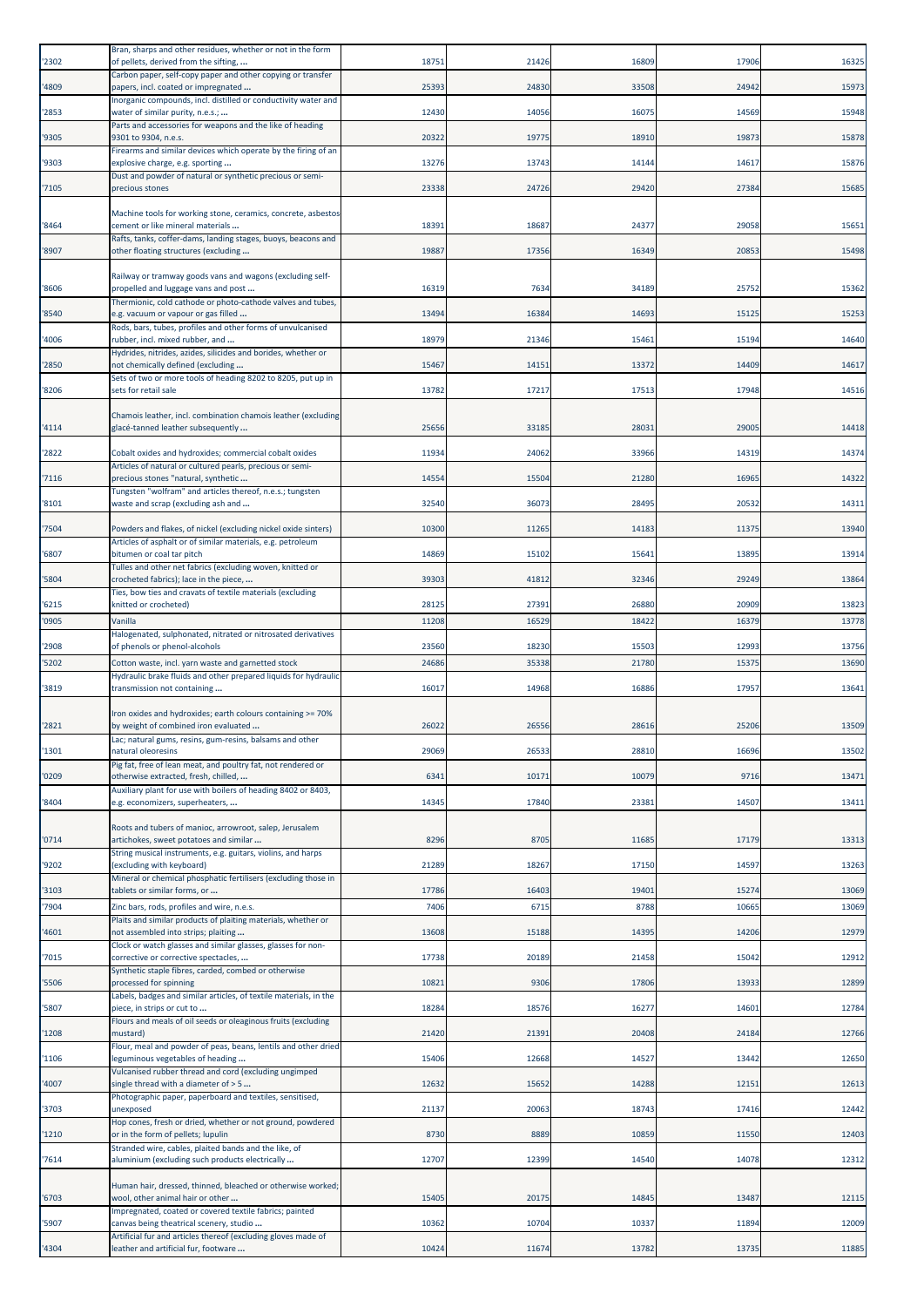| '9618 | Tailors' dummies and other lay figures, automata and other<br>animated displays used for shop                          | 30896     | 32645 | 26537 | 21552 | 11856 |
|-------|------------------------------------------------------------------------------------------------------------------------|-----------|-------|-------|-------|-------|
| '2840 | Borates; peroxoborates "perborates"                                                                                    | 12132     | 13324 | 14502 | 12852 | 11792 |
|       | Hand-operated mechanical devices, of base metal, weighing                                                              |           |       |       |       |       |
| '8210 | <= 10 kg, used in the preparation,<br>Degras; residues resulting from the treatment of fatty                           | 14862     | 14226 | 12790 | 10876 | 11780 |
| '1522 | substances or animal or vegetable waxes                                                                                | 1512      | 1877  | 1001  | 3365  | 11759 |
| '4404 | Hoopwood; split poles; piles, pickets and stakes of wood,<br>pointed but not sawn lengthwise;                          | 9912      | 12594 | 9406  | 10707 | 11727 |
|       | Chlorates and perchlorates; bromates and perbromates;                                                                  |           |       |       |       |       |
| '2829 | iodates and periodates                                                                                                 | 7109<br>C | 6876  | 12920 | 7284  | 11711 |
| '9620 | Monopods, bipods, tripods and similar articles                                                                         |           | 14462 | 14381 | 17760 | 11684 |
| '7613 | Aluminium containers for compressed or liquefied gas                                                                   | 12192     | 14577 | 13949 | 12262 | 11629 |
| '8305 | Fittings for loose-leaf binders or files, letter clips, letter<br>corners, paper clips, indexing                       | 13655     | 14085 | 13946 | 12715 | 11505 |
|       | Rail locomotives powered from an external source of                                                                    |           |       |       |       |       |
| '8601 | electricity or by electric accumulators<br>Artist's, student's or signboard painter's colours, modifying               | 23552     | 25574 | 25878 | 82630 | 11477 |
| '3213 | tints, amusement colours and                                                                                           | 9490      | 11058 | 8510  | 11734 | 11470 |
| '2805 | Alkali or alkaline-earth metals; rare-earth metals, scandium<br>and yttrium, whether or not intermixed                 | 10603     | 10316 | 12088 | 7596  | 11278 |
| '1404 | Vegetable products, n.e.s.                                                                                             | 1407      | 12168 | 9679  | 9959  | 11225 |
| '5301 | Flax, raw or processed, but not spun; flax tow and waste, incl.<br>varn waste and garnetted stock                      | 7800      | 8509  | 6640  | 8734  | 11086 |
|       | Roundabouts, swings, shooting galleries and other fairground                                                           |           |       |       |       |       |
| '9508 | amusements; travelling circuses                                                                                        | 13418     | 17216 | 31313 | 25012 | 11013 |
| '2826 | Fluorides; fluorosilicates, fluoroaluminates and other complex<br>fluorine salts (excluding inorganic                  | 12701     | 14123 | 13382 | 13412 | 10979 |
|       | Natural calcium phosphates and natural aluminium calcium                                                               | 12970     | 14534 | 12487 | 12884 | 10970 |
| '2510 | phosphates, natural and phosphatic<br>Wallpaper and similar wallcoverings of paper; window                             |           |       |       |       |       |
| '4814 | transparencies of paper                                                                                                | 10810     | 11492 | 14414 | 10404 | 10946 |
| '1520 | Glycerol, crude; glycerol waters and glycerol lyes<br>Waste and scrap, of nickel (excluding ingots or other similar    | 11451     | 12703 | 15696 | 19080 | 10919 |
| '7503 | unwrought shapes, of remelted                                                                                          | 7028      | 11116 | 19392 | 7567  | 10726 |
| '3603 | Safety fuses; detonating fuses; percussion or detonating caps;<br>gniters; electric detonators                         | 13703     | 21410 | 14248 | 11816 | 10673 |
| '2812 | Halides and halide oxides of non-metals                                                                                | 11915     | 12155 | 13403 | 10910 | 10666 |
|       | Handkerchiefs, of which no side exceeds 60 cm (excluding                                                               |           |       |       |       |       |
| '6213 | knitted or crocheted)                                                                                                  | 3662      | 3686  | 3784  | 3744  | 10630 |
|       | Cider, perry, mead and other fermented beverages and                                                                   |           |       |       |       |       |
| '2206 | mixtures of fermented beverages and non-alcoholic<br>Chassis fitted with engines, for tractors, motor vehicles for the | 7952      | 8329  | 10170 | 10143 | 10554 |
| '8706 | transport of ten or more                                                                                               | 17978     | 14489 | 11070 | 14279 | 10541 |
| '2201 | Waters, incl. natural or artificial mineral waters and aerated<br>waters, not containing added                         | 12868     | 17904 | 13986 | 12690 | 10527 |
|       | Railway or tramway track fixtures and fittings (excluding                                                              |           |       |       |       |       |
| '8608 | sleepers of wood, concrete or steel,<br>Metallised yarn, whether or not gimped, being textile yarn, or                 | 15614     | 13056 | 20489 | 12480 | 10422 |
| '5605 | strip or the like of heading                                                                                           | 18516     | 20744 | 16538 | 18164 | 10293 |
|       | Worked mica and articles of mica, incl. agglomerated or                                                                |           |       |       |       |       |
| '6814 | reconstituted mica, whether or not                                                                                     | 14081     | 12755 | 10706 | 11875 | 10282 |
| '1101 | Wheat or meslin flour                                                                                                  | 11289     | 9079  | 9816  | 5514  | 10264 |
|       | Sign-plates, nameplates, address-plates and similar plates,                                                            |           |       |       |       |       |
| '8310 | numbers, letters and other symbols,                                                                                    | 11458     | 12289 | 14320 | 10250 | 10190 |
| '9114 | Clock or watch parts, n.e.s.<br>Vegetable materials of a kind used primarily for plaiting, e.g.                        | 17587     | 18631 | 18100 | 1583  | 10138 |
| '1401 | bamboos, rattans, reeds, rushes,                                                                                       | 9713      | 11190 | 10021 | 9693  | 10068 |
| '8709 | Works trucks, self-propelled, not fitted with lifting or handling<br>equipment, of the type used                       | 1668      | 16542 | 18313 | 12224 | 9939  |
|       | Vegetables, fruit, nuts, fruit-peel and other edible parts of                                                          |           |       |       |       |       |
| '2006 | plants, preserved by sugar "drained,                                                                                   | 14067     | 14728 | 12922 | 13004 | 9760  |
| '4903 | Children's picture, drawing or colouring books<br>Cast glass and rolled glass, in sheets or profiles, whether or       | 9708      | 9683  | 10818 | 1160  | 9718  |
| '7003 | not having an absorbent, reflecting                                                                                    | 14374     | 12171 | 14504 | 18517 | 9597  |
| '6801 | Setts, curbstones and flagstones, of natural stone (excluding<br>slate)                                                | 8755      | 9938  | 9027  | 10798 | 9530  |
|       | Vegetable waxes, beeswax, other insect waxes and                                                                       |           |       |       |       |       |
| '1521 | spermaceti, whether or not refined or coloured<br>Steam or other vapour generating boilers (excluding central          | 11830     | 12579 | 11495 | 12405 | 9477  |
| '8402 | heating hot water boilers capable                                                                                      | 19168     | 18322 | 20122 | 17766 | 9439  |
| '2606 | Aluminium ores and concentrates                                                                                        | 17964     | 15653 | 18766 | 15648 | 9438  |
| '8435 | Presses, crushers and similar machinery used in the<br>manufacture of wine, cider, fruit juices                        | 9110      | 12321 | 13054 | 12243 | 9414  |
|       | Wind musical instruments "e.g. clarinets, trumpets, bagpipes,                                                          |           |       |       |       |       |
| '9205 | keyboard pipe organs, harmoniums<br>Envelopes, letter cards, plain postcards and correspondence                        | 16262     | 18947 | 17493 | 21562 | 9296  |
| '4817 | cards, of paper or paperboard;                                                                                         | 13116     | 11902 | 10702 | 17844 | 9282  |
| '2810 | Oxides of boron; boric acids                                                                                           | 11528     | 12129 | 11177 | 10177 | 9222  |
| '1103 | Cereal groats, meal and pellets<br>Compounds, inorganic or organic, of rare-earth metals, of                           | 5156      | 5888  | 26675 | 9685  | 9216  |
| '2846 | vttrium or of scandium or of mixtures                                                                                  | 12548     | 9740  | 5777  | 7961  | 9138  |
| '3602 | Prepared explosives (excluding propellent powders)                                                                     | 13844     | 14488 | 16330 | 16486 | 9055  |
|       | Ceramic pipes, conduits, guttering and pipe fittings (excluding                                                        |           |       |       |       |       |
| '6906 | of siliceous fossil meals or<br>Collections and collector's pieces of zoological, botanical,                           | 6500      | 6823  | 9645  | 6139  | 9008  |
| '9705 | mineralogical, anatomical, historical,                                                                                 | 11129     | 13416 | 5746  | 7098  | 8988  |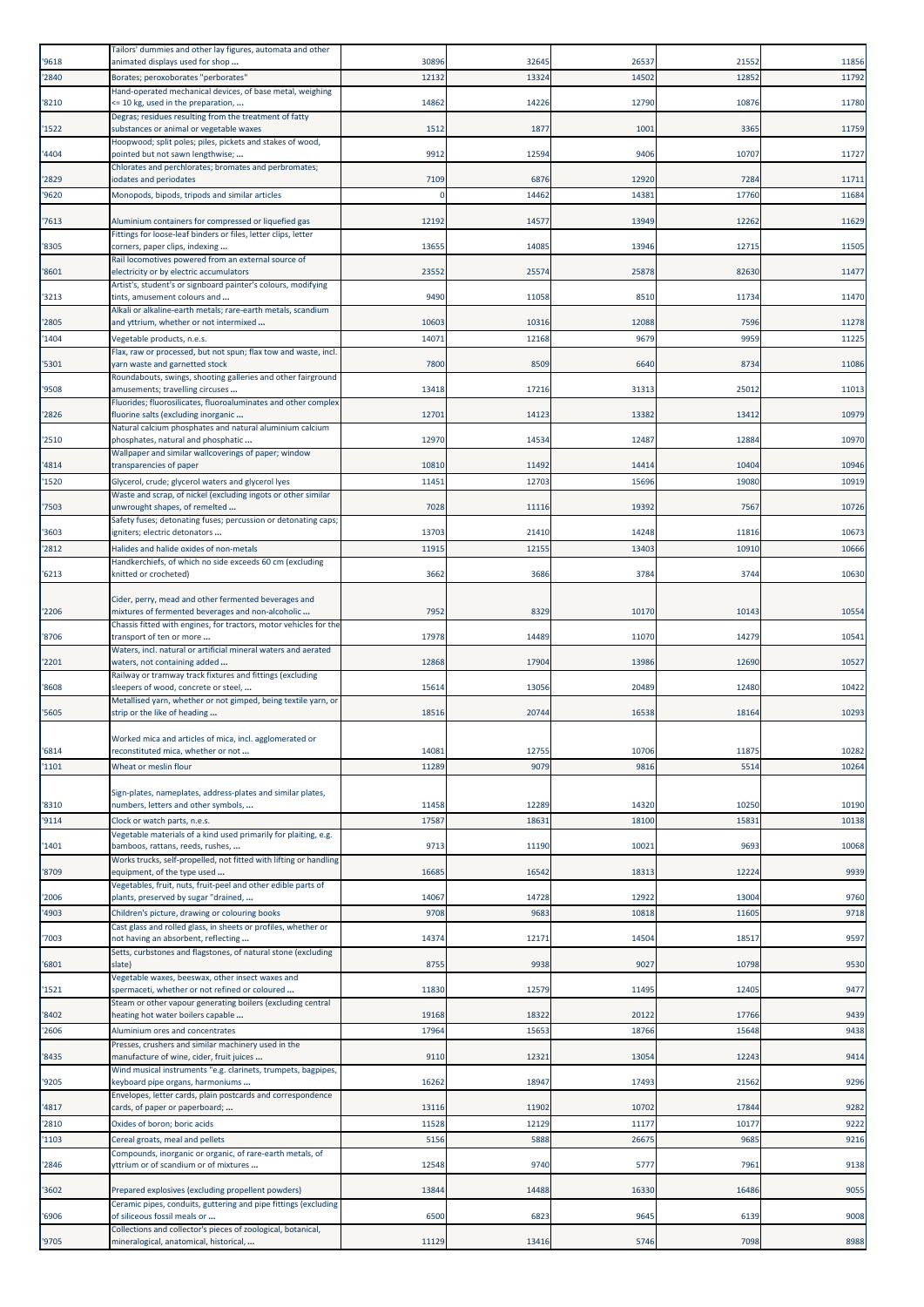| '0706          | Carrots, turnips, salad beetroot, salsify, celeriac, radishes and<br>similar edible roots, fresh    | 10710        | 13050            | 13961         | 11904         | 8921         |
|----------------|-----------------------------------------------------------------------------------------------------|--------------|------------------|---------------|---------------|--------------|
| '2819          | Chromium oxides and hydroxides                                                                      | 13391        | 15277            | 16160         | 1281          | 8841         |
|                | Pearls, natural or cultured, whether or not worked or graded,                                       |              |                  |               |               |              |
| '7101          | but not strung, mounted or set,                                                                     | 22567        | 21046            | 20393         | 15397         | 8729         |
| '0510          | Ambergris, castoreum, civet and musk; cantharides; bile,<br>whether or not dried; glands and other  | 4326         | 7402             | 10387         | 14010         | 8692         |
| '7114          | Articles of goldsmiths' or silversmiths' wares and parts<br>thereof, of precious metal or of metal  | 35567        | 25407            | 19508         | 17545         | 8654         |
| '5508          | Sewing thread of man-made staple fibres, whether or not put<br>up for retail sale                   | 10638        | 9926             | 9836          | 9659          | 8586         |
| '6812          | Fabricated asbestos fibres; mixtures with a basis of asbestos<br>or with a basis of asbestos and    | 1094         | 1162             | 1695          | 30482         | 8539         |
| '2806          | Hydrogen chloride "hydrochloric acid"; chlorosulphuric acid                                         | 6582         | 6003             | 6969          | 7659          | 8523         |
| '4413          | Metallised wood and other densified wood in blocks, plates,<br>strips or profile shapes             | 12408        | 11701            | 9311          | 9683          | 8522         |
| '5910          | Transmission or conveyor belts or belting, of textile material,<br>whether or not impregnated,      | 8897         | 14483            | 10715         | 8376          | 8460         |
| '5604          | Textile-covered rubber thread and cord; textile yarn, strip and<br>the like of heading 5404 and     | 6413         | 6955             | 10335         | 8721          | 8395         |
| '9201          | Pianos, incl. automatic; harpsichords and other keyboard<br>stringed instruments                    | 12849        | 14933            | 11276         | 11768         | 8295         |
| '9016          | Balances of a sensitivity of 50 mg or better, with or without<br>weights                            | 7323         | 7102             | 8796          | 9490          | 8280         |
|                | Siliceous fossil meals, e.g. kieselguhr, tripolite and diatomite,                                   |              |                  |               |               |              |
| '2512          | and similar siliceous earths,<br>Hydraulic turbines, water wheels, and regulators therefor          | 6093         | 6535             | 7815          | 9512          | 8165         |
| '8410          | (excluding hydraulic power engines                                                                  | 19381        | 17554            | 21196         | 12119         | 8131         |
| '8446          | Weaving machines "looms"<br>Seeds of anis, badian, fennel, coriander, cumin or caraway;             | 39661        | 31063            | 26386         | 20359         | 8116         |
| '0909          | juniper berries<br>Slates and boards, with writing or drawing surfaces, whether                     | 6058         | 6105             | 5873          | 6238          | 7781         |
| '9610          | or not framed<br>Articles of gut, goldbeater's skin, bladders or tendons                            | 9540         | 9781             | 8942          | 8853          | 7674         |
| '4206          | excluding silkworm gut, sterile catgut,                                                             | 5644         | 6369             | 5742          | 5899          | 7668         |
| '1004          | Oats                                                                                                | 8746         | 5732             | 8731          | 5890          | 7596         |
| '7001          | Cullet and other waste and scrap of glass; glass in the mass<br>excluding glass in the form of      | 13163        | 12042            | 8097          | 6672          | 7546         |
| '6811          | Articles of asbestos-cement, cellulose fibre-cement or the like                                     | 4734         | 6687             | 7309          | 5584          | 7452         |
| '3813          | Preparations and charges for fire-extinguishers; charged fire-<br>extinguishing grenades (excluding | 6949         | 8928             | 7882          | 11101         | 7389         |
| '4822          | Bobbins, spools, cops and similar supports of paper pulp,<br>paper or paperboard, whether or not    | 6978         | 8596             | 7611          | 6744          | 7364         |
| '0308          | Aquatic invertebrates other than crustaceans and molluscs,<br>ive, fresh, chilled, frozen, dried,   | 8983         | 7940             | 7721          | 8753          | 7330         |
| '0908          | Nutmeg, mace and cardamoms                                                                          | 7350         | 7745             | 6132          | 6236          | 7325         |
| '4812          | Filter blocks, slabs and plates, of paper pulp                                                      | 4981         | 8586             | 7365          | 8030          | 7292         |
|                | Worked ivory, bone, tortoiseshell, horn, antlers, coral, mother                                     |              |                  |               |               |              |
| '9601<br>'2837 | of-pearl and other animal carving<br>Cyanides, cyanide oxides and complex cyanides                  | 9044<br>4513 | 9786<br>6341     | 10033<br>9905 | 10042<br>7749 | 7201<br>7034 |
| '9706          | Antiques of > 100 years old                                                                         | 9045         | 17652            | 35753         | 12522         | 6983         |
| '2610          | Chromium ores and concentrates                                                                      | 7157         | 9127             | 11085         | 8064          | 6890         |
| '2814          | Ammonia, anhydrous or in aqueous solution                                                           | 10157        | 26963            | 18937         | 36370         | 6793         |
| '8007          | Articles of tin, n.e.s.                                                                             | 5396         | 11292            | 8247          | 5088          | 6763         |
| '5909          | Textile hosepiping and similar textile tubing, whether or not<br>impregnated or coated, with or     | 6393         | 7415             | 8945          | 11263         | 6630         |
| '9302          | Revolvers and pistols (excluding those of heading 9303 or<br>9304 and sub-machine guns for military | 8187         | 9281             | 9817          | 7485          | 6627         |
|                | Braids of textile materials, in the piece; ornamental trimmings                                     |              |                  |               |               |              |
| '5808          | of textile materials, in the<br>Time of day recording apparatus and apparatus for                   | 8224         | 8702             | 8208          | 7978          | 6585         |
| '9106          | measuring, recording or otherwise indicating                                                        | 10899        | 10916            | 10492         | 16070         | 6571         |
| '3211          | <b>Prepared driers</b><br>Vessels, incl. warships and lifeboats (excluding rowing boats             | 10653        | 3691             | 3567          | 5825          | 6360         |
| '8906          | and other vessels of heading                                                                        | 818          | 1267             | 229           | 5786          | 6200         |
| '2520          | Gypsum; anhydrite; plasters consisting of calcined gypsum or<br>calcium sulphate, whether or not    | 7514         | 8064             | 8165          | 7991          | 6146         |
| '8111          | Manganese and articles thereof, n.e.s.; manganese waste and<br>scrap (excluding ash and residues    | 9314         | 14274            | 14697         | 10993         | 6110         |
| '0506          | Bones and horn-cores and their powder and waste,<br>unworked, defatted, simply prepared, treated    | 6640         | 9524             | 6133          | 7266          | 6095         |
| '1213          | Cereal straw and husks, unprepared, whether or not chopped<br>ground, pressed or in the form        | 5177         | 6021             | 5059          | 9500          | 5960         |
| '7903          | Zinc dust, powders and flakes (excluding grains of zinc, and<br>spangles of heading 8308)           | 7576         | 8436             | 8096          | 6011          | 5937         |
| '7206          | Iron and non-alloy steel in ingots or other primary forms<br>excluding remelting scrap ingots,      | 14757        | 7169             | 5427          | 8130          | 5895         |
| '9702          | Original engravings, prints and lithographs                                                         | 4956         | 4288             | 7385          | 4505          | 5835         |
| '6904          | Ceramic building bricks, flooring blocks, support or filler tiles<br>and the like (excluding those  | 7376         | 777 <sub>9</sub> | 6183          | 5524          | 5804         |
| '8444          | Machines for extruding, drawing, texturing or cutting man-<br>made textile materials                | 2151         | 14109            | 3571          | 4908          | 5749         |
| '2621          | Slag and ash, incl. seaweed ash "kelp"; ash and residues from<br>the incineration of municipal      | 3773         | 2405             | 3138          | 4463          | 5742         |
| '7603          | Powder and flakes, of aluminium (excluding pellets of<br>aluminium, and spangles)                   | 8583         | 9170             | 9504          | 8156          | 5715         |
|                | Residual lyes from the manufacture of wood pulp, whether or<br>not concentrated, desugared or       | 8803         | 6519             | 5406          | 5755          | 5690         |
| '3804          |                                                                                                     |              |                  |               |               |              |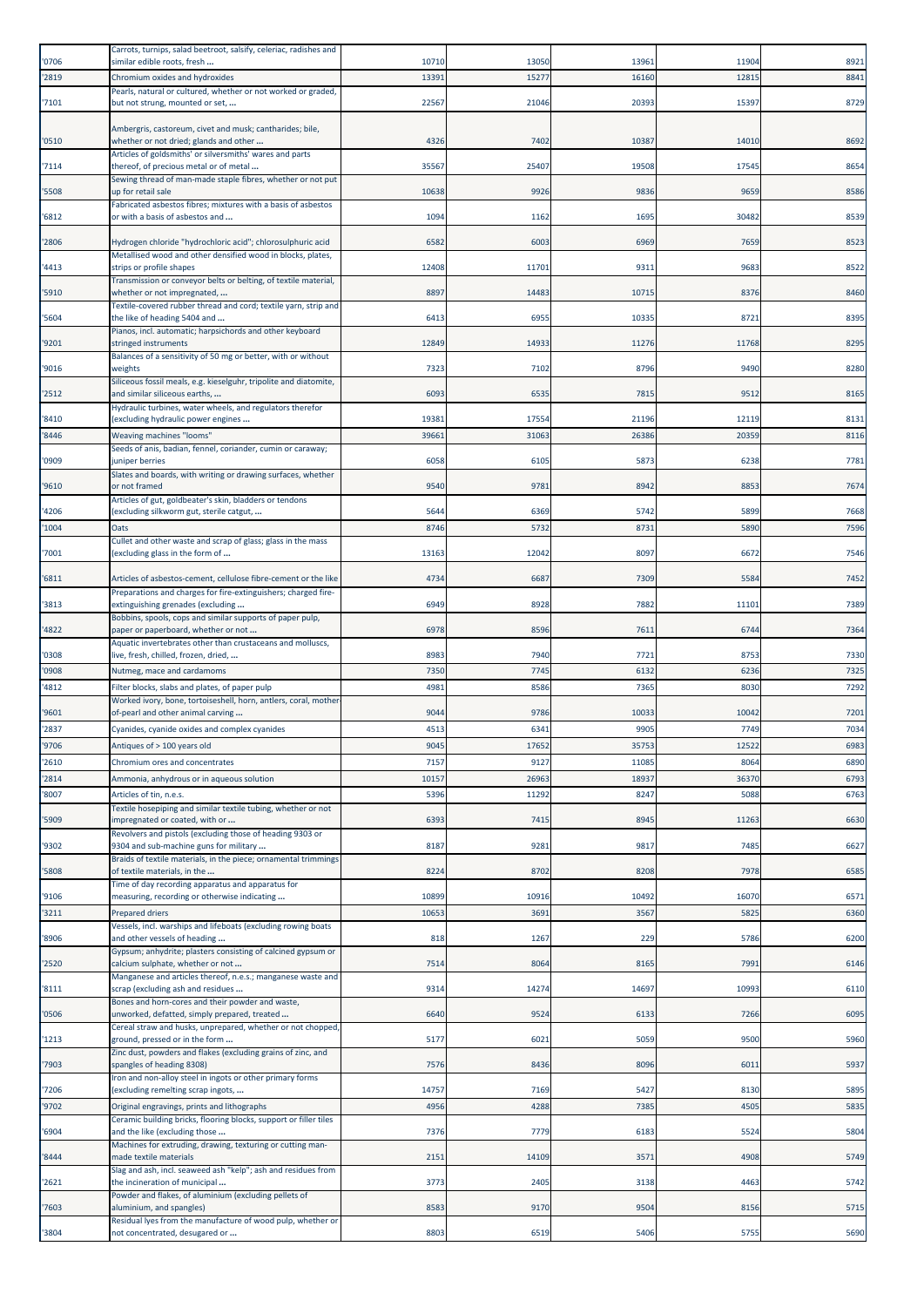| '5310          | Woven fabrics of jute or of other textile bast fibres of heading<br>5303                                                                           | 4577          | 5623         | 4148         | 4762         | 5656         |
|----------------|----------------------------------------------------------------------------------------------------------------------------------------------------|---------------|--------------|--------------|--------------|--------------|
| '8522          | Parts and accessories suitable for use solely or principally with<br>sound reproducing and recording                                               | 10934         | 10143        | 8657         | 7941         | 5627         |
| '4115          | Composition leather with a basis of leather or leather fibre, in<br>slabs, sheets or strip, whether                                                | 11652         | 12273        | 6368         | 6503         | 5581         |
|                | Carpets and other floor coverings, of felt, not tufted or                                                                                          |               |              |              |              |              |
| '5704          | flocked, whether or not made up<br>Pumice stone; emery; natural corundum, natural garnet and                                                       | 9701          | 10110        | 7973         | 6657         | 5564         |
| '2513          | other natural abrasives, whether<br>Pig fat, incl. lard, and poultry fat, rendered or otherwise                                                    | 5095          | 5239         | 6485         | 7587         | 5558         |
| '1501          | extracted (excluding lard stearin<br>Peel of citrus fruit or melons, incl. watermelons, fresh, frozen,                                             | 7542          | 6883         | 8144         | 5322         | 5543         |
| '0814          | dried or provisionally preserved<br>Pitch and pitch coke, obtained from coal tar or from other                                                     | 5512          | 5072         | 4496         | 3931         | 5523         |
| '2708          | mineral tars                                                                                                                                       | 3247          | 4401         | 10466        | 8647         | 5513         |
| '8003          | Tin bars, rods, profiles and wire, n.e.s.                                                                                                          | 4818          | 8864         | 7641         | 10883        | 5424         |
| '7405          | Master alloys of copper (excluding phosphorus-copper<br>compounds "copper phosphide" containing<br>Precious and semi-precious stones, synthetic or | 630           | 7698         | 6576         | 6807         | 5331         |
| '7104          | reconstructed, whether or not worked or graded                                                                                                     | 11425         | 11955        | 9322         | 7788         | 5306         |
| '3817          | Mixed alkylbenzenes and mixed alkylnaphthalenes produced<br>by the alkylation of benzene and naphthalene                                           | 5309          | 7416         | 10863        | 7999         | 5247         |
|                | Lead waste and scrap (excluding ashes and residues from lead                                                                                       |               |              |              |              |              |
| '7802          | production "heading No 2620",                                                                                                                      | 3844          | 2129         | 2142         | 2452         | 5242         |
| '4017          | Hard rubber, e.g. ebonite, in all forms, incl. waste and scrap;<br>articles of hard rubber, n.e.s.                                                 | 8839          | 9407         | 9291         | 6081         | 5195         |
|                | Photographic plates and film, exposed and developed                                                                                                |               |              |              |              |              |
| '3705          | (excluding products made of paper, paperboard                                                                                                      | 21841         | 11235        | 8534         | 6720         | 5151         |
| '6803          | Worked slate and articles of slate or of agglomerated slate<br>(excluding slate granules, chippings                                                | 7305          | 6296         | <b>7919</b>  | 6247         | 5118         |
| '9007          | Cinematographic cameras and projectors, whether or not<br>incorporating sound recording or reproducing                                             | 7892          | 7368         | 10322        | 4723         | 5114         |
| '5311          | Woven fabrics of other vegetable textile fibres; woven fabrics<br>of paper yarn (excluding those                                                   | 2325          | 2376         | 1914         | 2010         | 5058         |
| '4910          | Calendars of any kinds, printed, incl. calendars blocks                                                                                            | 6036          | 6198         | 5972         | 6803         | 4985         |
| '2525          | Mica, whether or not rifted into sheets or splittings; mica<br>waste                                                                               | 5217          | 6132         | 6984         | 6908         | 4963         |
|                | Hats and other headgear, plaited or made by assembling                                                                                             |               |              |              |              |              |
| '6504          | strips of any material, whether or not<br>Cases for wrist-watches, pocket-watches and other watches,                                               | 7241          | 6893         | 6281         | 7627         | 4924         |
| '9111          | incl. stop-watches, of heading 9101<br>Tools, tool bodies, tool handles, broom or brush bodies and                                                 | 29850         | 12342        | 10387        | 10958        | 4890         |
| '4417          | nandles, of wood; boot or shoe<br>Hand-operated date, sealing or numbering stamps, and the                                                         | 6103          | 6461         | 5325         | 4416         | 4869         |
| '9611          | like; hand-operated composing sticks                                                                                                               | 7159          | 6558         | 6887         | 8286         | 4787         |
| '2807          | Sulphuric acid; oleum<br>Spring, air or gas guns and pistols, truncheons and other non-                                                            | 5341          | 4488         | 5833         | 5923         | 4786         |
| '9304          | firearms (excluding swords, cutlasses,<br>Hat-forms, hat bodies and hoods of felt, neither blocked to                                              | 7657          | 7774         | 6174         | 4586         | 4742         |
| '6501<br>'4406 | shape nor with made brims; plateaux<br>Railway or tramway sleepers "cross-ties" of wood                                                            | 10720<br>7108 | 5708<br>5816 | 4167<br>6800 | 3963<br>6766 | 4735<br>4722 |
|                |                                                                                                                                                    |               |              |              |              |              |
| '2715          | Bituminous mastics, cut-backs and other bituminous mixtures<br>based on natural asphalt, on natural                                                | 5108          | 5378         | 3636         | 3754         | 4714         |
| '9206          | Percussion musical instruments, e.g. drums, xylophones,<br>cymbals, castanets, maracas                                                             | 9813          | 10089        | 8891         | 6839         | 4638         |
| '2808          | Nitric acid; sulphonitric acids                                                                                                                    | 4526          | 5547         | 5486         | 4013         | 4602         |
| '2504          | Natural graphite<br>Panels, boards, tiles, blocks and similar articles of vegetable                                                                | 6931          | 7900         | 8535         | 6079         | 4595         |
| '6808          | fibre, of straw or of shavings,                                                                                                                    | 7277          | 7588         | 5408         | 9208         | 4568         |
| '9108          | Watch movements, complete and assembled<br>Yarn of man-made staple fibres, put up for retail sale                                                  | 9300          | 6915         | 6421         | 5445         | 4543         |
| '5511          | (excluding sewing thread)                                                                                                                          | 4879          | 4239         | 4649         | 3954         | 4530         |
| '9010          | Apparatus and equipment for photographic or<br>cinematographic laboratories, not elsewhere specified                                               | 8096          | 7412         | 5027         | 10882        | 4486         |
| '6308          | Sets consisting of woven fabric and yarn, whether or not with<br>accessories, for making up into                                                   | 3673          | 6321         | 4995         | 22765        | 4447         |
| '8102          | Molybdenum and articles thereof, n.e.s.; molybdenum waste<br>and scrap (excluding ash and residues                                                 | 7855          | 8097         | 6970         | 5249         | 4436         |
| '7316          | Anchors, grapnels and parts thereof, of iron or steel                                                                                              | 3716          | 5210         | 4676         | 3972         | 4410         |
| '4907          | Unused postage, revenue or similar stamps of current or new<br>issue in the country in which they                                                  | 2385          | 5291         | 6065         | 3447         | 4366         |
| '6602          | Walking sticks, seat-sticks, whips, riding-crops and the like<br>excluding measure walking sticks,                                                 | 5527          | 4953         | 3617         | 5156         | 4362         |
|                | Roofing tiles, chimney pots, cowls, chimney liners,                                                                                                |               |              |              | 4142         |              |
| '6905<br>'2832 | architectural ornaments and other ceramic<br>Sulphites; thiosulphates                                                                              | 6549<br>4338  | 6268<br>4642 | 5444<br>5128 | 4761         | 4318<br>4271 |
| '2503          | Sulphur of all kinds (excluding sublimed sulphur, precipitated<br>sulphur and colloidal sulphur)                                                   | 19004         | 23634        | 17416        | 7510         | 4252         |
|                | Printed or illustrated postcards; printed cards bearing                                                                                            |               |              |              |              |              |
| '4909          | personal greetings, messages or announcements,<br>Postage or revenue stamps, stamp-postmarks, first-day                                            | 10076         | 8312         | 6490         | 6708         | 4242         |
| '9704          | covers, postal stationery, stamped paper                                                                                                           | 1634          | 1093         | 1270         | 843          | 4179         |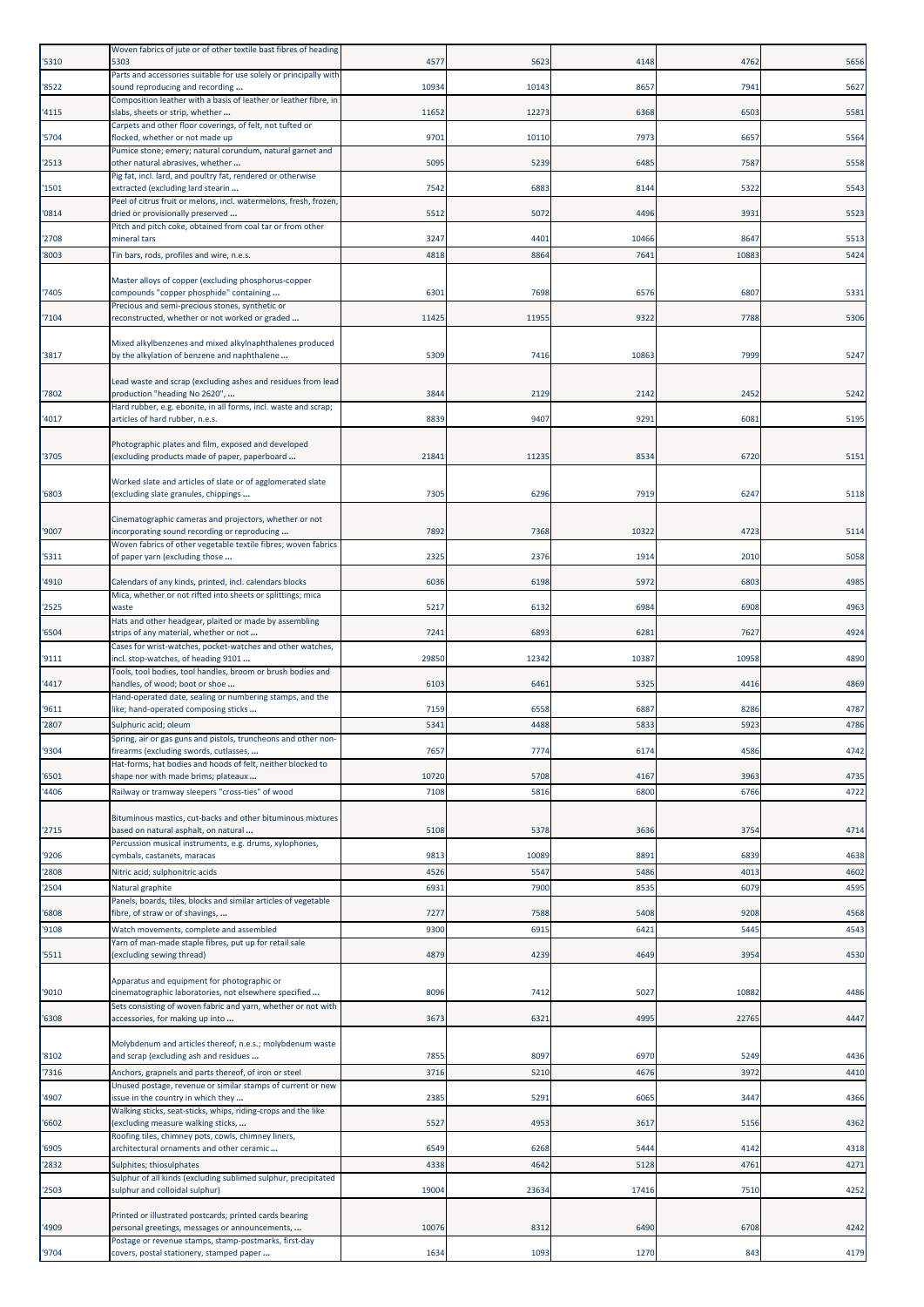| '2514 | Slate, whether or not roughly trimmed or merely cut, by<br>sawing or otherwise, into blocks or           | 5823  | 5977        | 5709  | 4902  | 4167 |
|-------|----------------------------------------------------------------------------------------------------------|-------|-------------|-------|-------|------|
| '2522 | Quicklime, slaked lime and hydraulic lime (excluding pure<br>calcium oxide and calcium hydroxide)        | 5879  | 6332        | 6146  | 4771  | 4125 |
| '5109 | Yarn of wool or fine animal hair, put up for retail sale                                                 | 9835  | 5759        | 5985  | 5886  | 4124 |
|       | Vermouth and other wine of fresh grapes, flavoured with                                                  |       |             |       |       |      |
| '2205 | plants or aromatic substances                                                                            | 5246  | 2677        | 2840  | 3348  | 4117 |
| '3205 | Colour lakes (other than Chinese or Japanese lacquer and<br>paints); preparations based on colour        | 6328  | 7594        | 6066  | 4658  | 4035 |
| '0501 | Human hair, unworked, whether or not washed or scoured;<br>waste of human hair                           | 13312 | 8067        | 9551  | 7602  | 4015 |
| '5901 | Textile fabrics coated with gum or amylaceous substances, of<br>a kind used for the outer covers         | 3842  | 4438        | 4144  | 4931  | 3974 |
| '2845 | Non-radioactive isotopes; inorganic or organic compounds of<br>such isotopes, whether or not chemically  | 4530  | 4360        | 4622  | 3983  | 3954 |
| '5207 | Cotton yarn put up for retail sale (excluding sewing thread)                                             | 4651  | 6196        | 2852  | 2680  | 3937 |
| '2617 | Ores and concentrates (excluding iron, manganese, copper,<br>nickel, cobalt, aluminium, lead,            | 7328  | 9272        | 10963 | 11068 | 3878 |
|       | Halogenated, sulphonated, nitrated or nitrosated derivatives                                             |       |             |       |       |      |
| '2913 | of cyclic polymers of aldehydes<br>Photographic film in rolls, sensitised, unexposed, of any             | 3238  | 2233        | 2906  | 4671  | 3820 |
| '3702 | material other than paper, paperboard<br>Carbon paper, self-copy paper and other copying or transfer     | 4854  | 4964        | 5830  | 5449  | 3817 |
| '4816 | papers, in rolls of a width of                                                                           | 6455  | 6156        | 6306  | 4240  | 3817 |
| '1214 | Swedes, mangolds, fodder roots, hay, alfalfa, clover, sainfoin,<br>forage kale, lupines, vetches         | 3881  | 6076        | 5477  | 6452  | 3798 |
|       | Natural cork, raw or merely surface-worked or otherwise                                                  |       |             |       |       |      |
| '4501 | cleaned; cork waste; crushed, powdered                                                                   | 4923  | 4237        | 2929  | 3489  | 3642 |
| '2831 | Dithionites and sulfoxylates                                                                             | 3037  | 2997        | 2929  | 2613  | 3617 |
| '8804 | Parachutes, incl. dirigible parachutes and paragliders, and<br>rotochutes; parts thereof and accessories | 4766  | 6196        | 3587  | 3840  | 3580 |
| '6502 | Hat-shapes, plaited or made by assembling strips of any<br>material (excluding blocked to shape,         | 6598  | 3965        | 4443  | 5174  | 3549 |
| '0502 | Pigs', hogs' or boars' bristles and hair; badger hair and other<br>brush making hair; waste of           | 11846 | 8990        | 5169  | 4167  | 3539 |
| '1603 | Extracts and juices of meat, fish or crustaceans, molluscs and<br>other aquatic invertebrates            | 4356  | 5952        | 3907  | 4289  | 3489 |
| '5204 | Cotton sewing thread, whether or not put up for retail sale                                              | 7861  | 6287        | 6435  | 5022  | 3445 |
| '7014 | Signalling glassware and optical elements of glass, not<br>optically worked (excluding clock or          | 3934  | 3579        | 3180  | 2550  | 3388 |
| '1505 | Wool grease and fatty substances derived therefrom, incl.<br>lanolin                                     | 4735  | 4557        | 4445  | 2898  | 3340 |
| '0906 | Cinnamon and cinnamon-tree flowers                                                                       | 2408  | 3776        | 3956  | 3424  | 3294 |
| '5507 | Artificial staple fibres, carded, combed or otherwise<br>processed for spinning                          | 2407  | 2580        | 2775  | 2880  | 3223 |
| '6002 | Knitted or crocheted fabrics, of a width <= 30 cm, containing<br>by weight >= 5% of elastomeric          | 2215  | 2417        | 5047  | 1997  | 3145 |
| '0410 | Turtles' eggs, birds' nests and other edible products of animal<br>origin, n.e.s.                        | 3733  | 3392        | 3420  | 6235  | 3116 |
| '8109 | Zirconium and articles thereof, n.e.s.; zirconium waste and<br>scrap (excluding ash and residues         | 2315  | 2980        | 3994  | 2490  | 3040 |
|       |                                                                                                          |       |             |       |       |      |
| '2602 | Manganese ores and concentrates, incl. ferruginous<br>manganese ores and concentrates, with a            | 2181  | 3130        | 4177  | 3329  | 3031 |
| '7319 | Sewing needles, knitting needles, bodkins, crochet hoods,<br>embroidery stilettos and similar            | 4332  | <b>4800</b> | 4350  | 3494  | 2993 |
| '2813 | Sulphides of non-metals; commercial phosphorus trisulphide                                               | 2987  | 3319        | 3980  | 3731  | 2922 |
| '2820 | Manganese oxides                                                                                         | 2473  | 2753        | 2874  | 3163  | 2905 |
| '5308 | Yarn of vegetable textile fibres; paper yarn (excluding flax<br>yarn, yarn of jute or of other           | 3269  | 3472        | 3153  | 2796  | 2902 |
| '2911 | Acetals and hemiacetals, whether or not with other oxygen<br>function, and their halogenated,            | 9763  | 3793        | 3127  | 2527  | 2886 |
| '4905 | Maps and hydrographic or similar charts of all kinds, incl.<br>atlases, wall maps, topographical         | 6494  | 6219        | 4830  | 3324  | 2874 |
| '1002 | Rye                                                                                                      | 3460  | 3742        | 3316  | 3588  | 2811 |
| '6603 | Parts, trimmings and accessories for umbrellas and sun<br>umbrellas of heading 6601 or for walking       | 3176  | 3131        | 2767  | 2963  | 2789 |
| '5305 | Coconut, abaca "Manila hemp or Musa textilis Nee", ramie,<br>agave and other vegetable textile           | 2196  | 3184        | 2191  | 3618  | 2731 |
| '5203 | Cotton, carded or combed                                                                                 | 12003 | 9984        | 3522  | 2284  | 2656 |
| '2824 | Lead oxides; red lead and orange lead<br>Quilted textile products in the piece, composed of one or       | 4334  | 4314        | 4407  | 3434  | 2548 |
| '5811 | more layers of textile materials                                                                         | 6059  | 7442        | 4602  | 4873  | 2363 |
| '3803 | Tall oil, whether or not refined                                                                         | 3792  | 3123        | 2929  | 3314  | 2260 |
| '0508 | Coral and similar materials, shells of molluscs, crustaceans or<br>echinoderms, cuttle-bone, powder      | 9720  | 6939        | 6012  | 5072  | 2249 |
| '9103 | Clocks with watch movements (excluding wrist-watches,<br>pocket-watches and other watches of heading     | 1713  | 4973        | 11601 | 4873  | 2161 |
| '2502 | Unroasted iron pyrites                                                                                   | 1529  | 1695        | 3793  | 4959  | 2154 |
| '5905 | <b>Textile wallcoverings</b><br>Skins and other parts of birds with their feathers or down,              | 2601  | 2252        | 2148  | 2221  | 2143 |
| '6701 | feathers, parts of feathers, down                                                                        | 1372  | 2179        | 2376  | 2422  | 2143 |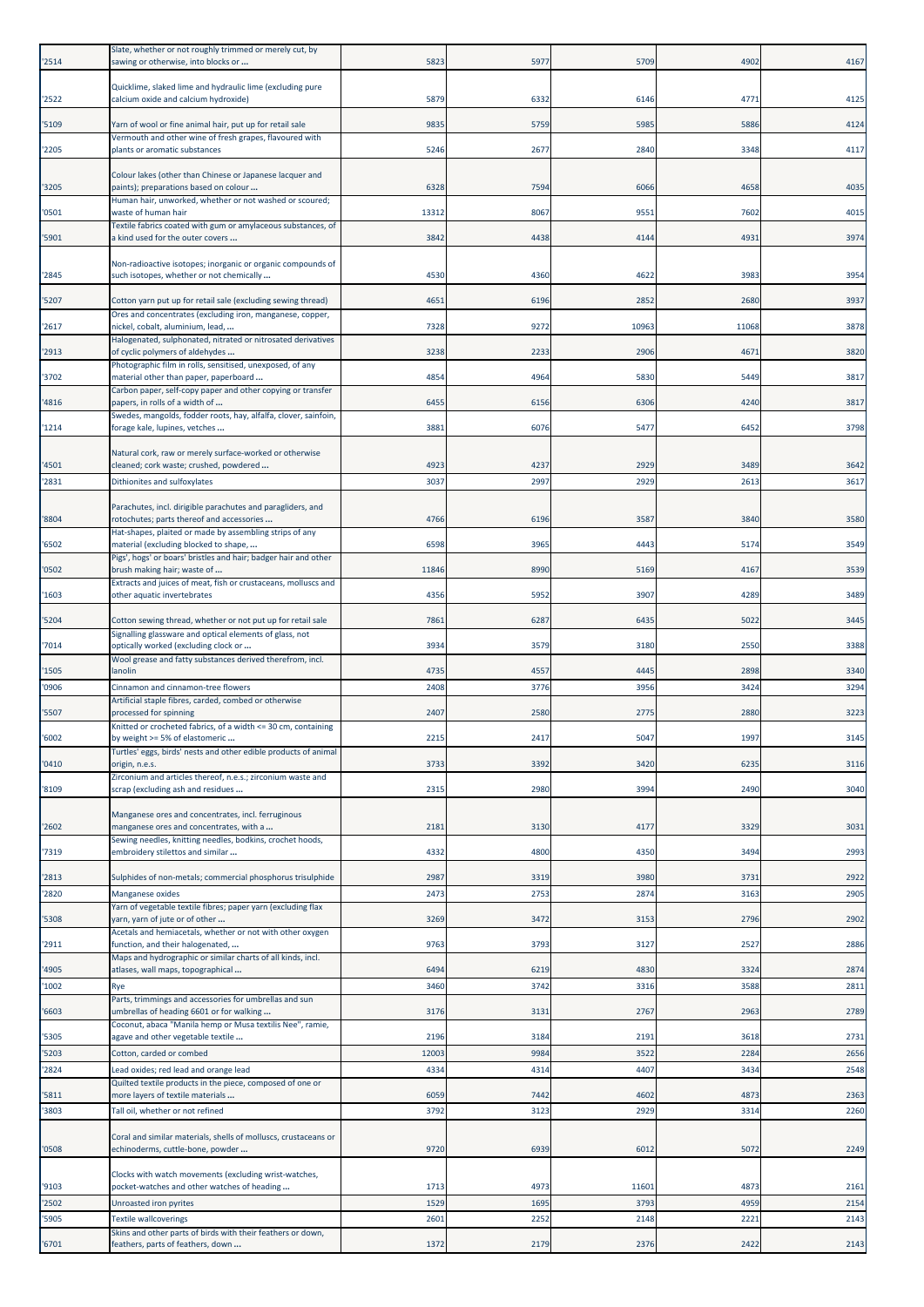| '4003          | Reclaimed rubber in primary forms or in plates, sheets or strip                                          | 1839         | 2745         | 3478             | 3072         | 2137         |
|----------------|----------------------------------------------------------------------------------------------------------|--------------|--------------|------------------|--------------|--------------|
| '9008          | mage projectors, and photographic enlargers and reducers<br>excluding cinematographic)                   | 360          | 4294         | 307 <sup>9</sup> | 2135         | 2132         |
| '2518          | Dolomite, whether or not calcined or sintered, incl. dolomite<br>roughly trimmed or merely cut,          | 2057         | 2415         | 1772             | 2266         | 2073         |
|                |                                                                                                          |              |              |                  |              |              |
| '3807          | Wood tar; wood tar oils; wood creosote; wood naphtha;<br>vegetable pitch; brewer's pitch and similar     | 2529         | 2200         | 2821             | 2298         | 1969         |
| '9605          | Travel sets for personal toilet, sewing or shoe or clothes<br>cleaning (excluding manicure sets)         | 4520         | 4279         | 3501             | 3680         | 1891         |
| '2307          | Wine lees; argol                                                                                         | 1208         | 1295         | 2785             | 1591         | 1856         |
| '2616          | Precious-metal ores and concentrates<br>Fishing vessels; factory ships and other vessels for processing  | 26044        | 135          | 103              | 2172         | 1816         |
| '8902          | or preserving fishery products                                                                           |              | $\epsilon$   | 1502             | 1016         | 1780         |
| '0507          | Ivory, tortoiseshell, whalebone and whalebone hair, horns,<br>antlers, hooves, nails, claws and          | 794          | 595          | 671              | 3246         | 1773         |
| '4405          | Wood wool; wood flour "wood powder able to pass through a<br>fine", 0,63 mm mesh, sieve with a           | 1154         | 1851         | 1709             | 1360         | 1771         |
| '7804          | Lead plates, sheets, strip and foil; lead powders and flakes<br>(excluding grains of lead, and           | 5637         | 8278         | 5502             | 2720         | 1490         |
|                | Bismuth and articles thereof, n.e.s.; bismuth waste and scrap                                            |              |              |                  |              |              |
| '8106<br>'0907 | (excluding ash and residues containing<br>Cloves, whole fruit, cloves and stems                          | 3508<br>1285 | 3381<br>1431 | 3893<br>1566     | 2768<br>1283 | 1329<br>1307 |
| '1503          | Lard stearin, lard oil, oleostearin, oleo-oil and tallow oil<br>excluding emulsified, mixed or           | 2010         | 1710         | 1911             | 1837         | 1282         |
|                | Musical boxes, fairground organs, mechanical street organs,                                              |              |              |                  |              |              |
| '9208          | mechanical singing birds, musical<br>Instrument panel clocks and clocks of a similar type for            | 2074         | 1842         | 1461             | 2134         | 1275         |
| '9104<br>'9604 | vehicles, aircraft, vessels and other<br>Hand sieves and hand riddles (excluding colanders)              | 3294<br>962  | 4529<br>1085 | 2800<br>1453     | 1982<br>940  | 1246<br>1203 |
|                | Granulated slag "slag sand" from the manufacture of iron or                                              |              |              |                  |              |              |
| '2618          | steel<br>Waste, parings and scrap of soft rubber and powders and                                         | 2508         | 2219         | 3963             | 4759         | 1185         |
| '4004          | granules obtained therefrom<br>Nuclear reactors; fuel elements "cartridges", non-irradiated,             | 1667         | 1874         | 1057             | 935          | 1175         |
| '8401          | for nuclear reactors; machinery                                                                          | 7912         | 782          | 7046             | 5126         | 1166         |
| '4702          | Chemical wood pulp, dissolving grades                                                                    | 1398         | 1758         | 1223             | 1904         | 1133         |
| '3825          | Residual products of the chemical or allied industries, n.e.s.;<br>municipal waste; sewage sludge;       | 1372         | 1735         | 1189             | 1304         | 1095         |
| '9109          | Clock movements, complete and assembled (excluding watch<br>movements)                                   | 1174         | 1302         | 1158             | 1003         | 1034         |
|                | Terry towelling and similar woven terry fabrics, tufted textile                                          |              |              |                  |              |              |
| '5802<br>'2509 | fabrics (excluding narrow woven<br>Chalk                                                                 | 1298<br>141  | 1887<br>1247 | 1037<br>915      | 929<br>970   | 1025<br>1001 |
| '3605          | Matches (excluding pyrotechnic articles of heading 3604)                                                 | 1824         | 2220         | 1131             | 1174         | 946          |
|                | Sheets of glass, drawn or blown, whether or not having an                                                |              |              |                  |              |              |
| '7004          | absorbent, reflecting or non-reflecting<br>Glass envelopes, incl. bulbs and tubes, open, and glass parts | 1974         | 1626         | 1111             | 1134         | 940          |
| '7011          | thereof, without fittings, for<br>Antimony and articles thereof, n.e.s.; antimony waste and              | 2535         | 2768         | 2917             | 16906        | 918          |
| '8110          | scrap (excluding ash and residues<br>Bitumen and asphalt, natural; bituminous or oil-shale and tar       | 204          | 3194         | 3769             | 2671         | 905          |
| '2714          | sands; asphaltites and asphaltic                                                                         | 281          | 319          | 621              | 250          | 878          |
| '3805          | Gum, wood or sulphate turpentine and other terpenic oils<br>produced by the distillation or other        | 898          | 999          | 1067             | 1270         | 865          |
| '5113          | Woven fabrics of coarse animal hair or of horsehair (excluding<br>fabrics for technical uses of          | 2799         | 1978         | 2376             | 2496         | 825          |
| '8905          | Light-vessels, fire-floats, dredgers, floating cranes, and other<br>vessels the navigability of          | 414          | 208          | 1103             | 4329         | 817          |
| '5904          | Linoleum, whether or not cut to shape; floor coverings<br>consisting of a coating or covering            | 3133         | 2837         | 1271             | 1270         | 803          |
|                |                                                                                                          |              |              |                  |              |              |
| '2619          | Slag, dross, scalings and other waste from the manufacture of<br>iron or steel (excluding granulated     | 2002         | 5385         | 2277             | 1810         | 803          |
| '6901          | Bricks, blocks, tiles and other ceramic goods of siliceous fossil<br>meals, e.g. kieselguhr, tripolite   | 1199         | 1617         | 1471             | 916          | 791          |
|                | Compounds, inorganic or organic, of mercury, whether or not                                              |              |              |                  |              |              |
| '2852          | chemically defined (excluding amalgams)<br>Man-made filament yarn, put up for retail sale (excluding     | 1569         | 1615         | 151              | 2849         | 787          |
| '5406          | sewing thread)                                                                                           | 105          | 1156         | 1022             | 1197         | 779          |
| '5307          | Yarn of jute or of other textile bast fibres of heading 5303                                             | 915          | 1010         | 1002             | 845          | 758          |
|                | Complete, unassembled or partly assembled watch or clock                                                 |              |              |                  |              |              |
| '9110          | movements or movement sets; incomplete<br>Balloons and dirigibles; gliders, hang gliders and other non-  | 956          | 1039         | 733              | 712          | 733          |
| '8801          | powered aircraft<br>Base metals, silver or gold, clad with platinum, not further                         | 218          | 291          | 150              | 496          | 732          |
| '7111          | worked than semi-manufactured                                                                            | 13168        | 2793         | 120976           | 5552         | 715          |
| '9614          | Smoking pipes, incl. pipe bowls, cigar or cigarette holders, and<br>parts thereof, n.e.s.                | 2086         | 2392         | 1061             | 1138         | 704          |
| '7313          | Barbed wire of iron or steel; twisted hoop or single flat wire,<br>barbed or not, and loosely            | 793          | 1033         | 739              | 992          | 690          |
| '1903          | Tapioca and substitutes therefor prepared from starch, in the<br>form of flakes, grains, pearls,         | 244          | 584          | 383              | 493          | 667          |
| '7109          | Base metals or silver, clad with gold, not further worked than<br>semi-manufactured                      | 1690         | 1174         | 916              | 355          | 623          |
|                | True hemp "Cannabis sativa L.", raw or processed, but not                                                |              |              |                  |              |              |
| '5302<br>'0903 | spun; tow and waste of true hemp,<br>Mate                                                                | 238<br>652   | 439<br>621   | 844<br>518       | 424<br>688   | 607<br>604   |
|                |                                                                                                          |              |              |                  |              |              |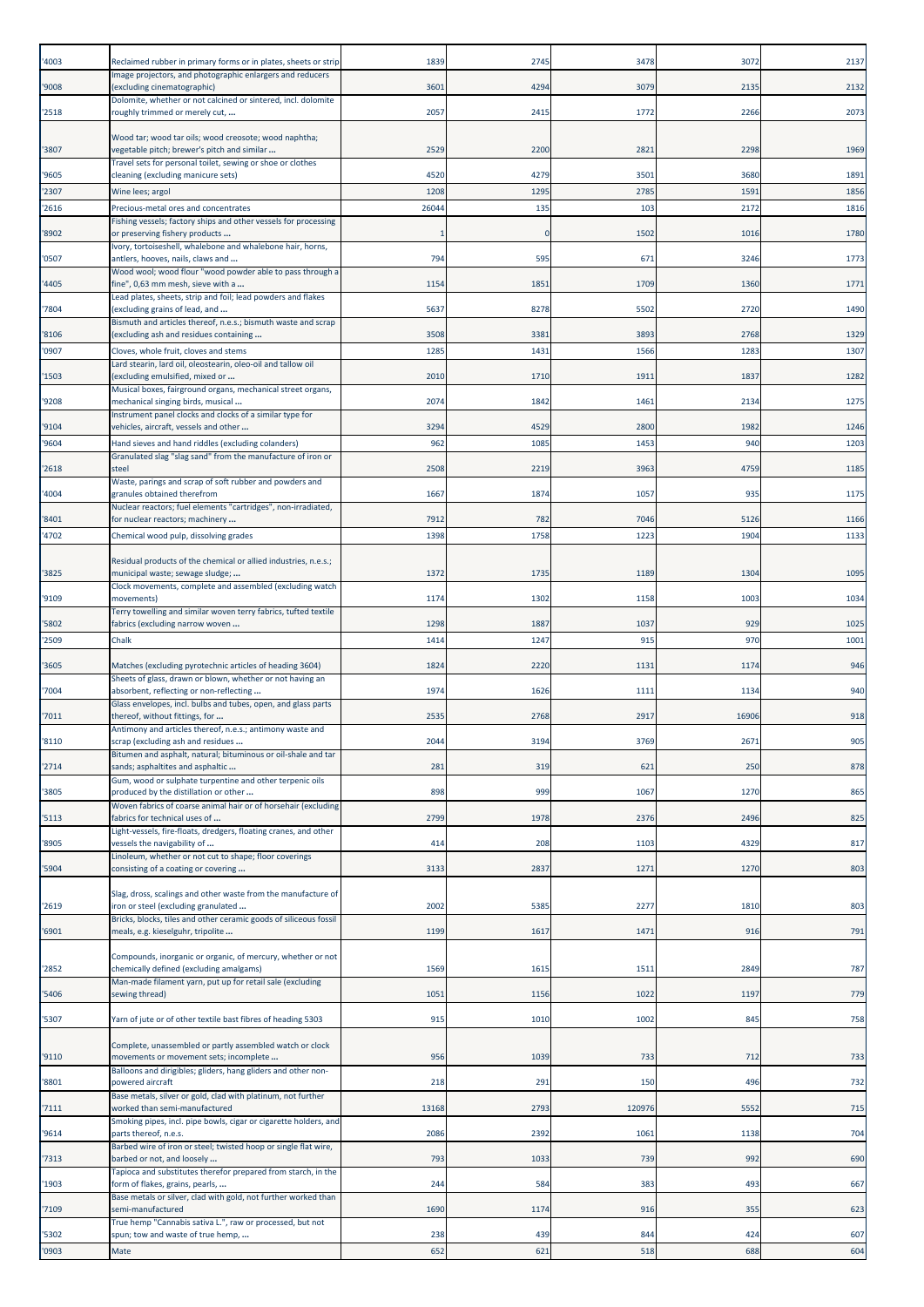| '8103          | Tantalum and articles thereof, n.e.s.; tantalum waste and<br>scrap (excluding ash and residues                                                | 614             | 566       | 535             | 602        | 560        |
|----------------|-----------------------------------------------------------------------------------------------------------------------------------------------|-----------------|-----------|-----------------|------------|------------|
| '5405          | Artificial monofilament of >= 67 decitex and with a cross<br>sectional dimension of <= 1 mm; strip                                            | 1009            | 673       | 785             | 810        | 553        |
| '2528          | Borates, natural, and concentrates thereof, whether or not<br>calcined, and natural boric acids                                               | 529             | 589       | 690             | 494        | 505        |
| '5803          | Gauze (excluding narrow woven fabrics of heading 5806)                                                                                        | 1520            | 1375      | 953             | 563        | 493        |
| '4904          | Music, printed or in manuscript, whether or not bound or<br>illustrated                                                                       | 1775            | 1385      | 797             | 1576       | 482        |
| '5809          | Woven fabrics of metal thread and woven fabrics of<br>metallised yarn of heading 5605, of a kind                                              | 552             | 833       | 461             | 456        | 467        |
| '2802          | Sulphur, sublimed or precipitated; colloidal sulphur                                                                                          | 426             | 378       | 407             | 531        | 439        |
| '5908          | Textile wicks, woven, plaited or knitted, for lamps, stoves,<br>ighters, candles or the like;                                                 | 566             | 520       | 387             | 404        | 427        |
| '8002          | Tin waste and scrap (excluding ash and residues from the<br>manufacture of tin of heading 2620,                                               | 1178            | 2088      | 1355            | 1020       | 427        |
| '7611          | Reservoirs, tanks, vats and similar containers, of aluminium,<br>for any material (other than                                                 | 5007            | 2855      | 3897            | 1652       | 420        |
| '7402          | Copper, unrefined; copper anodes for electrolytic refining                                                                                    | 1970            | 612       | 272             | 529        | 417        |
| '9112          | Clock and watch cases and parts thereof, n.e.s. (excluding for<br>wrist-watches, pocket-watches                                               | 638             | 977       | 451             | 352        | 392        |
| '5006          | Silk yarn and yarn spun from silk waste, put up for retail sale;<br>silkworm gut                                                              | 970             | 995       | 902             | 724        | 391        |
| '3704          | Photographic plates, film, paper, paperboard and textiles,<br>exposed but not developed                                                       | 628             | 1050      | 538             | 374        | 358        |
| '1802          | Cocoa shells, husks, skins and other cocoa waste                                                                                              | 1167            | 1022      | 74 <sup>S</sup> | 558        | 352        |
| '2702          | Lignite, whether or not agglomerated (excluding jet)                                                                                          | 1056            | 1128      | 461             | 343        | 332        |
| '7118          | Coin, incl. legal tender (excluding medals, jewellery made<br>from coins, collectors' items of                                                | <b>680</b>      | 1544      | 554             | 183        | 310        |
| '2603          | Copper ores and concentrates                                                                                                                  | 2899            | 1461      | 715             | 381        | 271        |
|                | Nickel mattes, nickel oxide sinters and other intermediate                                                                                    |                 |           |                 |            |            |
| '7501          | products of nickel metallurgy :                                                                                                               | 6158            | 1999      | 55              |            | 266        |
| '9307          | Swords, cutlasses, bayonets, lances and similar arms and parts<br>thereof, and scabbards and sheaths                                          | 824             | 730       | 366             | 335        | 244        |
| '4502          | Natural cork, debacked or roughly squared, or in square or<br>rectangular blocks, plates, sheets                                              | 741             | 657       | 715             | 485        | 225        |
| '5110          | Yarn of coarse animal hair or of horsehair, incl. gimped<br>horsehair yarn, whether or not put                                                | 409             | 413       | 216             | 189        | 193        |
| '8805          | Aircraft launching gear (excluding motor winches for<br>aunching gliders); deck-arrestor or similar                                           | 14868           | 20538     | 36283           |            | 187        |
| '2521          | Limestone flux; limestone and other calcareous stone, of a<br>kind used for the manufacture of                                                | 494             | 195       | 11              | 200        | 172        |
| '5104          | Garnetted stock of wool or of fine or coarse animal hair,<br>neither carded nor combed                                                        | 100             | 138       | 220             | 293        | 161        |
|                | Jute and other textile bast fibres, raw or processed, but not                                                                                 |                 |           |                 |            |            |
| '5303<br>'2611 | spun; tow and waste of such fibres,<br>Tungsten ores and concentrates                                                                         | 264<br>35       | 224<br>49 | 132<br>107      | 130<br>195 | 138<br>124 |
| '8908          | Vessels and other floating structures for breaking up                                                                                         | 7249            | 803       | 7533            | 4711       | 106        |
| '7401          | Copper mattes; cement copper "precipitated copper"                                                                                            |                 | 26        | 49              | 337        | 91         |
| '2605          | Cobalt ores and concentrates                                                                                                                  | 20              | 100       | C               | 32         | 70         |
| '2604          | Nickel ores and concentrates                                                                                                                  | 125             | 36        | 1665            | 724        | 66         |
|                | Cadmium and articles thereof, n.e.s.; cadmium waste and                                                                                       |                 |           |                 |            |            |
| '8107          | scrap (excluding ash and residues containing                                                                                                  | 80              | 49        | 74              | 81         | 60         |
| '5805          | Hand-woven tapestries of the type Gobelin, Flanders,<br>Aubusson, Beauvais and the like, and needle-worked                                    | 88              | 334       | 734             | 159        | 32         |
|                | Cinematographic film, exposed and developed, whether or                                                                                       |                 |           |                 | 27         |            |
| '3706          | not incorporating soundtrack or consisting<br>Coal gas, water gas, producer gas, lean gas and similar gases<br>(excluding petroleum gases and | 46              | 28        | 16              | 3901       | 20         |
| '2705          | Oilcake and other solid residues, whether or not ground or in                                                                                 | 21              | 28        | 1075            |            | 14         |
| '2305          | the form of pellets, resulting                                                                                                                | C               |           |                 |            | 11         |
| '2609<br>'2527 | Tin ores and concentrates<br>Natural cryolite and natural chiolite                                                                            | 125<br>$\Omega$ | C         | 119<br>$\Omega$ | 40         | $\Omega$   |
| '2524          | Asbestos (excluding products made from asbestos)                                                                                              |                 |           |                 |            | O          |
| '2612          | Uranium or thorium ores and concentrates                                                                                                      | 30              | 338       | 10              |            | $\Omega$   |
| '1203          | Copra                                                                                                                                         | C               | 30        | C               |            |            |
| '1402          | Vegetable materials of a kind used primarily as stuffing or as<br>padding, e.g. kapok, vegetable                                              |                 |           |                 |            |            |
| '1403          | Vegetable materials, such as broom-corn, piassava, couch-<br>grass and istle, of a kind used primarily                                        |                 |           |                 |            |            |
| '0509          | Natural sponges of animal origin                                                                                                              |                 |           |                 |            | $\Omega$   |
| '0503          | Horsehair and horsehair waste, whether or not put up as a<br>layer, with or without supporting                                                | ٢               |           | C               |            | n          |
|                | Floor coverings on a base of paper or paperboard, whether or                                                                                  |                 |           |                 |            |            |
| '4815          | not cut to size (excluding similar                                                                                                            | n               |           | n               |            |            |
| '4204          | Articles for technical use, of leather or composition leather                                                                                 | 0               |           |                 |            |            |
| '4108          | Chamois leather, incl. combination chamois leather(excluding<br>glace-tanned leather subsequently                                             |                 |           |                 |            |            |
|                | Patent leather and patent laminated leather; metallized                                                                                       |                 |           |                 |            |            |
| '4109          | eather (excluding lacquered or metallized                                                                                                     |                 |           |                 |            |            |